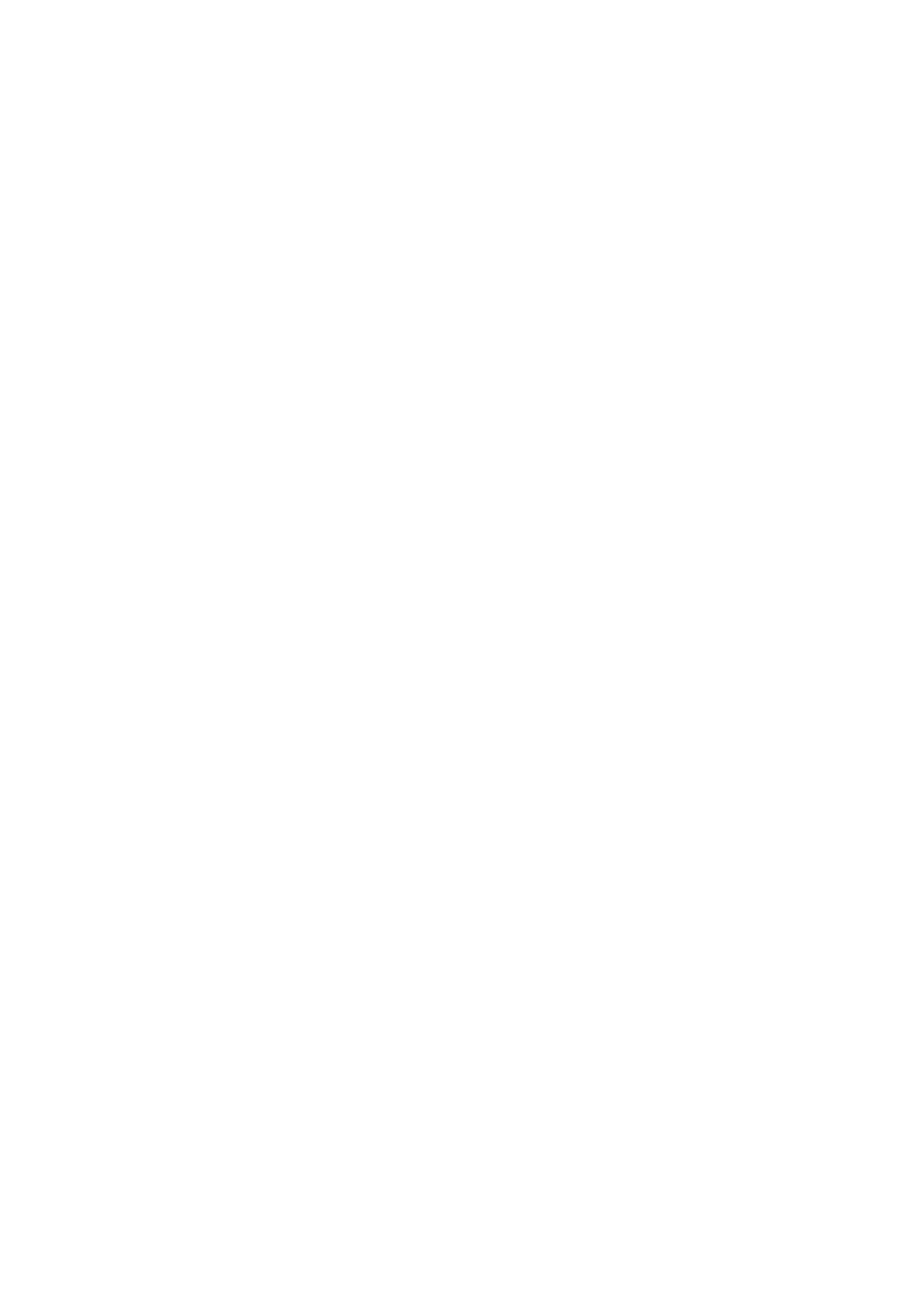# INDEX

| II. | THE BASIC FEATURES OF THE GLOBAL POLITY 22          |
|-----|-----------------------------------------------------|
|     | III. A TWO-LAYER SYSTEM? 28                         |
| IV. | GOVERNANCE BY AGREEMENT 32                          |
|     | V. THE IMPACT ON DOMESTIC REGULATION AND ON PRIVATE |
|     |                                                     |
|     | VI. THE PUBLIC-PRIVATE DIVIDE 4I                    |
|     | VII. A GLOBAL DUE PROCESS OF LAW 46                 |
|     |                                                     |
|     | IX. DEMOCRACY AND GLOBALIZATION 58                  |
| X.  | GLOBAL GOVERNANCE OR A GLOBAL COMPOUND              |
|     |                                                     |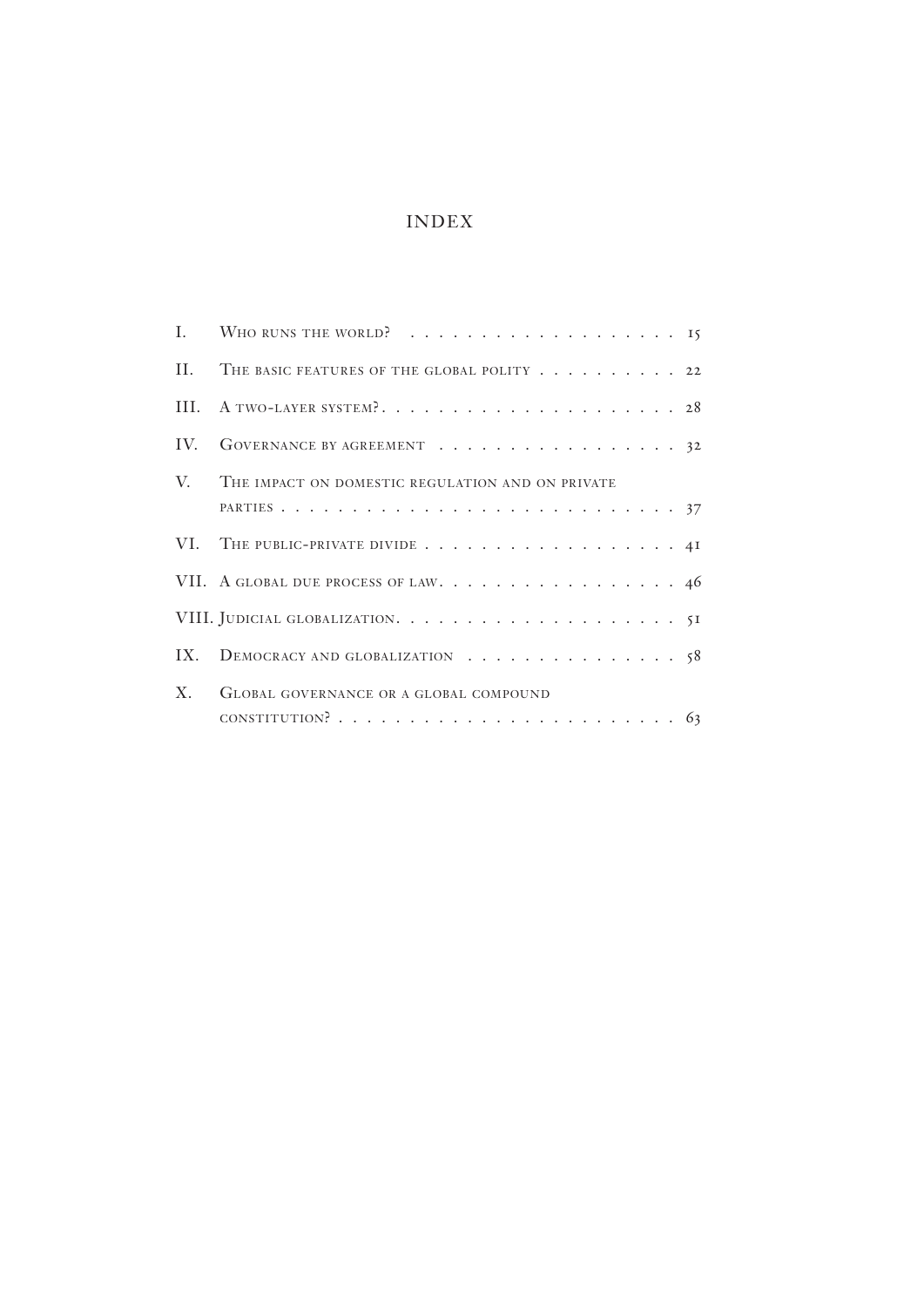I wish to thank Hilde Caroli Casavola, Bruno Carotti, Lorenzo Casini, Elisa D'Alterio, Maurizia De Bellis, Marco Macchia, Mario Savino and Richard B. Stewart for their comments on earlier drafts.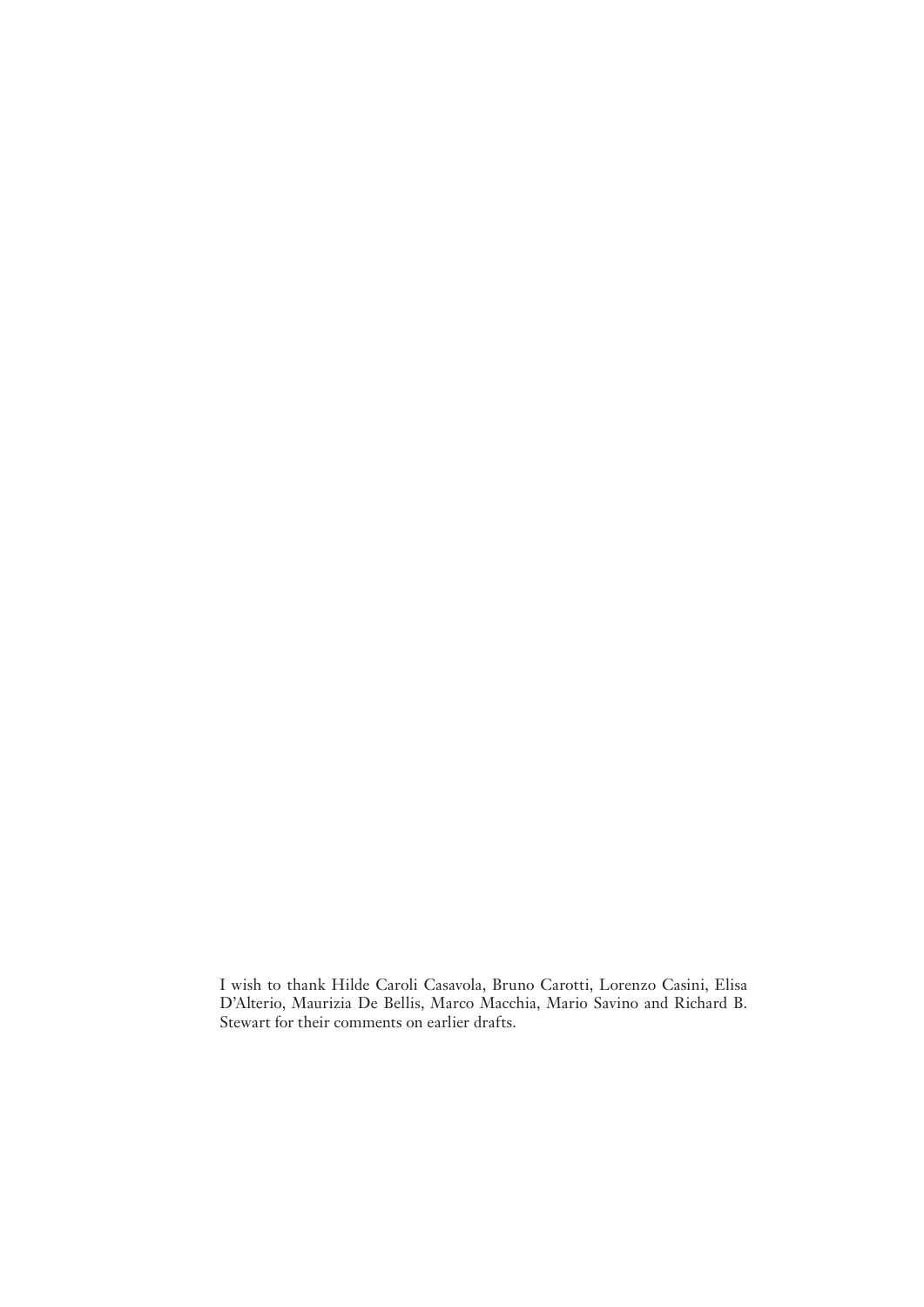### I. WHO RUNS THE WORLD?

W HO runs the world? The customary answer to this question is that the world is run by national governments (States), by common agreement, in different territories. States have different degrees of influence, and therefore power is not balanced<sup>1</sup>; they establish links among themselves, giving rise to international law.

This answer overlooks two important facts. The first is that States have gone through a complex process of aggregation and disaggregation over time; the second is that they have been joined, during the last twenty years, by a growing number of non-State bodies.

If we examine the trends in the numbers of polities in Europe over the course of the last thousand years or so, we see that there has been a process of aggregation. In two centuries they halved (from 1000 in the 14<sup>th</sup> century to 500 in the 16<sup>th</sup>), and then diminished by a further 30% in the two hundred years that followed, leaving some 350 by the end of the  $18<sup>th</sup>$  century<sup>2</sup>. By the early  $20<sup>th</sup>$  century there were only 25 such polities in existence. The British historian Mark Greengrass has summarized this process in his claim that "*'swal-*

<sup>[ 1 ]</sup> See J.-J. Roche, *Théories des relations internationales*, Paris, Montchrestien, 8th edition, 2010.

<sup>[2]</sup> It should be noted that during this 400-year period, these political bodies were progressively integrated within larger, hierarchically organized institutions (empires).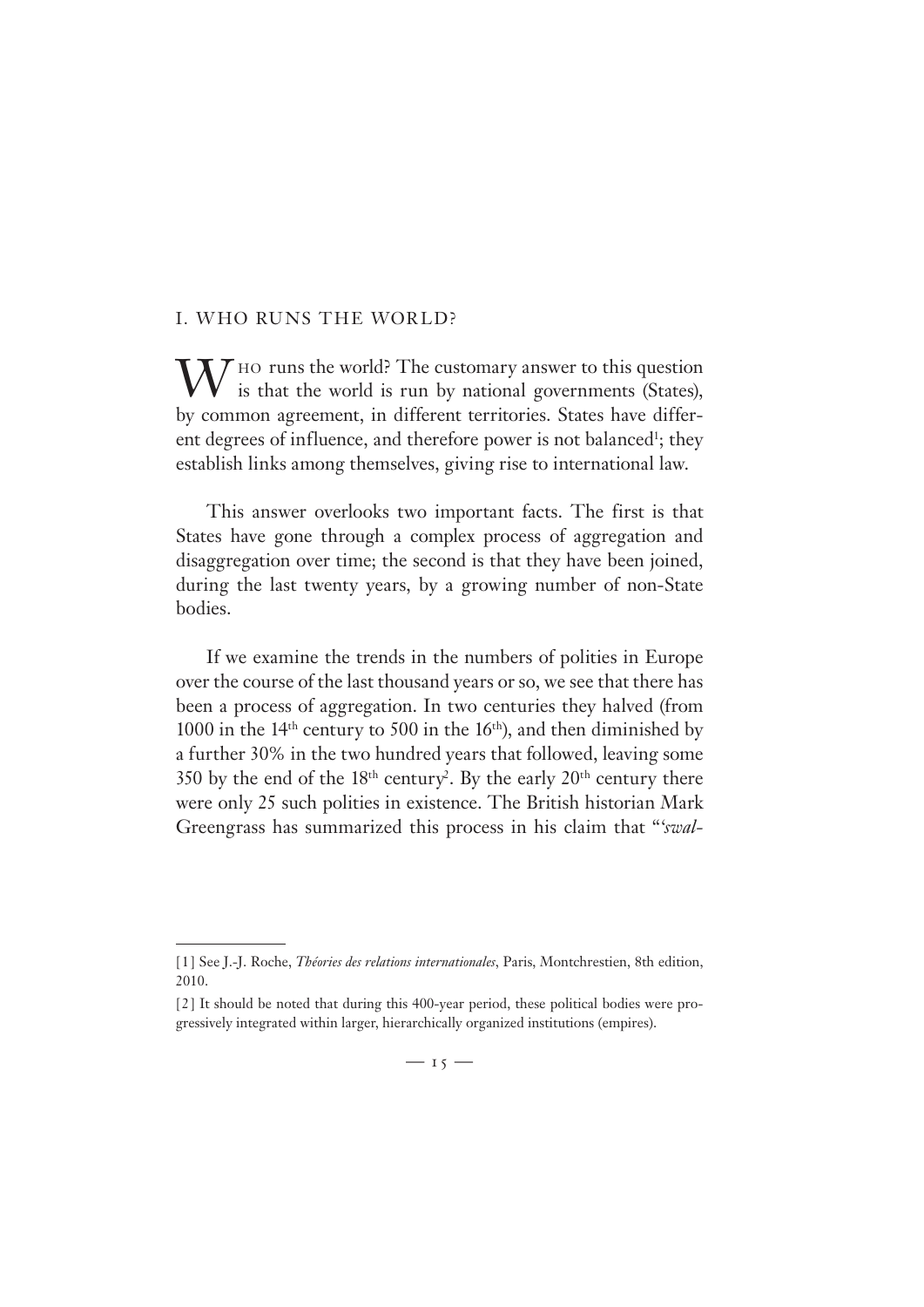*lowing' and 'being swallowed up' were fundamental features of Europe's political past*"3 .

If, however, we ask the same question of the  $20<sup>th</sup>$  and  $21<sup>st</sup>$  centuries, we are immediately struck by the extent to which the opposite process of disaggregation has occurred. In half a century, the number of polities in existence has increased fourfold. In 1945, there were 50 (the 50 States that attended the San Francisco Conference, at which the United Nations Charter was drafted); by 2010, there were approximately 200<sup>4</sup>.

Moreover, from the middle of the 20<sup>th</sup> century onwards, national governments have increasingly been accompanied by other actors, such as multinational corporations, international governmental organizations (IGOs) and non-governmental organizations (NGOs), that challenge the capacity of the States to lead. In this neo-medieval system<sup>5</sup>, an important role is played by the approximately 2000 existing global regulatory regimes<sup>6</sup>. Among them, "[f]*ive main types of globalized administrative regulation are distinguishable: administration by formal international organizations; administrations based on collective action by transnational networks of governmental officials; distributed administration conducted by national regulators under treaty regimes, mutual recognition arrangements or cooperative standards; administra-*

<sup>[ 3 ]</sup> M. Greengrass, *Introduction: Conquest and Coalescence*, in M. Greengrass (ed.), *Conquest and Coalescence: The Shaping of the State in early modern Europe*, London, Edward Arnold, 1991, p. 2.

<sup>[ 4 ]</sup> For example, there are 192 members of the United Nations (UN); 183 members of the International Labour Organization (ILO); and 153 members of the World Trade Organization (WTO).

<sup>[ 5 ]</sup> P. Khanna, *How To Run the World: Charting a Course to the Next Renaissance*, New York, Random House, 2011.

<sup>[ 6 ]</sup> On international regulatory regimes, S.D. Krasner (ed.), *International Regimes*, Ithaca NY and Cambridge MA, Cornell University Press, 1983 and M. Noortman, *Enforcing International Law. From Self-Help to Self-contained Regimes*, Aldershot, Ashgate, 2005.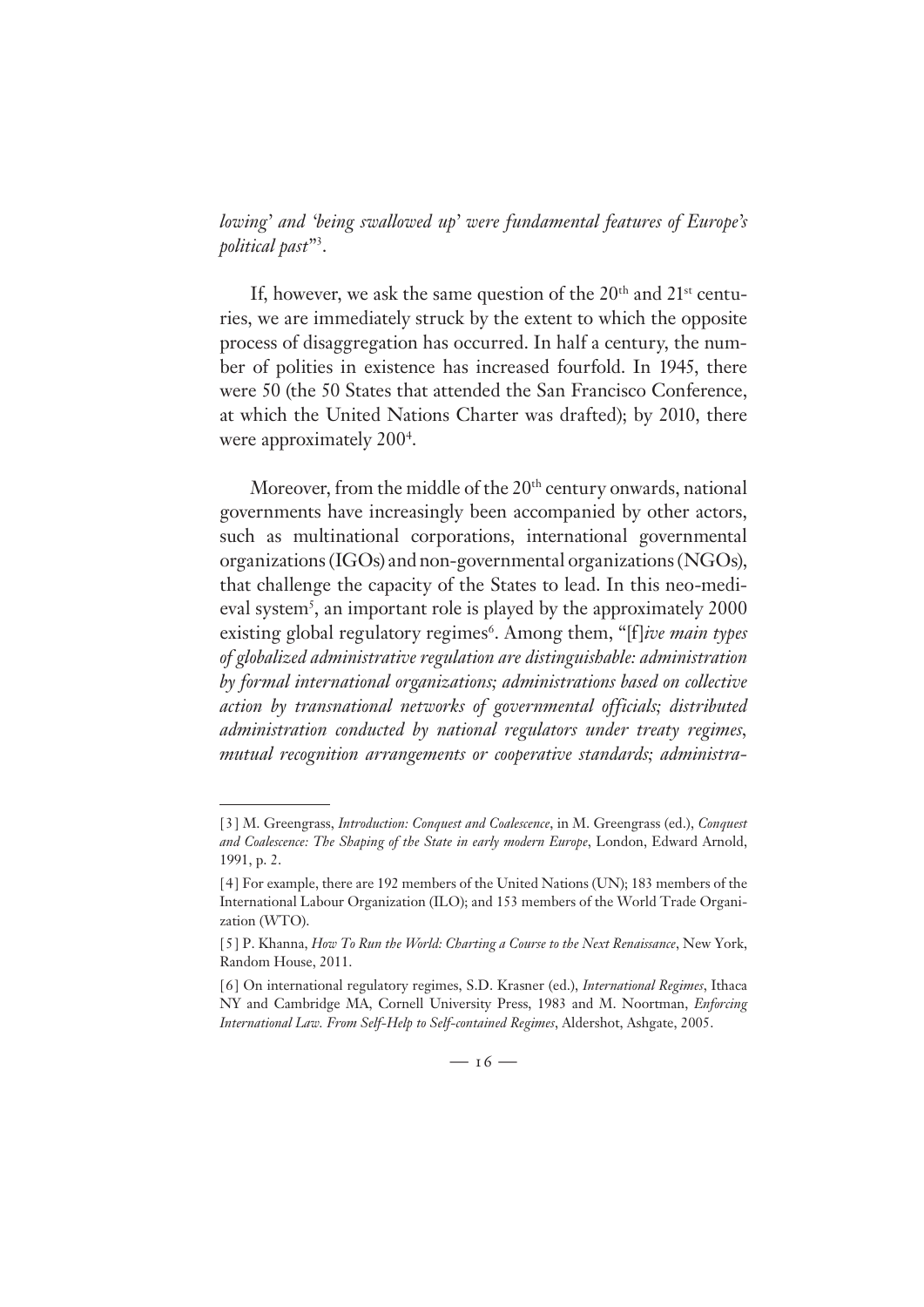*tion by hybrid intergovernmental-private arrangements; and administration by private institutions with regulatory functions. In practice many of these layers overlap or combine* [….]"7 .

International governmental organizations<sup>8</sup> are – as a rule – established by national governments: States integrate in larger bodies that incorporate diversified "local" legal orders. But IGOs sometimes reproduce themselves (many IGOs, such as the Codex Alimentarius Commission, are established by other IGOs). Moreover, they are not mere agents of the States, from which they have become increasingly autonomous. On the contrary, they have a role in guiding and constraining State behaviour: they conclude treaties and make rules; they create standards<sup>9</sup>; they help transform the

<sup>[ 7 ]</sup> B. Kingsbury, N. Krisch, R. Stewart, *The Emergence of Global Administrative Law*, in *Law and Contemporary Problems*, 2005, vol. 68, Summer-Autumn, n. 3-4, p. 20. These authors are still puzzled by mutual recognition and cooperative standards: are they distributed administrative regulation, or (bilateral) network regulation, or a "sui generis" category? On the variety of global regimes, E. J. Pan, *Challenge of International Cooperation and Institutional Design in Financial Supervision: Beyond Transgovernmental Networks*, in *Chicago Journal of International Law*, 2010, vol. 11, Summer, p. 242.

<sup>[ 8 ]</sup> Including minor organizations, IGOs numbered 7530 in 2006 (in 1981, 1039; in 1960, 154; in 1951, 123). To give one example of their growth in size: There were 75,282 United Nations officials in 2007compared to only 52,107 in 1997. For these data, see S. Cassese, *Relations between International Organizations and National Administrations*, in International Institute of Administrative Sciences, XIXth International Congress of Administrative Sciences, *Proceedings*, Deventer, Kluwer, 1985, p. 165 and B. Kingsbury and L. Casini, *Global Administrative Law Dimension of International Organizations Law*, in symposium on "Global Administrative Law in the Operations of International Organizations (eds. L. Boisson de Chazournes, L. Casini, and B. Kingsbury), *International Organizations Law Review*, 2009, vol. 6, n. 2, p. 326, nt. 23. On international organizations, see H.G. Schermers and N.M. Blokker, *International Institutional Law*, *Unity within Diversity*, IV ed., Boston, Martinus Nijhoff Publishers, 2003; J. Klabbers, *An Introduction to International Institutional Law*, Cambridge, Cambridge University Press, 2002, and C.F. Amerasinghe, *Principles of the Institutional Law of International Organisations*, II ed., Cambridge, Cambridge University Press, 2005.

<sup>[ 9 ]</sup> J. E. Alvarez, *International Organizations as Law-makers*, Oxford, Oxford University Press, 2008.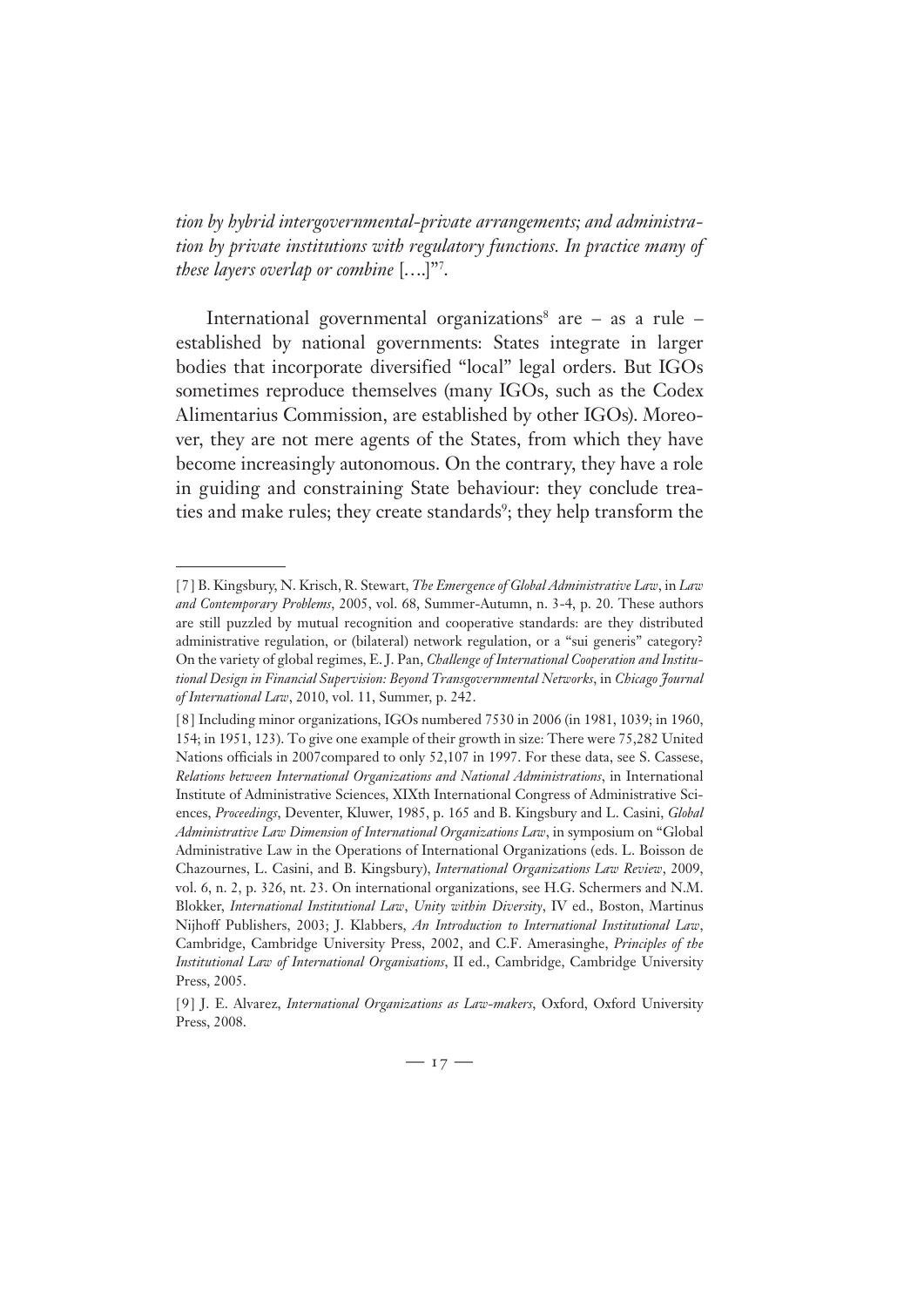internal structure of national governments; and they establish rules that are directly binding on private parties. Many global regulators were established as mission-oriented bodies, but subsequently evolved in a sector- or field-oriented direction (for example, the UN refugee agency (UNHCR) was established to protect refugees, but has expanded its remit to deal with issues relating to displaced persons in general).

An example of an intergovernmental network of national regulators is the Basel Committee on Banking Supervision, which includes representatives of 27 national banking supervisory authorities (usually the central banks).

A remarkable model of hybrid public-private global organization is provided by the International Organization for Standardization (ISO), whose members are the national bodies "*most representative of standardization in their countries*". Therefore, the ISO is a "*non-governmental organization that forms a bridge between the public and private sectors*"10, within which some bodies are entirely private, while others are part of the governmental structure of their countries or have some form of governmental mandate<sup>11</sup>.

Another example of hybrid private-public organization is the Internet Corporation for Assigned Names and Numbers (ICANN). It is a non profit partnership, established in 1998 under California

<sup>[ 10 ]</sup> See http://www.iso.org/iso/about.htm. On ISO membership, see http://www.iso.org/ iso/about/structure/members\_categories.htm.

<sup>[ 11 ]</sup> See E. Shamir-Borer, *The Evolution of Administrative-Law Norms and Mechanisms in the International Organization For Standardization*, paper presented to the second GAL Seminar, June 2006, Viterbo, available at

http://www.iilj.org/GAL/documents/ShamirBorerISO.doc, at 9. This paper points out that over 70% of the national standardization bodies taking part in the ISO are governmental in nature. On private governance in general, H. Schepel, *The Constitution of Private Governance. Product Standards of Integrating Markets*, Oxford, Hart, 2005.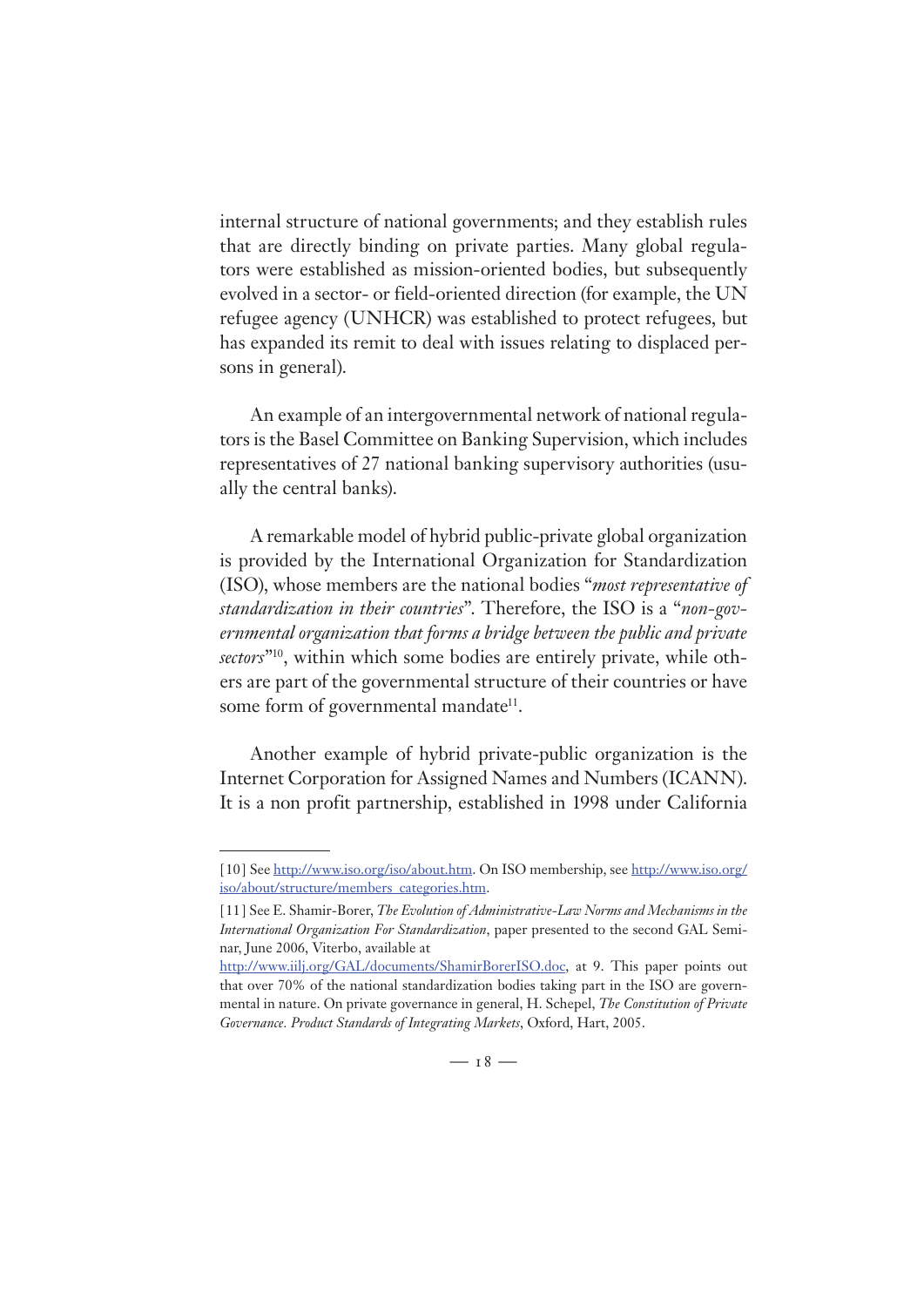law12. Its structure conforms to a "multi-stakeholder" or "multi-organizational" model, characterized by the existence of multifarious entities and institutions<sup>13</sup>. Nevertheless, it differs from the ISO in that it displays a particular form of hybridization: it is composed of private entities, but it performs a public function; in other words, it has a private "façade", but the substance of its activities is public in natur $e^{14}$ .

The International Chamber of Commerce (ICC) is, on the other hand, a perfect example of an entirely private global regulator. It brings together only private bodies and its main tasks involve the promotion of "international trade, services and investment"15. Furthermore, the enforcement of its standards is completely entrusted to the Chamber itself, without any interference from public or national authorities. The ICC, however, collaborates with several States and governmental organizations, by concluding agreements and providing recommendations<sup>16</sup>.

To these global institutions must be added the large – and increasing – number of international NGOs (of which there were

<sup>[12]</sup> ICANN must abide by the laws of the United States and can be called to account by the judicial system, i.e. ICANN can be taken to court. It is headquartered in Marina del Rey.

<sup>[13]</sup> These entities are the "Board of Directors"; three "supporting organisations" that deal with IP addresses (ASO), domain names (GNSO) and country code top-level domains (CCNSO); four "advisory committees"; a "Technical Liaison Group"; and the President and the Chief Executive.

<sup>[ 14 ]</sup> See E. Brousseau, M. Marzouki, C. Meadel (eds.), *Governance, Regulations and Powers on the Internet*, Cambridge, Cambridge University Press, 2009 and L. B. Solum, *Models of Internet Governance*, Illinois Public Law Research Paper no. 07-25 (2008), available at http://papers.ssrn.com/sol3/papers.cfm?abstract\_id=1136825.

<sup>[15]</sup> See the Preamble and article 1 of ICC Constitution (http://www.iccwbo.org/uploadedFiles/ICC/ICC\_Home\_Page/pages/ICC\_Constitution\_EN\_8\_June\_2009.pdf.).

<sup>[16]</sup> Note that the ICC is the main business partner of the UN and its agencies. Moreover, it collaborates with WTO.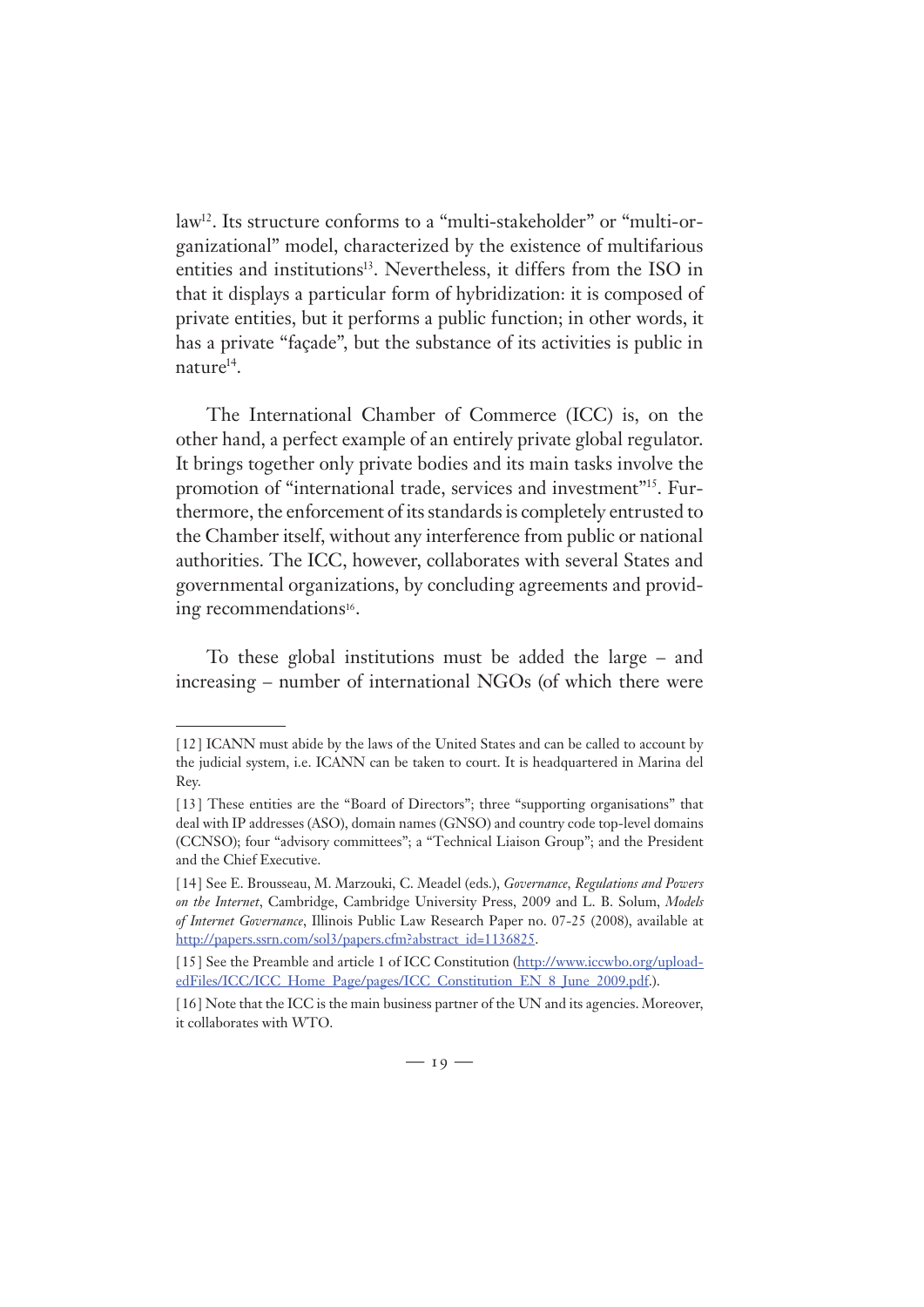61,345 in 2006; 14,752 in 1981; 1,422 in 1960; and only 955 in 1951)17 and numerous different epistemic communities (for example, those of environmentalists, of physicists, of biologists).

Such global regulatory regimes operate in so many areas that it can now be said that almost every human activity is subject to some form of global regulation. Global regulatory regimes cover fields as diverse as forest preservation, the control of fishing, water regulation, environmental protection, standardization and food safety, financial and accounting standards, internet governance, pharmaceuticals regulation, intellectual property protection, refugee protection, coffee and cocoa standards, labour standards, antitrust regulation, regulation and finance of public works, trade standards, regulation of finance, insurance, foreign investments, international terrorism, war and arms control, air and maritime navigation, postal services, telecommunications, nuclear energy and nuclear waste, money laundering, education, migration, law enforcement, sport, and health.

There are significant differences between regulatory regimes. Some merely provide a framework for State action, others establish guidelines in order to guide domestic agencies, and others still impact upon civil society at a national level. Some regulatory regimes create their own enforcement mechanisms, while others rely on national or regional authorities for implementation. To settle disputes, some regulatory regimes have judicial bodies, while others resort to different forms of dispute resolution, such as negotiation, conciliation or mediation. Many areas are covered by more than one regulatory regime (leading to an overlapping of regulators)<sup>18</sup>.

<sup>[ 17 ]</sup> B. Kingsbury and L. Casini, *Global Administrative Law Dimension of International Organizations Law*, cit., p. 326, nt. 23

<sup>[18]</sup> For example, the International Maritime Organization (IMO) and the International Seabed Authority (ISA) regulate the use of the sea, as does the International Tribunal for the Law of the Sea (ITLOS). The following international organizations exist in – and do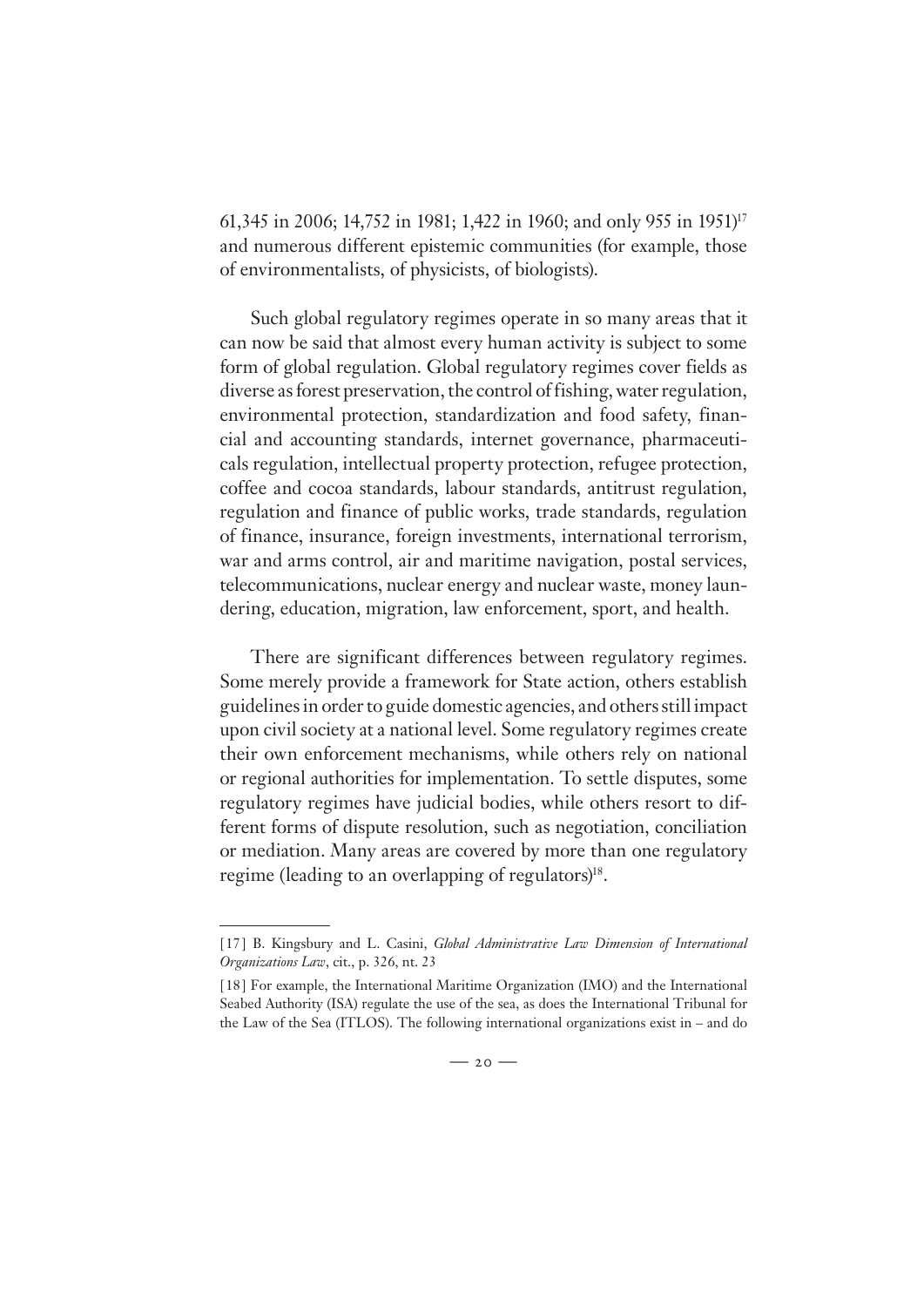Global regulatory regimes are established because a growing number of issues and problems cannot be addressed or resolved by national governments alone. These issues themselves are global in nature, and as such are beyond the power of individual governments to regulate: internet governance, environmental control, the Olympic Games, and the recent economic crisis provide example<sup>19</sup>.

The process of globalization is comprehensive and has a powerful impact on national governments, as the following comments by a German philosopher, a Dutch-Argentine sociologist and by a Swiss-German political scientist indicate: "*By 'globalization' is meant 'the cumulative processes of a worldwide expansion of trade and production, commodity and financial markets, fashions, the media and computer programs, news and communications networks, transportation systems and flows of migration, the risks generated by large-scale technology, environmental damage and epidemics, as well as organized crime and terrorism*'"20. "*A good part of globalization consists of an enormous variety of micro-processes that begin to denationalize what had been constructed as* 

not exhaust – the environmental area alone: the International Whaling Commission, the Secretariat of the United Nations Framework Convention on Climate Change, the United Nations Environment Programme (UNEP) Ozone Secretariat, the Secretariat of the Convention on Biological Diversity, the Secretariat of the Convention on International Trade in Endangered Species of Wild Fauna and Flora, the Secretariat of the Basel Convention on the Control of Transboundary Movements of Hazardous Wastes and their Disposal, the United Nations Secretariat of the Convention to Combat Desertification, the FAO/ UNEP Secretariat of the Rotterdam Convention on the Prior Informed Consent Procedure for Certain Hazardous Chemicals and Pesticides in International Trade, the Secretariat of the UNEP Convention on Migratory Species, and the International Tropical Timber Organization.

<sup>[ 19 ]</sup> See S. Charnovitz, *Addressing Government Failure through International Financial Law*, in *Journal of International Economic Law*, 2010, vol. 13, n. 3, p. 743.

<sup>[ 20 ]</sup> J. Habermas, *The Divided West*, Cambridge, Ciaran Cronin, 2006, p. 175.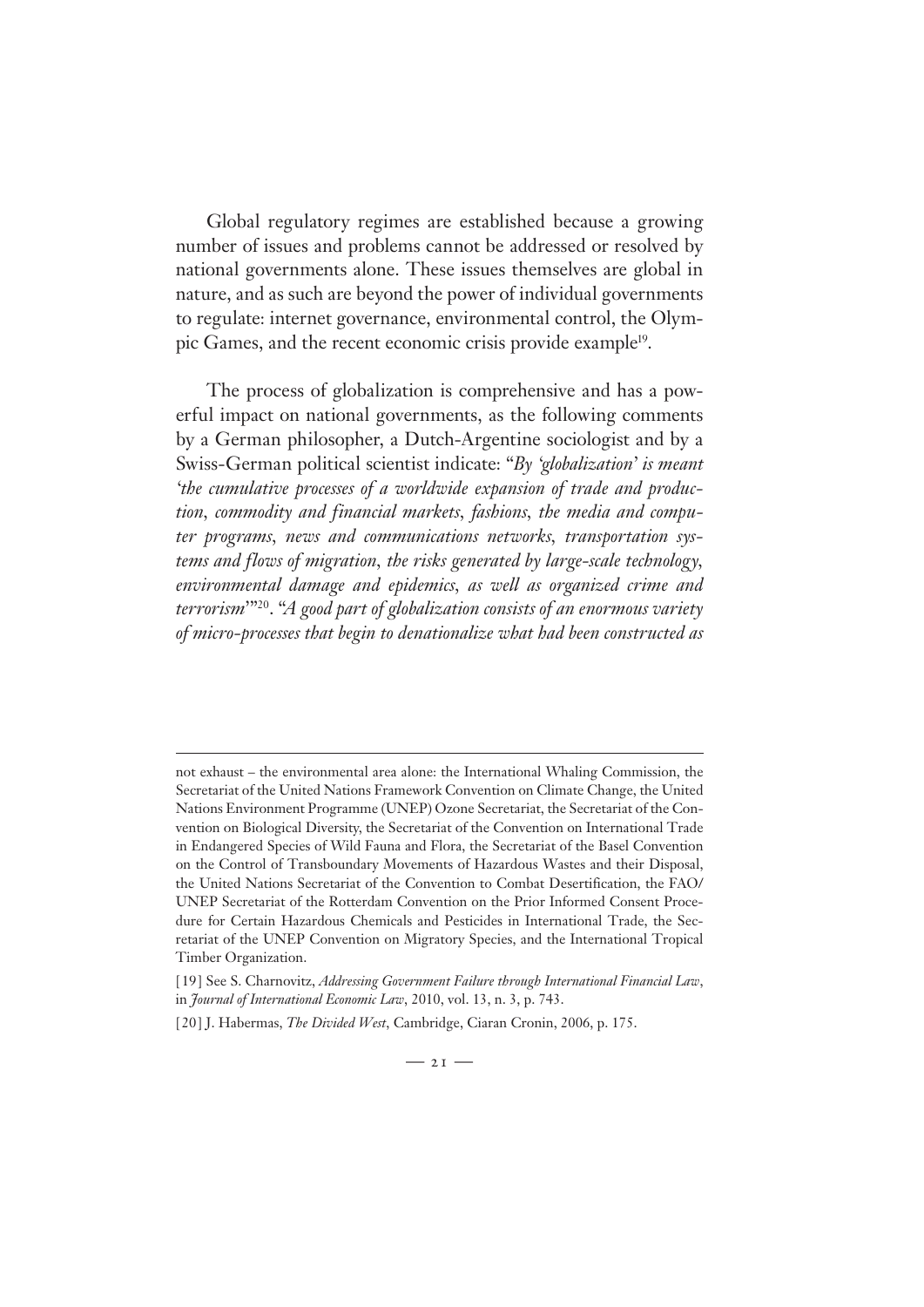*national*"21. "*[…] I suggest that we think of statehood as a product which is produced by the state in association with other actors […]*"22.

#### II. THE BASIC FEATURES OF THE GLOBAL POLITY

In the global space there are – as already noted – many regulators. It is impossible, therefore, to deny that there is a global political organization, even a global polity; and it is important to identify its particular characteristics<sup>23</sup>.

In what follows, I will set out the main features of this global polity, and subsequently analyse the most important ones.

a. There is no single global and comprehensive legal order and no global government, but rather several global regulatory regimes<sup>24</sup>, without one hierarchically superior regulatory system (the United Nations Organization is more comprehensive then others, but it is

<sup>[ 21 ]</sup> S. Sassen, *Territory, Authority, Rights: from Medieval to Global Assemblages*, Princeton University Press, 2006, p. 1.

<sup>[ 22 ]</sup> C. Zürcher, *When Governance meets troubled States*, in M. Beisheim-G. F. Schuppert (hrsg.), *Staatszerfall und Governance*, Baden-Baden, Nomos, 2007, p. 11. Zürcher continues by saying: *"It is sufficient to think of who provides security in Afghanistan or Tajikistan, domestic authority in Kosovo or Bosnia, or public services in Mozambique or Burundi. There are also international institutions and organizations in place to assume these functions – think of the UN transitional administration, the international forces in Afghanistan, or of the World Bank's suggestion to set up so called ISAs (Independent Service Authorities) in low income countries under stress (LICUS)".*

<sup>[ 23 ]</sup> For the point of view of a political scientist, see A. M. Slaughter, *A New World Order*, Princeton, Princeton University Press, 2004.

<sup>[24]</sup> International Law Commission, *Fragmentation of International Law: Difficulties Arising From the Diversification and Expansion of International Law*, UN General Assembly, A/ CN.4/L.682 13 April 2006 and T. Treves, *Fragmentation of International Law: The Judicial Perspective*, in *Comunicazioni e studi*, 2007, vol. XXIII, pp. 821-875.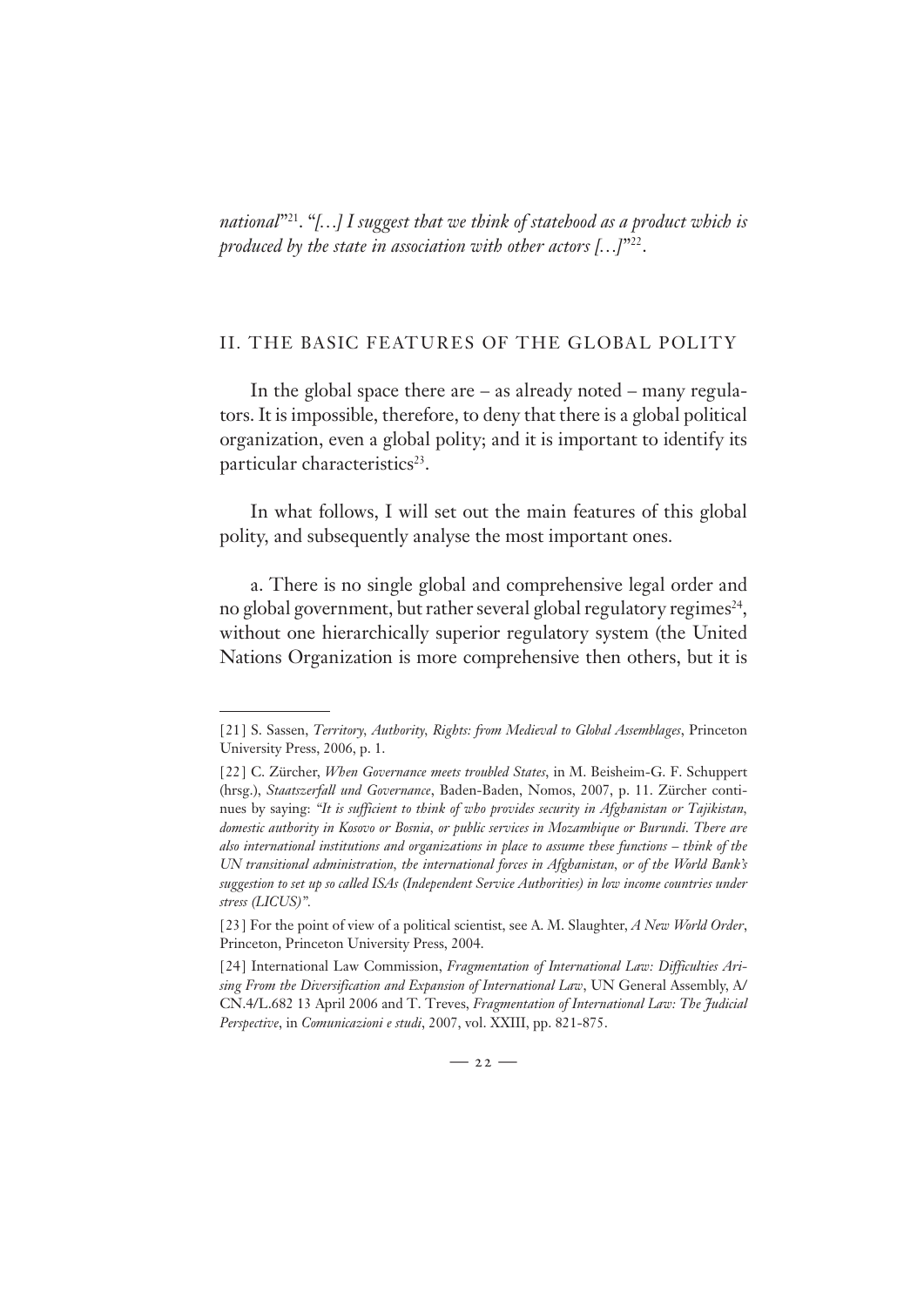less developed, as – for example – it lacks an efficient dispute settlement mechanism open to private parties<sup>25</sup>). The global polity is the empire of "ad-hoc-cracy": global regulatory regimes do not follow a common pattern; they are not uniform because they have to balance, area by area, national diversity and global standards.

This system has been nicely encapsulated in the formula "governance without government<sup>"26</sup>. It is also possible to interpret this as a global composite constitution, with many "feudal lords", either territorial and general (national governments), or functional and specialised (IGOs). National governments retain the monopoly over the use of force, but surrender their sovereignty. Like the "feudal anarchy"27, the global polity is not "systematic", unitary and centralized and therefore does not fit into the State paradigm.

Genetically, the global polity is the result of a piecemeal approach. National governments have promoted – or at least allowed – the development of their competitors (global regulatory regimes that exercise public power, and frequently constrain the behavior of States). It would have been impossible to establish one single and unitary legal order, because this would have replaced national go vernments with a cosmopolitan government.

<sup>[ 25 ]</sup> On the main features of the United Nations Organization, see M. W. Doyle, *A Global Constitution? The Struggle over the UN Charter*, paper presented to the Hauser Globalization Colloquium Fall 2010, NYU Law School.

<sup>[ 26 ]</sup> J. N. Rosenau and E.-O. Czempiel (eds.), *Governance without Government. Order and Change in World Politics*, Cambridge University Press, 1992. See also K. Nicolaidis and G. Shaffer, *Transnational Mutual Recognition Regimes: Governance without Global Government*, in *Law and Contemporary Problems*, 2005, vol. 68, Summer – Autumn, n. 3 – 4, p. 263.

<sup>[ 27 ]</sup> K. F. Werner, *Naissance de la noblesse. L'essor des élites politiques en Europe*, Paris, Fayard, 1998 (Italian translation *Nascita della nobiltà. Lo sviluppo delle élites politiche in Europa*, Torino, Einaudi, p. 58).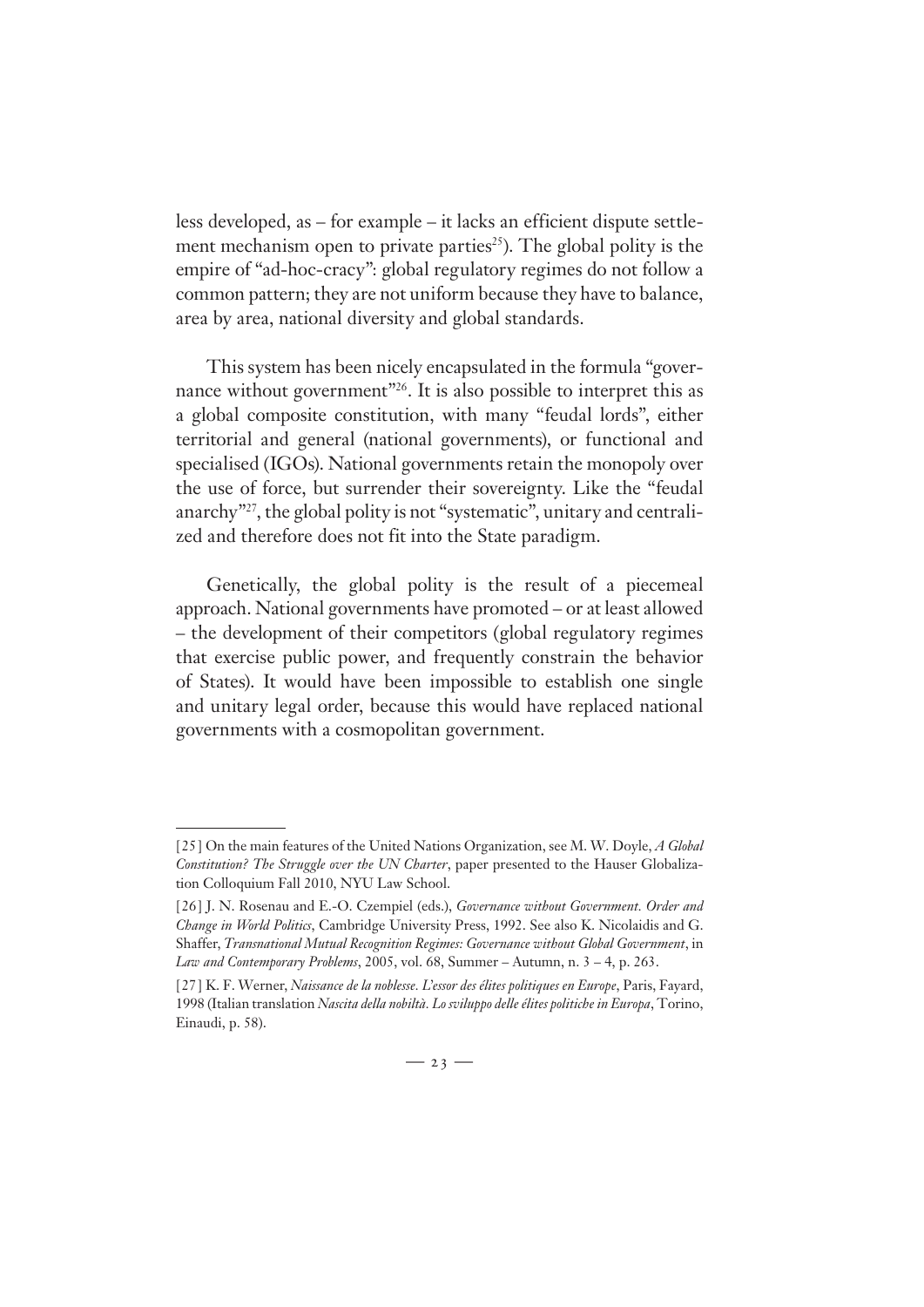b. Vertically, there is continuity and no clear dividing line between the global and the national levels<sup>28</sup>. National governments are at once principals (because they establish and control global institutions) and agents of IGOs (insofar as they implement international regimes). Global organizations are subject to the control of national governments even as they supervise them. Global institutions have also in many cases established direct links with national civil societies. The global legal space, therefore, is neither hierarchical, nor layered, but rather "marbled": global, transnational, supranational and national are intermixed.

c. Horizontally, the diverse global regulatory regimes are selfcontained (leading to the fragmentation of the global legal space)<sup>29</sup>, but they establish mutual interconnections and linkages<sup>30</sup>; together, they constitute an enormous conglomeration of interdependent legal orders. This interconnection has been called a "regime complex": "[….] *a collective of partially overlapping and non hierarchical regimes*"31.

<sup>[28]</sup> On the integration of States in the global space, J. McLean, *Divergent Legal Conceptions of the State: Implications for Global Administrative law*, in *Law and Contemporary Problems*, 2005, vol. 68, Summer – Autumn, n. 3 – 4, p. 167 and S. Cassese, *Administrative Law without the State? The Challenge of Global Regulation*, in *Journal of international law and politics*, 2005, vol. 37, Summer, n. 4, p. 663.

<sup>[ 29 ]</sup> A. Lindroos, M. Mehling, *Dispelling the Chimera of Self-Contained Regimes: International Law and the WTO*, in *European Journal of International Law*, 2006, vol. 16, n. 5, p. 858 and E. Benvenisti – G. W. Downs, *The Empire's New Clothes: Political Economy and the Fragmentation of International law*, in *Stanford Law Review*, 2007, vol. 60, November, pp. 595-631.

<sup>[ 30 ]</sup> See D.W. Leebron, *Linkages*, *American Journal of International Law*, 2002, vol. 96, p. 5 ff.

<sup>[ 31 ]</sup> K. Raustiala and D. G. Victor, *The Regime Complex of Plant Genetic Resources*, in *International Organization,* 2004, vol. 58, Spring, p. 277, reprinted in B. Simmons and R. Steinberg (eds.), *International Law and International Relations: An International Organization Reader*, Cambridge University Press, 2007. On the "connecting regimes", see also the very important contribution by S. Battini, *Amministrazioni senza Stato – Profili di diritto amministrativo internazionale*, Milano, Giuffré, 2003, p. 232 ss.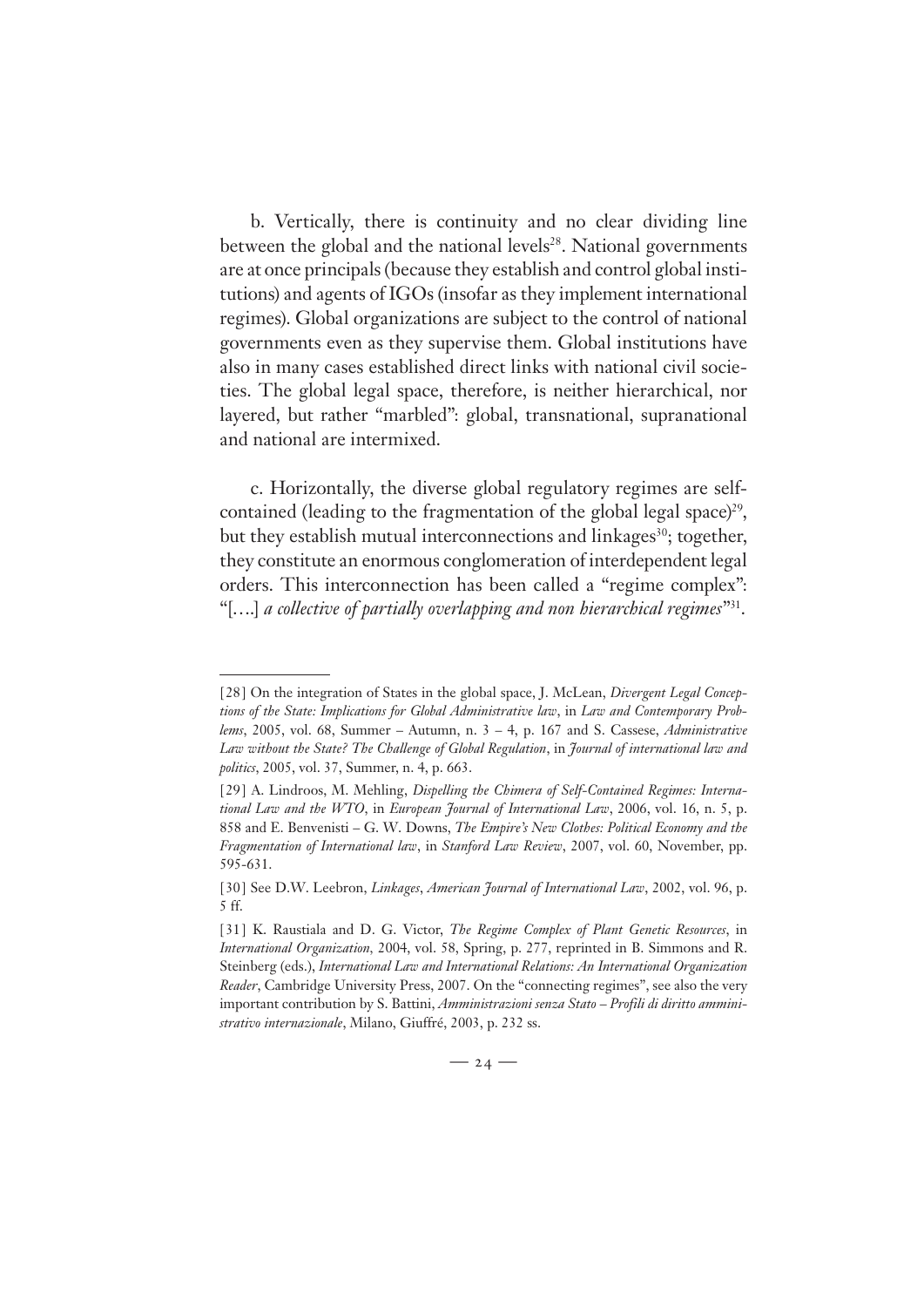d. The public-private divide is blurred and does not follow the domestic paradigm of government regulating business $32$ .

e. Compliance, while compelled in national legal orders through enforcement and the legal exercise of power ("*covenants, without the sword, are but words*" (Hobbes<sup>33</sup>)), in the global space is "induced".

<sup>&</sup>quot;[….][*T*]*he Codex Alimentarius Commission (CAC) has changed after the World Trade Organization (WTO) referred to it as the reference point for the elaboration of international food stan*dards". Before 1995, "*it was entirely voluntary for member states to base their national regulations on Codex standards*". After 1995, a State wishing to go beyond the global food standards must demonstrate the scientific basis of its measure and how it complies with the level of protection established by the Codex Alimentarius Commission (F. Veggeland and S. Ole Borgen, *Negotiating International Food Standards: The World Trade Organization's Impact on the Codex Alimentarius Commission*, in *Governance,* 2005, vol. 18, October, n. 4, pp. 683 and 701; R.A. Pereira, *Why Would International Administrative Activity Be any Less Legitimate? A Study of the Codex Alimentarius Commission*, in *The Exercise of Public Authority by International Institutions,* eds. A. von Bogdandy et al., Beiträge zum ausländischen öffentlichen Recht und Völkerrecht 210, Berlin, Springer-Verlag, 2010, pp. 541-571). The two global regulatory regimes thus reinforce each other. The decoupling of standard setting and standard enforcement produces new problems of accountability: "*If third parties enforce standards, it will be especially difficult for the standard users to hold the standard setters accountable for the consequences of those standards*"; "*decoupling rule making and enforcement is the key to the accountability deficit of standards*" (D. Kerwer, *Rules that Many Use: Standards and Global Regulation*, in *Governance,* 2005, vol. 18, October, n. 4, pp. 623 and 624).

The principle that WTO rules are not to be interpreted in isolation from other rules of general public international law was established by the first WTO Appellate Body decision (WTO Appellate Body, US Standards for Reformulated and Conventional Gasoline, WT/ DS2/AB/R, 20 May 1996, p. 17).

It follows from this that the different regulatory regimes are not entirely self-contained, because they do not exist in isolation from other rules of global law.

<sup>[ 32 ]</sup> On global private governance, see W. Mattli and T. Büthe, *Global Private Governance: Lessons from a National Model of Setting Standards in Accounting*, in *Law and Contemporary Problems*, 2005, vol. 68, Summer – Autumn, n. 3 – 4, p. 225 and E. Meidinger, *The Administrative Law of Global Private-Public Regulation: the Case of Forestry*, in *European Journal of International Law*, 2006, vol. 17, n. 1, p. 47. On public-private bodies in the global space, see L. Casini, *Global Hybrid Public-Private Bodies: The World Anti–Doping Agency (WADA)*, in *International Organizations Law Review*, 2009, vol. 6, n. 2, p. 421.

<sup>[ 33 ]</sup> T. Hobbes, *Leviathan* (1651), London, J. M. Dent & Sons Ltd., 1962, Part II, Chapter XVII, par. 2, p. 87.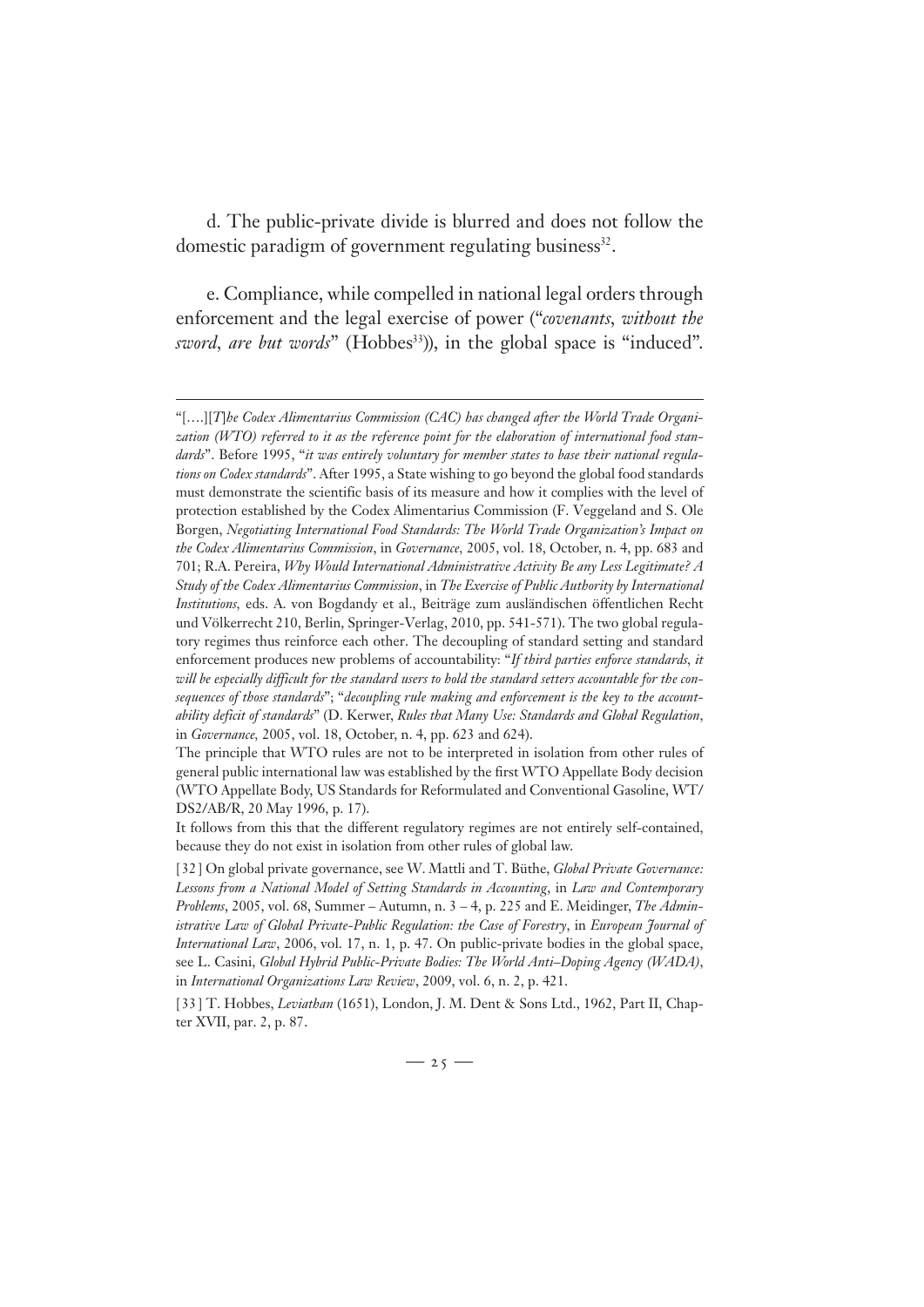Global bodies use surrogates to implement their standards. One such surrogate, noted above, is that of the "regime complex", linking one regime to another: trade and labour, trade and human rights, environment and human rights (for example, allowing the imposition of trade penalties for non-implementation of labour or environmental standards). Another possibility is retaliation, authorizing controlled self-enforcement: it induces one party (one State) to obey to the law because of the threat that another party (another State) will be authorized by a third party (the WTO Dispute Settlement Body) to react. Still another option is to introduce incentives for compliance: for example, to provide additional rights as a "prize" for fulfilling obligations34. Implementation and enforcement may also be left to national governments acting as instruments of global institutions<sup>35</sup>.

f. Global regulatory regimes impose the rule of law and democratic principles on national governments. A body of administrative law principles has developed in the global space: due process, the right to be informed and consulted, the right to a hearing, the duty to give reasons, the right to a judge; both procedural fairness and judicial review are influenced by the new context and thus open to change<sup>36</sup>. Some democratic principles (free elections, freedom of

<sup>[34]</sup> For instance, see IATA standards enforcement: in this case, compliance with IATA rules opens up market incentives for carriers, by including code-sharing, wet lease, and aircraft leasing opportunities.

<sup>[35]</sup> See the example of the food standards implementation. On this issue, F. Cafaggi, *Private Regulation, Supply Chain and Contractual Networks: the Case of Food Safety*, RSCAS 2010/10 *(Robert Schuman Centre for Advanced Studies - Private Regulation Series)*, available at http://papers.ssrn.com/sol3/papers.cfm?abstract\_id=1554329.

<sup>[ 36 ]</sup> On global administrative law in general, B. Kingsbury, N. Krisch, R. Stewart, *The Emergence of Global Administrative Law*, cit.; E. D. Kinney, *The Emerging Field of International Administrative Law: Its Content and Potential*, in *Administrative Law Review*, 2002, vol. 54, Winter, n. 1, p. 415; B. S. Chimni, *Co-Option and Resistance: Two Faces of Global Administrative Law*, in *Journal of international law and politics*, 2005, vol. 37, Summer, n. 4, p. 799; C. Harlow, *Global Administrative Law: The Quest for Principles and Values*, in *European Journal of International Law*, 2006, vol. 17, n. 1, p. 187; A. von Bogdandy, R. Wolfrun, J. von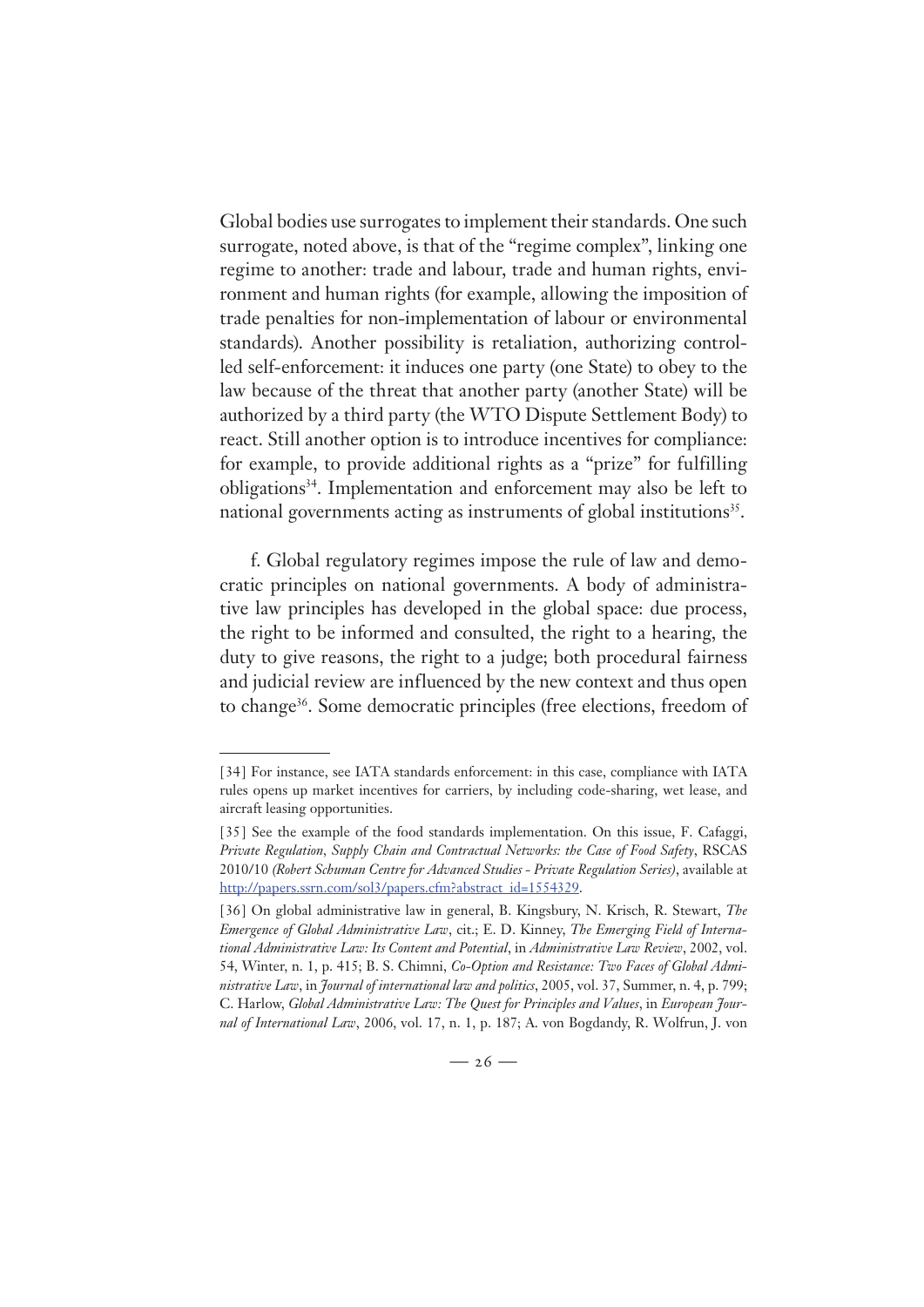association, free speech) are imposed by global actors (such as the European Union) on national governments<sup>37</sup>.

g. There is no representative democracy at the global level; but a surrogate, deliberative democracy emerges through participation in the decision making processes.

The existence of the global polity raises many analytic and normative questions. The most salient of the former are: do global rules bind national administrations and private individuals within States, or do global administrations only have the power to make recommendations? Is there a core of command-and-control (i.e. regulatory instruments that rely on public orders, which must be obeyed and enforced with recourse to police power) in the global administrative system? Are disputes settled through judicial (or quasi-judicial) procedures, or are they mainly settled through negotiation?

The most important normative questions are: Should there be direct or indirect democratic legitimation of the global polity? Should global administrative bodies (agents) be accountable to gover nments (principals)? Should it be possible to participate in the administrative process and obtain a review of the decisions? Should partici-

Bernstorff, P. Dann, M. Goldmann (eds.), *The Exercise of Public Authority by International Institutions: Advancing International Institutional Law*, Heidelberg, Springer, 2009; B. Kingsbury, *The Concept of "Law" in Global Administrative Law*, in *European Journal of International Law*, 2009, vol. 20, n. 1, pp. 23-57; B. Kingsbury and L. Casini, *Global Administrative Law Dimensions of International Organizations Law*, cit., p. 319. See also, in the French literature, J.-L. Halperin, *Profils des mondialisations du droit*, Paris, Dalloz, 2009 (tracing the history of legal globalization, from Roman law to constitutionalism and codification), but mainly J.-B. Auby, *La globalisation, le droit et l'Etat*, Paris, L.G.D.J., II edition, 2010. In the Italian literature, M. R. Ferrarese, *Diritto sconfinato. Inventiva giuridica e spazi nel mondo globale*, Roma – Bari, Laterza, 2006 and S. Cassese, *Il diritto globale*, Torino, Einaudi, 2009.

<sup>[ 37 ]</sup> On global democracy, J. Cohen and C. F. Sabel, *Global Democracy?*, in *NewYork University Journal of International Law and Politics*, 2005, vol. 37, Summer, n. 4, p. 763.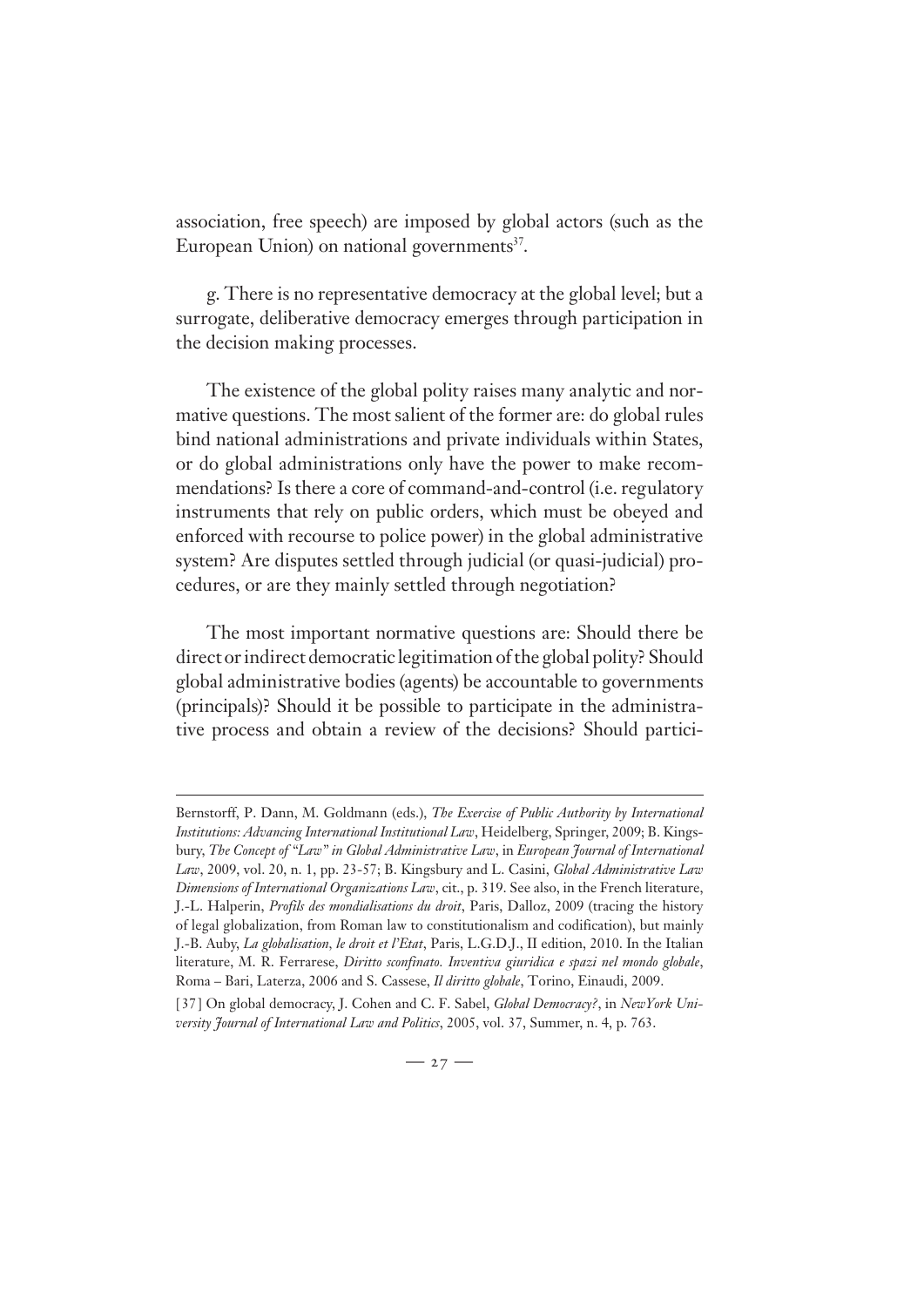pation and review mechanisms be made available to only national administrations or also to private parties?

#### III. A TWO-LAYER SYSTEM?

The global legal space is frequently described as a multilevel system of governance. This common view posits the first level as that of the State, and the second as that of global governance, with a basic division of labour: the former dealing with "high" and the latter with "low" politics. The reality, however, is more complex.

From a formal point of view, States, as members of the international community, are legal equals: "*A small republic is no less a sovereign State than the most powerful kingdom*"38. But "*the world's economic fragmentation arises from its political divisions. Lack of 'jurisdictional integration' sustains bad government: in effect, there are too many countries*"39; "*more than half the world's countries have fewer people than the State of Massachusetts, which has about 6 million*"40; "*of the 10 richest countries in the world in terms of GDP per head, 6 have fewer than 1 million people*"*<sup>41</sup>*. States such as Saint Vincent and the Grenadines or Antigua and Barbuda had an estimated population of 100,000- 120,000 in 2008, yet they are full members of the United Nations. Moreover, in addition to fragmentation and differences in size, there are also important differences in terms of power and influence. The

<sup>[ 38 ]</sup> E. De Vattel (1758), quoted in A. Cassese, *International Law*, Oxford Univ. Press, 2005 (II ed.), p. 52.

<sup>[ 39 ]</sup> M. Wolf, *Why Globalisation Works*, Yale University Press, 2004 (see *The Economist*, July 17, 2004).

<sup>[ 40 ]</sup> A. Alesina – E. Spolaore, *The Size of Nations*, MIT Press, 2005, p. 1.

<sup>[ 41 ]</sup> *The Economist,* December 20, 2003.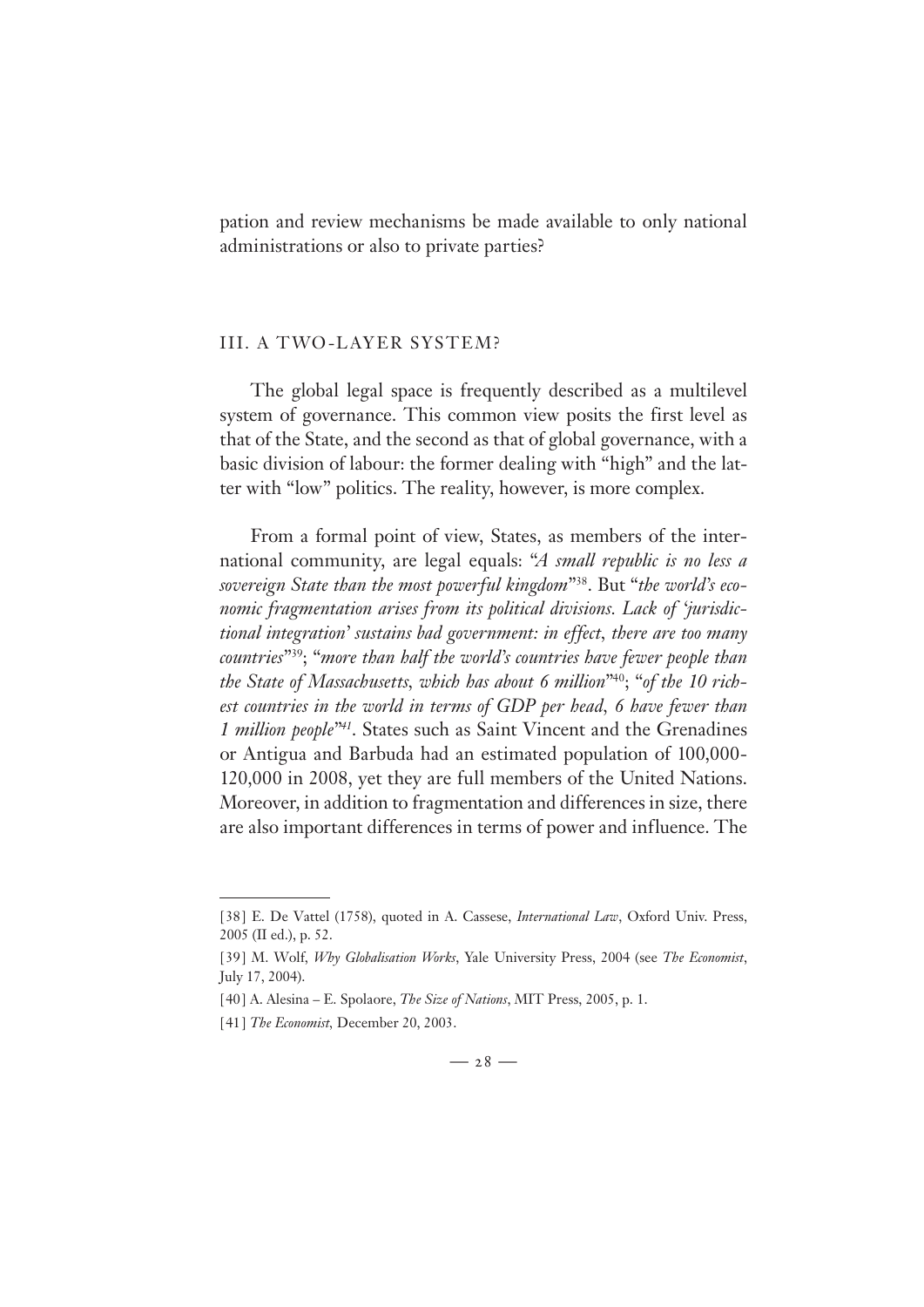proposition that States enjoy sovereign equality is a legal principle that does not correspond with reality.

Global actors include not only States, but national agencies as well. Many global regulations derive from the interaction between domestic agencies and global regimes. There is, in the global arena, a dis-aggregation of the State. The paradigm of "the State-as-aunit" is lost.

Members of international organizations include not only States, but also non-national institutions (such as the European Union, which is a party to the International Olive Oil Council and the World Trade Organization), as well as private non-governmental bodies (as in the case of the  $ICANN<sup>42</sup>$ ). Many international organizations also allow a range of bodies to participate as "observers" in their activities. It is, therefore, often better to avoid the common denomination of such organizations as "intergovernmental".

Recent initiatives are "*designed to include civil society – defined as all interest and identity associations outside the state – in the governance activity of international organizations*"; "[….] *when the [World]Bank issues a loan for a specific development project such as a dam, it requires that the recipient government consult with the local residents and NGOs to design relocation plans and environmental preservation measures*"43. "[….] *NGO* 

<sup>[ 42 ]</sup> R. Uerpmann-Wittzack, *International Regulation by International Regulatory Organisations: a Model for ICANN?*, in *The Global Community: Yearbook of International Law and Jurisprudence*, 2008, n. 1, p. 113; E. Schweighofer, *Role and Perspectives of ICANN*, in *Internet Governance and the Information Society: Global Perspectives and European Dimensions*, Utrecht, Eleven, 2008, p. 79; D. Drazner, *The Global Governance of the Internet: Bringing the State Back In*, in *Political Science Quarterly*, 2004, vol. 119, n. 3, p. 477; J.P. Kesan e A.A. Gallo, *Pondering Politics of Private Procedures: The Case of ICANN*, *University of Illinois College of Law*, *Law and Economics Woking Papers*, 2007, n. 74 (*http://ssrn.com/abstract=1120489*)

<sup>[ 43 ]</sup> F. Bignami, *Civil Society and International Organizations: A Liberal Framework for Global Governance,* in "Duke Law Faculty Scholarship", Paper 1126 (2007) (http://scholarship.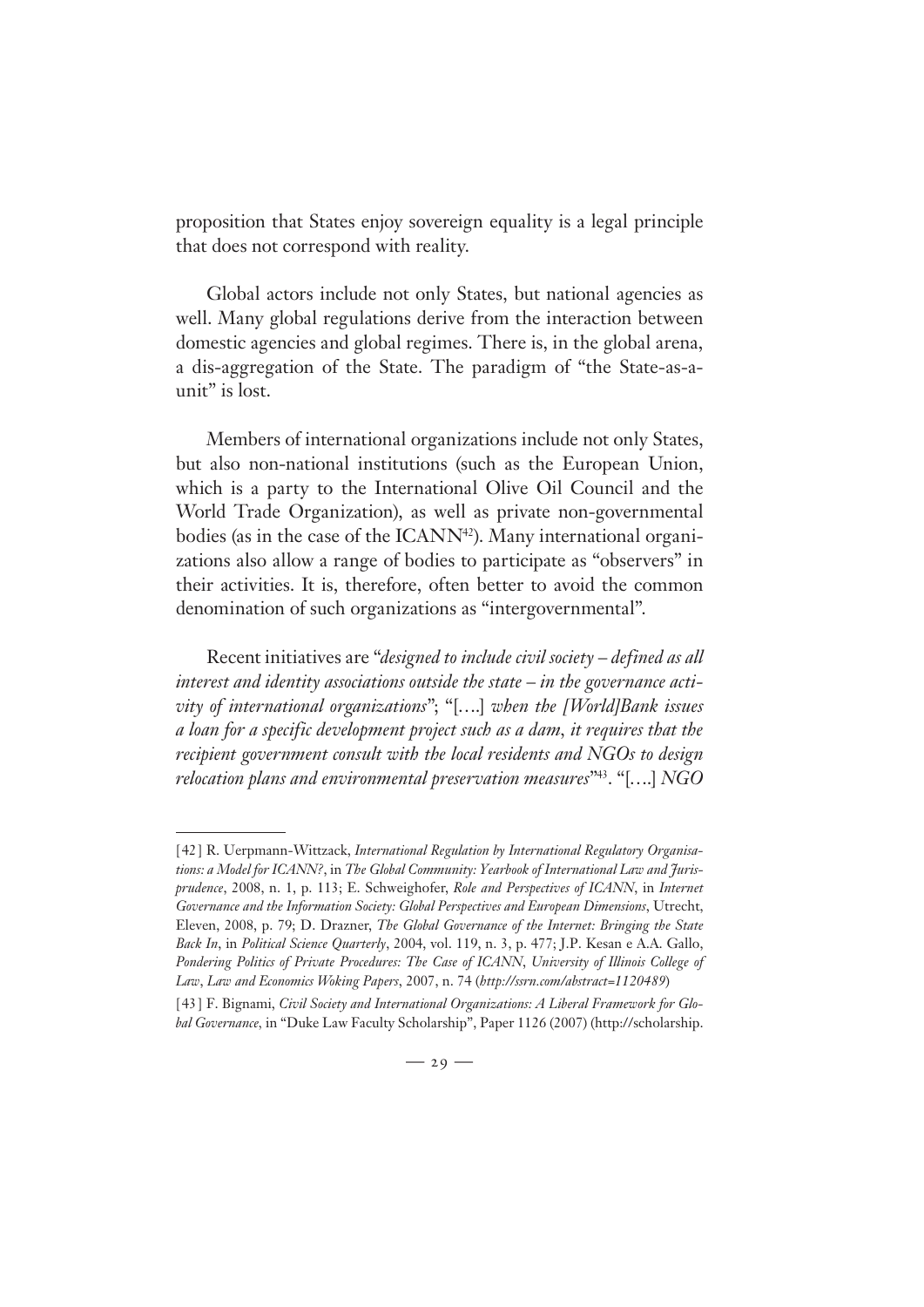*involvement in all processes of IGO activities, ranging from monitoring treaty obligations, treaty-generation processes, and treaty implementation processes at the national level, has been crucial and indispensable.* [….] *they have creatively fed their knowledge and expertise into the decision-making processes at all levels*"44.

Finally, the global legal polity, while so pervasive, is not universal. Some States are not members of all international organizations. Some institutions that are regarded as global because they operate beyond the State have, in fact, a regional area of influence (for example, the European Union).

The activities of global regulators – who cannot be regarded as mere agents of States – impact upon domestic agencies, which thus lose their independence; moreover, these regulators do not rely on State institutions alone because they often establish – as already noted – a direct dialogue with civil society actors within the State in question.

On the other hand, States are more powerful than is often claimed, as they play a double role in the global legal order: they act both according to the State-as-unit paradigm and also through their individual agencies, according to the fragmented-State paradigm. But States are also less powerful than we commonly think, in that they share their role inside the global institutions with a variety of NGOs.

law.duke.edu/faculty\_scholarship/1126).

<sup>[44]</sup> E. Riedel, *The Development of International Law: Alternatives to Treaty-Making? International Organizations and Non-State Actors*, in R. Wolfrum – V. Roeben (eds.), *Developments of International Law in Treaty Making*, Berlin, Springer, 2005, p. 317; see also the comment of S. Hobe on the Riedel article, *ibidem*, p. 328. For a variety of reasons, some authors, such as R. Stewart, prefer to include pervasive differences with regard to collective action issues and accountability mechanisms in making a consistent and strong distinction between economic actors and "social" NGOs.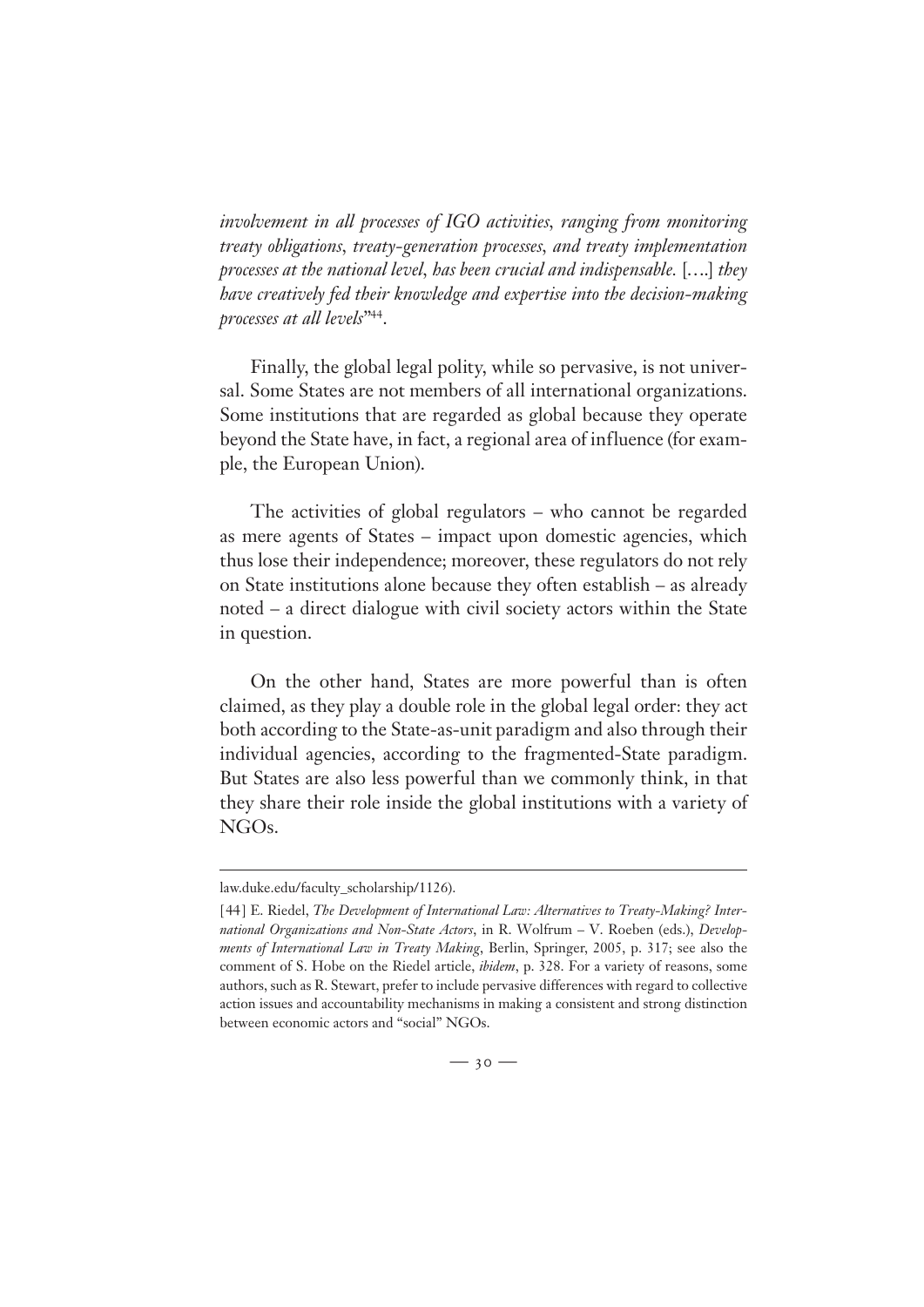In conclusion, national and global governance cannot be presented as simply a two-level system of governance; civil society organizations, domestic agencies and supranational organizations all play a role as global actors.

International and regional organizations, States and non-State actors are mutually implicated within global governance structures and follow the logic of collective action<sup>45</sup>. This "[...] *is becoming a heterogeneous, multilayered logic, derived not from one particular core structure, such as the State, but from the structural complexity embedded in the global arena. Globalization does not mean that the international system is any less structurally anarchic; it merely changes the structural composition of that anarchy from one made up of relations between functionally differentiated spheres of economic activity, on the one hand, and the institutional structures proliferating in an ad hoc fashion to fill the power void, on the other*"46. "*Global regulation typically does not operate on two distinct, vertically separated levels, international and domestic. Rather, it functions through a web of interactions and influences, horizontal, vertical, and diagonal, among a diverse multiplicity of different regimes and actors, resembling nothing so much as a Jackson Pollock painting*"47.

<sup>[ 45 ]</sup> P. G. Cerny, *Globalization and the Changing Logic of Collective Action*, in *International Organization*, 1995, vol. 49, n. 4, Autumn, p. 595.

<sup>[ 46 ]</sup> P. G. Cerny, *Globalization and the Changing Logic of Collective Action,* in *International Organization*, 1995, vol. 49, n. 4, Autumn, p. 620 (reprinted in C. Lipson and B.J. Cohen (eds.), *Theory and Structure in International Political Economy*, MIT Press, 1999 and in J.A. Frieden and D.A. Lake (eds.), *International Political Economy: Perspectives on Global Power and Wealth*, London, Routledge, IV ed., 2000).

<sup>[ 47 ]</sup> R. Stewart, *The Global Regulatory Challenge To U.S. Administrative Law,* in *New York University Journal of International Law and Politics,* 2006, vol. 37, p. 703.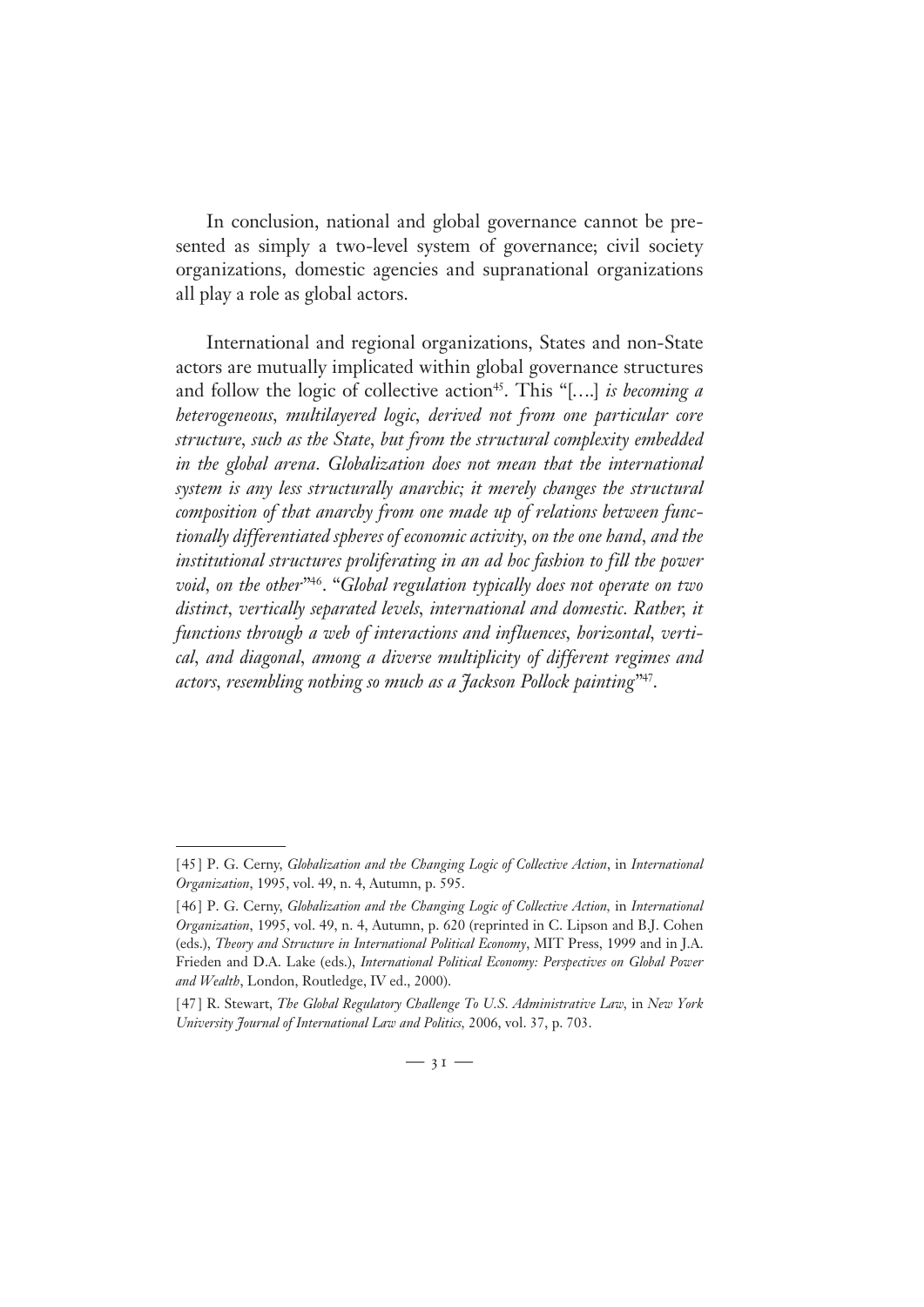#### IV. GOVERNANCE BY AGREEMENT

There is no higher authority in the global polity. Therefore, the kind of hierarchy that characterizes domestic governments is simply non-existent. Nor there is uniformity, as some global regimes are more developed than others, while others are less so. Given these conditions, the global polity relies heavily on governance by agreement (transactionalism<sup>48</sup>): contracts, consensus, transnational cooperation, mutual recognition agreements, and shared powers. An example is in Article 16.1 of the Convention for the conservation of Southern Bluefin Tuna (20 May 1994): "[i]*f any dispute arises between one or more of the Parties concerning the interpretation or the implementation of this Convention, those Parties shall consult among themselves with a view to having the dispute resolved by negotiation, inquiry, mediation, conciliation, arbitration, judicial settlement or other peaceful means of their own choice*". Notice the importance of governance by agreement: a convention provides for subsequent contractual means of conflict resolution<sup>49</sup>.

<sup>[48]</sup> J.H.H. Weiler, *The Geology of International Law – Governance*, *Democracy and Legitimacy*, in *Zeitschrift für ausländisches öffentliches Recht und Völkerrecht*, 2004, vol. 64, n. 3, p. 547 ss.

<sup>[ 49 ]</sup> See also Art. 33.1 of the United Nations Charter. All six ways of solving disputes are worth studying, but the handling of international disputes by means of inquiry is especially interesting, as shown by the "Red Crusader" case between Denmark and the United Kingdom (1962). In this case, "[*t*]*wo traditionally friendly countries, members of the same military alliance, searching for a speedy way to settle their dispute* [….], *found that the setting up of a commission of inquiry would be the most suitable method of meeting the exigencies of the situation. The commission lived up to their expectations by providing them with the basis for a satisfactory settlement".* See Nissim Bar-Yaacov, *The Handling of International Disputes by Means of Inquiry*, Oxford Univ. Press, 1974, p. 195; see also *International Law Reports,* H. Lauterpacht ed., London, Butterworths, 1967, vol. 35, p. 485.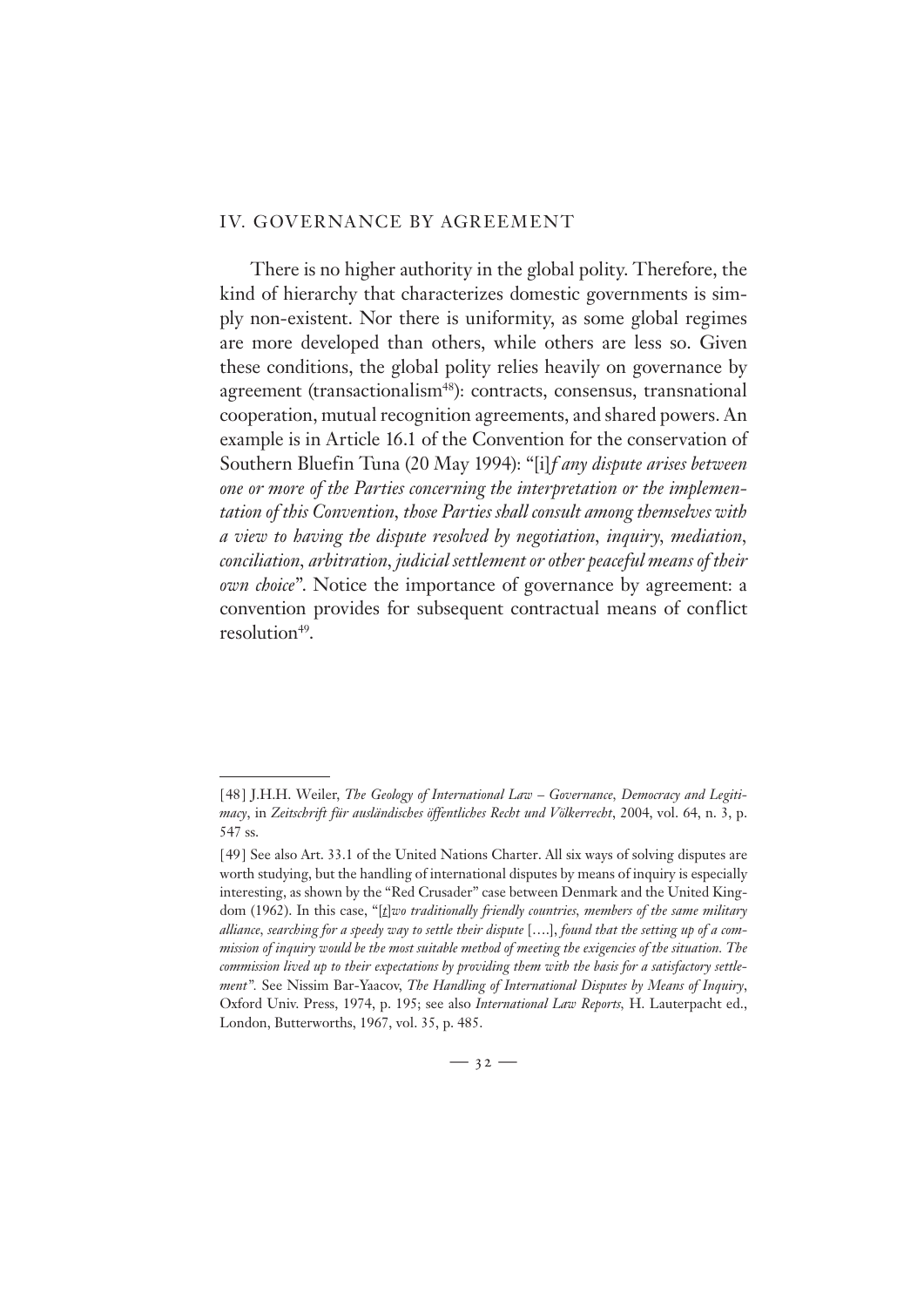The global polity also operates on a mixture of consensus, unanimity and different kinds of majoritarian principles<sup>50</sup>. For instance, all intergovernmental bodies of the United Nations Conference on Trade and Development (UNCTAD) take decisions by consensus. Article 11 of the International Agreement on Olive Oil and Table Olives (1986) prescribes consensus as the means of decision-making of the International Olive Oil Council. Article 15 of the Rules of Procedure of the Committee for Environmental Protection (part of the Antarctic Treaty System) provides that "*where decisions are necessary, decisions on matters of substance shall be taken by consensus of the members of the Committee participating in the meeting*". Where decisions relate to procedural matters, a simple majority is enough. If the Committee has to decide whether a question is substantive or procedural, such decision must be taken by consensus.

In some global institutions unanimity is required. For instance, the Rules of Procedure of the Commission for the Conservation of the Southern Bluefin Tuna (21 April 2001), provide, in Article 6.1, that "[…] *Decisions of the Commission shall be taken by a unanimous vote of the Members present at the Commission meeting*".

Consensus is a rigid rule that can produce inertia or rigidity. But the rules that govern the functioning of global institutions also often provide means for softening or escaping such rigidity. For example, what is usually required is a consensus of those members participating in the meeting in question, not of all the members<sup>51</sup>.

<sup>[ 50 ]</sup> For a general perspective, see A. Kuper, *Democracy Beyond Borders. Justice and Representation in Global Institutions*, Oxford, Oxford University Press, 2004.

<sup>[51]</sup> The Rules of Procedure (1997) of the Executive Committee of the High Commissioner's Programme of UNHCR provide, in Article 26, that "[….] *the Chairman will, in the ordinary course of business, ascertain the sense of the meeting in lieu of a formal vote. If the Committee proceeds to a vote, each representative shall have one vote. Decisions of the Committee shall be made by a majority of the members present and voting* […]". The Rules of Procedure of the Codex Alimentarius Commission, Article X.2, provide that "*The Commission shall make*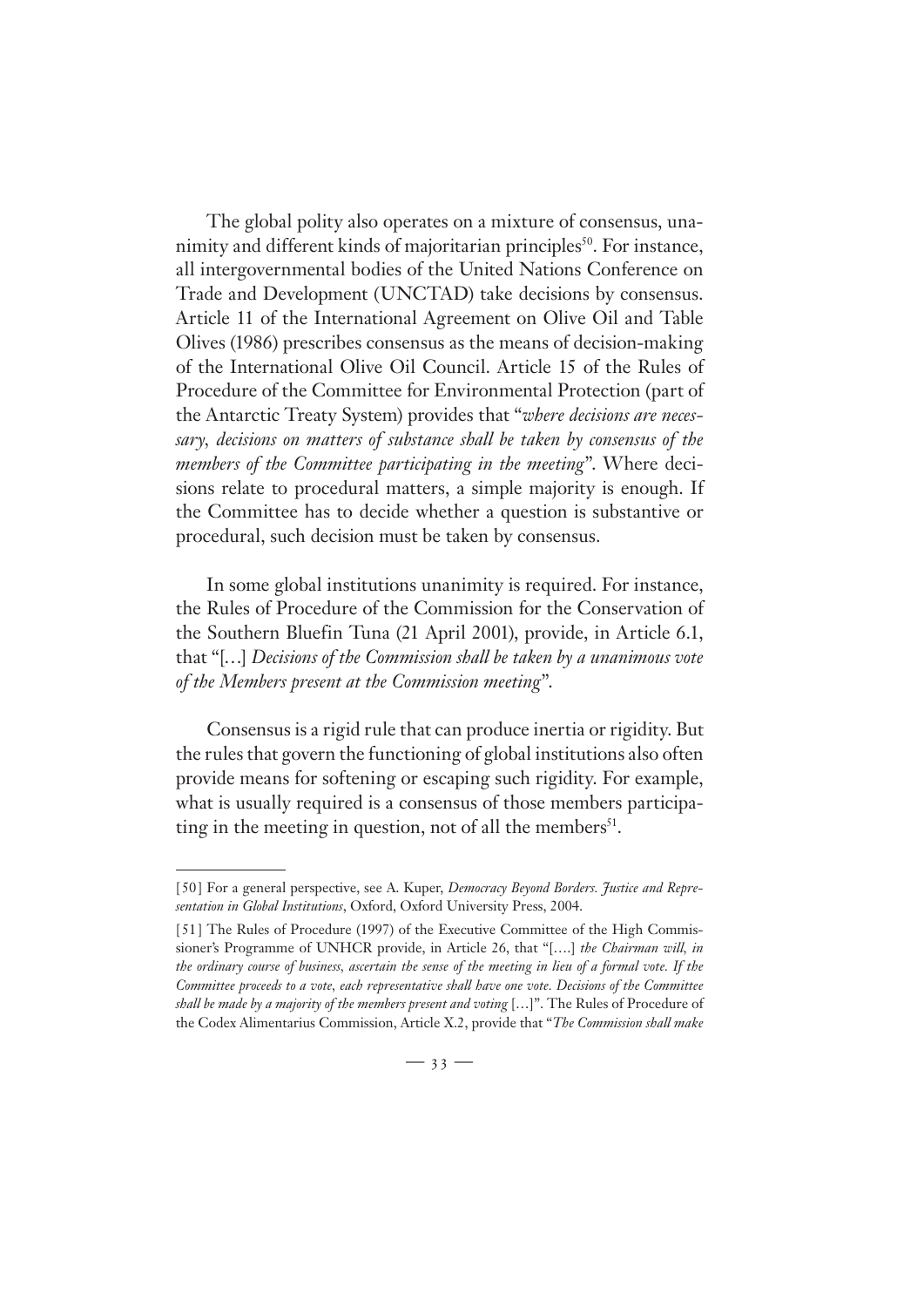Consensus can also be used for a different purpose, as in the case of reverse consensus. For example, the WTO Dispute Settlement Body has to reach consensus in order to reject a WTO Appellate Body Report.

Finally, consensus is not the rule for every organization. The General Rules of the Office International des Epizooties, Article 6, require that decisions be taken by a simple majority (only modifications of the Agreement establishing the Office and of its Organic Statutes require "common consent"). A majority of the members is required for decisions not regarding the adoption or amendment of standards at the Codex Alimentarius Commission (Rules of Procedure, Article VI.2), while a two-thirds majority is required by Article 15 of the Constitution of the International Civil Defence Organization (1966). Article 2(9)(c) of the Montreal Protocol on Substances that Deplete the Ozone Layer states that for adjustments to the agreement's reduction schedule, *"(…) the Parties shall make every effort to reach agreement by consensus. If all efforts at consensus have been exhausted, and no agreement reached, such decisions shall, as a*  last resort, be adopted by a two-third majority vote of the Parties present *and voting representing a majority of the Parties operating under Paragraph 1 of Article 5 present and voting and a majority of the Parties not so operating present and voting*<sup>752</sup>.

*every effort to reach agreement on the adoption or amendment of standards by consensus. Decisions to adopt or amend standards may be taken by voting only if such efforts to reach consensus have failed*". Article XI.5 of the International Plant Protection Convention (1997), provides the following for the Commission on Phytosanitary Measures: "*the contracting parties shall make every effort to reach agreement on all matters by consensus. If all efforts to reach consensus have been exhausted and no agreement is reached, the decision shall, as a last resort, be taken by a two-third majority of the contracting parties present and voting*".

<sup>[ 52 ]</sup> Some bodies take decisions by reverse consensus, meaning that decisions are adopted unless there is a consensus against them.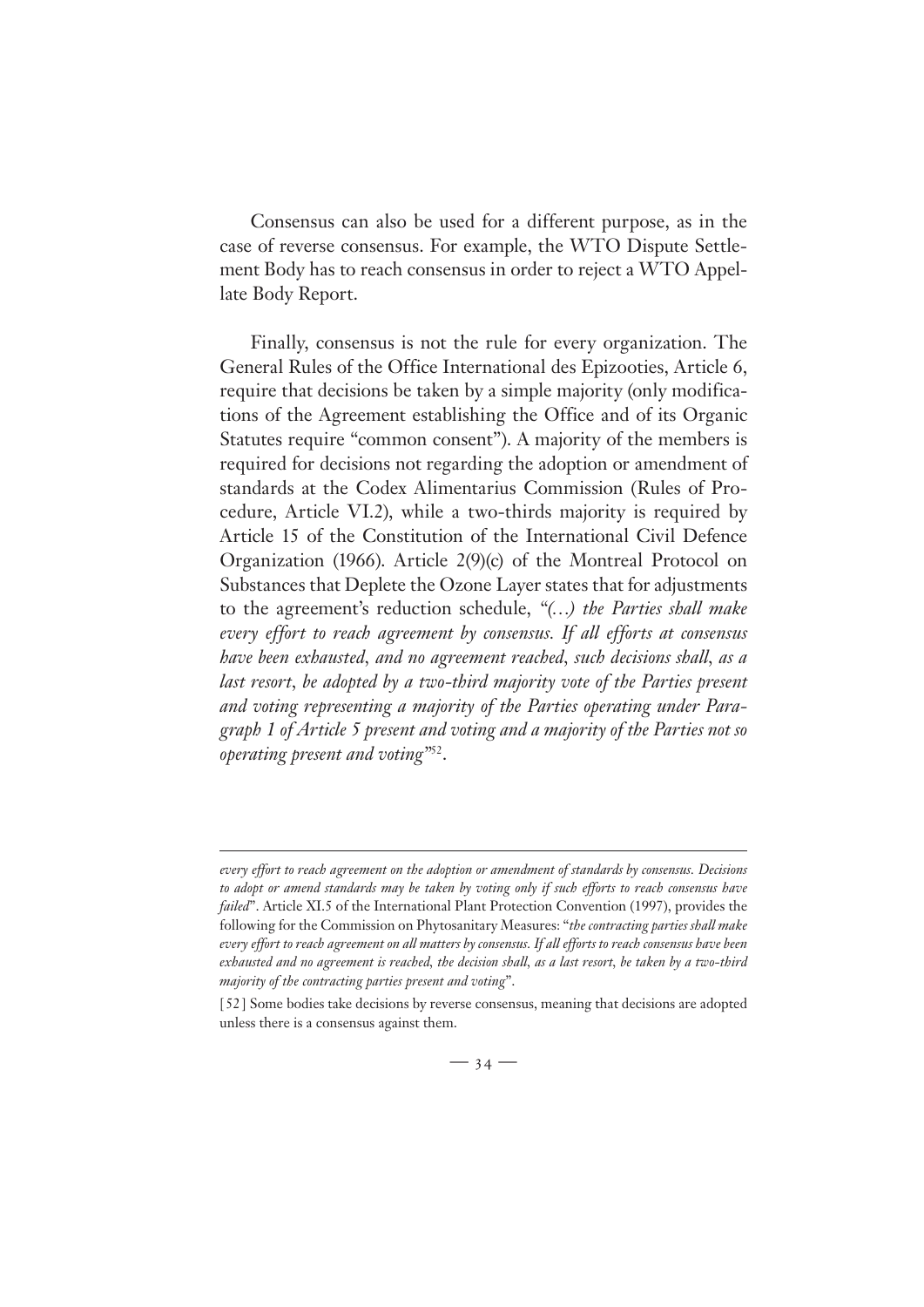Thirdly, while the usual picture of global governance focuses on vertical links – global versus national – the reality of global governance is made up of many horizontal relations, among international agencies and between national governments and agencies (or what is sometimes referred to as "transnationalism"). This transgovernmental cooperation produces administration by agreements. It has been noted that "[*i*]*nter-agency co-operation in international economic law is a central element of global economic governance*"53. As for governmental networks, they "[*a*]*t the most general level* [….] *offer a new vision of global governance: horizontal rather than vertical, decentralized rather than centralized, and composed of national government officials rather than a supranational bureaucracy*"54.

A good example of horizontal links is provided by mutual re cognition agreements. Article 2 of the 1997 Agreement on Mutual Recognition between the United States of America and the European Community provides that "[….] *each Party will accept or recognize results of conformity assessment procedures, produced by the other Party's conformity assessment bodies or authorities, in assessing conformity to the importing Party's requirements* [….]". Mutual recognition "*consists in intermingling domestic laws in order to 'constitute' the global*"55.

It is important to highlight both the causes and effects of transnationalism. With regard to the former, the more national markets open up to each other, the more evident the asymmetries become. To reduce these asymmetries and level the playing field, global rules

<sup>[ 53 ]</sup> C. Tietje, *Global Governance and Inter-Agency Co-operation in International Economic Law,* in *Journal of World Trade,* 2002, vol. 36, n. 3, p. 515.

<sup>[ 54 ]</sup> A.-M. Slaughter, *Governing the Global Economy through Government Networks*, in M. Byers (ed.), *The Role of Law in International Politics*, Oxford, OUP, 2000, p. 193.

<sup>[ 55 ]</sup> K. Nicolaidis and G. Shaffer, *Transnational Mutual Recognition Regimes: Governance without Global Government,* in 68 *Law and Contemporary Problems* (2005), n. 3 & 4, pp. 263- 317.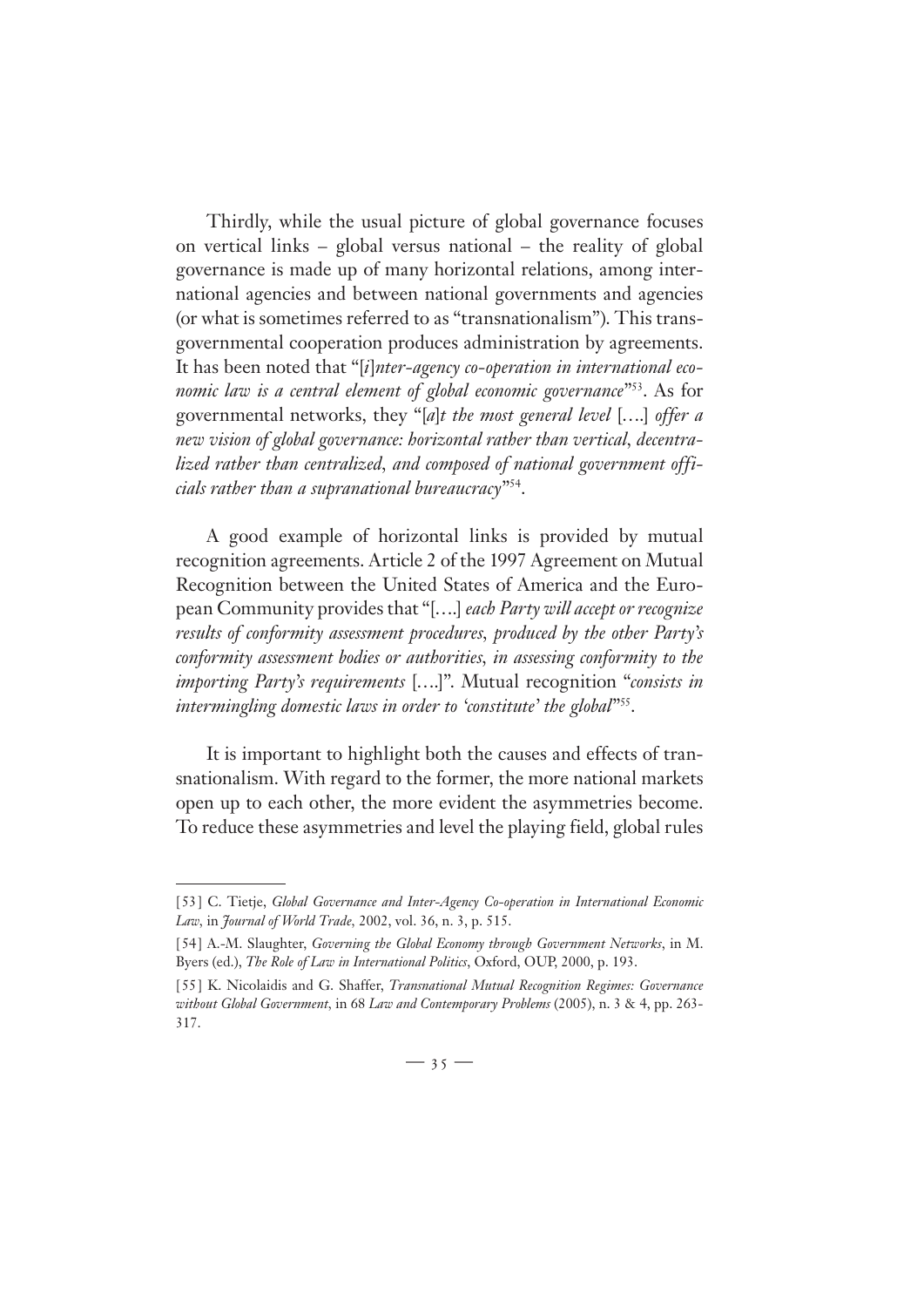can establish general principles, but cannot harmonize the details. Therefore, mutual agreements play an important role.

The reliance of the global legal space on horizontal links and networks produces three effects. It reduces the "verticality" of the global machine, because the *superioritas* of the higher authorities rests on an intricate web of horizontal and contractual relations<sup>56</sup>; it facilitates the political transfer or transplant of institutions from one national legal order to another<sup>57</sup>; and it stimulates research into functional analogies hidden behind formal differences in national systems<sup>58</sup>.

Fourthly, the global polity relies on shared powers. For example, the 1970 Patent Cooperation Treaty establishes a regime of cooperation between national and global authorities<sup>59</sup>. Article 3.1

<sup>[ 56 ]</sup> On the metaphor of "verticality", see P. Costa, *Immagini della sovranità fra medioevo ed età moderna: la metafora della "verticalità"*, in *Scienza e Politica*, 2004, n. 31, p. 9.

<sup>[ 57 ]</sup> On the import and export of institutions, P. Pombeni, *I modelli politici e la loro "importazione" nella formazione dei sistemi politici europei*, in *Scienza e Politica*, 2004, n. 31, p. 69. Transplants, in turn, favour contagions, as legal principles and institutions, once introduced in a particular sector, spread via analogy and judicial action, becoming increasingly general.

<sup>[ 58 ]</sup> This was the purpose of the "Cornell Common Core Project", launched and carried out in the early sixties by Rudolf Schlesinger.

The transnational component of legal globalization suggests caution in stressing the withering away of the State or the flight of power beyond the State, as the dynamic of global administrative law is largely dependent on the State or State fragments. This point is stressed by S. Battini in a seminal paper on *L'impatto della globalizzazione sulla pubblica amministrazione e sul diritto amministrativo: Quattro percorsi*, in *Giornale di diritto amministrativo*, 2006, n. 3, p. 339. See also the following contributions on international composite administrations: A. von Bogdandy e P. Dann, *International Composite Administration: Conceptualizing Multi-Level and Network Aspects in the Exercise of International Public Authority*, in *The Exercise of Public Authority by International Institutions*, cit. p. 883 and U. Mager, *International Composite Administration*, ibid., p. 913.

<sup>[ 59 ]</sup> For more details, see J. Erstling and I. Boutillon, *The Patent Cooperation Treaty: at the Center of the International Patent System*, *William Mitchell Law Review,* 2006, vol. 32, n. 4 available at http://papers.ssrn.com/sol3/papers.cfm?abstract\_id=1619523.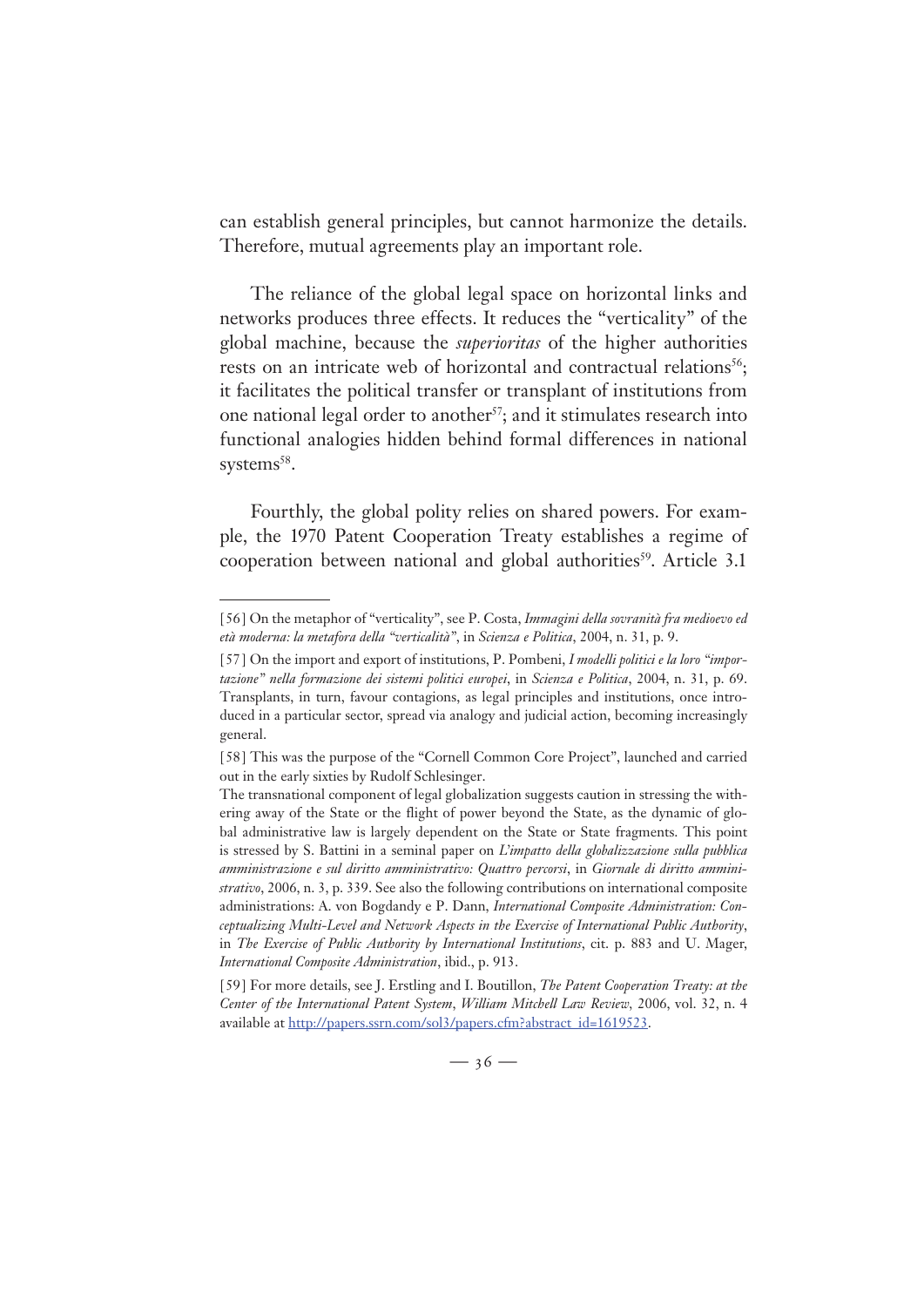provides that "[a]*pplications for the protection of inventions in any of the Contracting States may be filed as international applications under this Treaty*". Article 31.1 provides that "[o]*n the demand of the applicant, his international application shall be subject of an international preliminary examination* [….]". According to Article 36.3, "[t]*he international preliminary report* [….] *shall be communicated by the International Bureau to each elected Office*" (the elected Office is the national Office). According to these provisions, proceedings are half global, half domestic. The two levels of government share their powers.

To sum up, the domestic polity is dominated by hierarchies and established roles, a monopoly of relations with civil society internally and contractual relations with other States externally. The global polity, on the other hand, is dominated by networks, fluid roles and mobile alliances. In the global arena, the winners are those who establish direct links with civil society, thus breaking the monopoly of the States.

The loosely structured global polity produces much fluctuation but also a speedy evolutionary process; most of the developments that we now observe occurred in the last 15-20 years.

## V. THE IMPACT ON DOMESTIC REGULATION AND ON PRIVATE PARTIES

What is the impact of the global polity on domestic regulatory powers and on private parties?<sup>60</sup>

<sup>[ 60 ]</sup> D. Vogel and R. A. Kagan (eds.), *Dynamics of Regulatory Change. How Globalization Affects National Regulatory Policy*, Berkeley, University of California Press, 2004.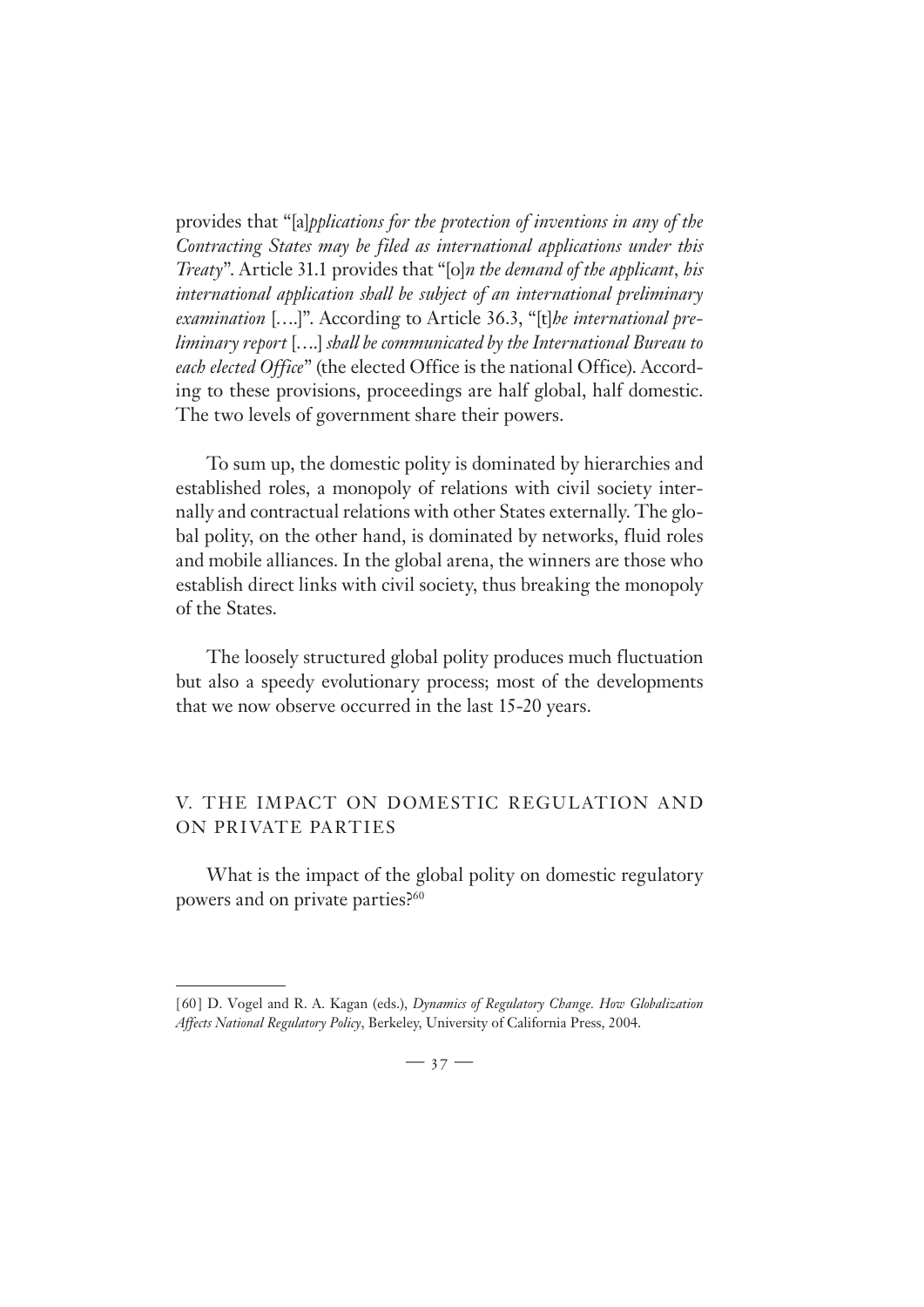The global polity has a powerful impact on domestic regulation. Global law removes functions from the domestic setting and asserts control over national agencies. For example, many WTO agreements impose obligations on national authorities to ensure transparency, to move towards harmonization, to guarantee equivalence, and to introduce consultation and control procedures<sup>61</sup>.

As global regulation emerges out of heterogeneous and fragmented regimes, the interaction between the conflicting global regimes and the great variety of domestic regulations raises one major issue: how can such a fragmented legal order ensure the compliance of domestic governments? The answer to this question lies in the new opportunities that global regulation provides to national regulatory agencies, even as it imposes new obligations on them.

There is also another side to this coin: national legal and administrative cultures use global regulation in an attempt to capture new fields. For instance, American adversarial legalism – in particular, the requirement to consult before taking decisions, notice and comment procedures, and the right to a hearing – is conquering the world through global regulation.

Global regulation has direct effects on private parties, inasmuch as it directly affects those subject to national or local level regulation. An example is provided by the import controls and quota system for tuna fishing. Article 8(3) of the 1994 Convention for the Conservation of Southern Bluefin Tuna provides that "[f]*or the conservation,* 

<sup>[ 61 ]</sup> S. Cassese, *Global Standards for National Administrative Procedure*, in *Law and Contemporary Problems*, 2005, vol. 68, Summer-Autumn, n. 3-4, p. 109 ff. Another example is that of International Monetary Fund and World Bank standards, such as the IMF-WB International Standards: Strengthening Surveillance, Domestic Institutions and International Markets (2 March 2003).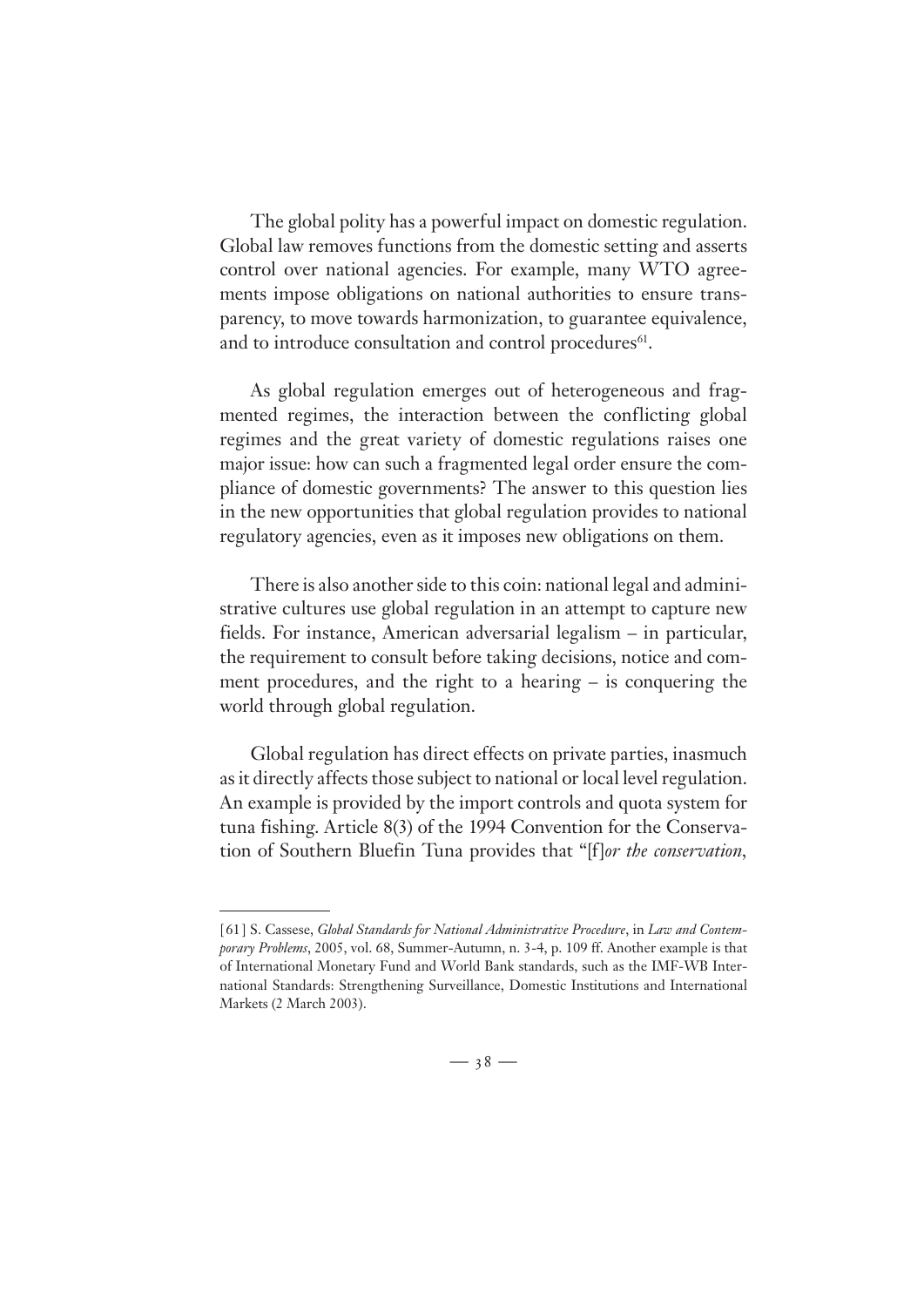*management and optimum utilization of SBT: a) the Commission shall decide upon a total allowable catch and its allocation among the Parties* [….]"; and Article 8(7) continues by providing that "[*a*]*ll measures decided upon under para.3 above shall be binding on the Parties*" (namely Australia, Japan, New Zealand, Korea, Taiwan). Article 1(1) and 1(4) of the SBT Statistical Document Program (approved by the Commission in October 2003) states that "[*f*]*or the importation into the territory of a Member, all southern bluefin tuna shall be accompanied by a CCSBT SBT Statistical Document* [….]". "*The Commission requests the appropriate authorities of exporting/fishing entities to make the requirements under this Program known to their exporters*". As a consequence, domestic "fishing entities" are directly affected by the Commission's decisions<sup>62</sup>.

There are hundreds of global standard setting bodies, of which the global financial standard setting agencies are among the most powerful. These bodies adopt standards that are implemented directly by national firms (such as banks). Those standards penetrate into the national regulatory context and, while not legally binding, are obeyed in practice at the national level<sup>63</sup>.

Global regulatory decisions are binding. Even when they are not formally so, compliance is often monitored in any event<sup>64</sup>. And even when they are not binding and compliance is not monitored, such

<sup>[ 62 ]</sup> On the direct effect of global decisions, S. Battini, *Amministrazioni* cit., p. 246 ss.

<sup>[ 63 ]</sup> S. Battini, *L'impatto della globalizzazione*, cit. See D. Kerwer, *Rules that Many Use: Standards and Global Regulation,* cit.*,* p. 618 on the many ways in which global financial standards can be enforced.

<sup>[64]</sup> A remarkable example is provided by the implementation of food standards. See D. Prevost, *Private Sector Food Safety Standards and the SPS Agreement: Challenges and Possibilities*, *South African Yearbook of International Law*, 2008, vol. 33, pp. 1-37 and D. Casey, *Private Food Safety And Quality Standards And The WTO*, *University College Dublin Law Review,* 2007, vol. 65. n. 7, p. 65 ff.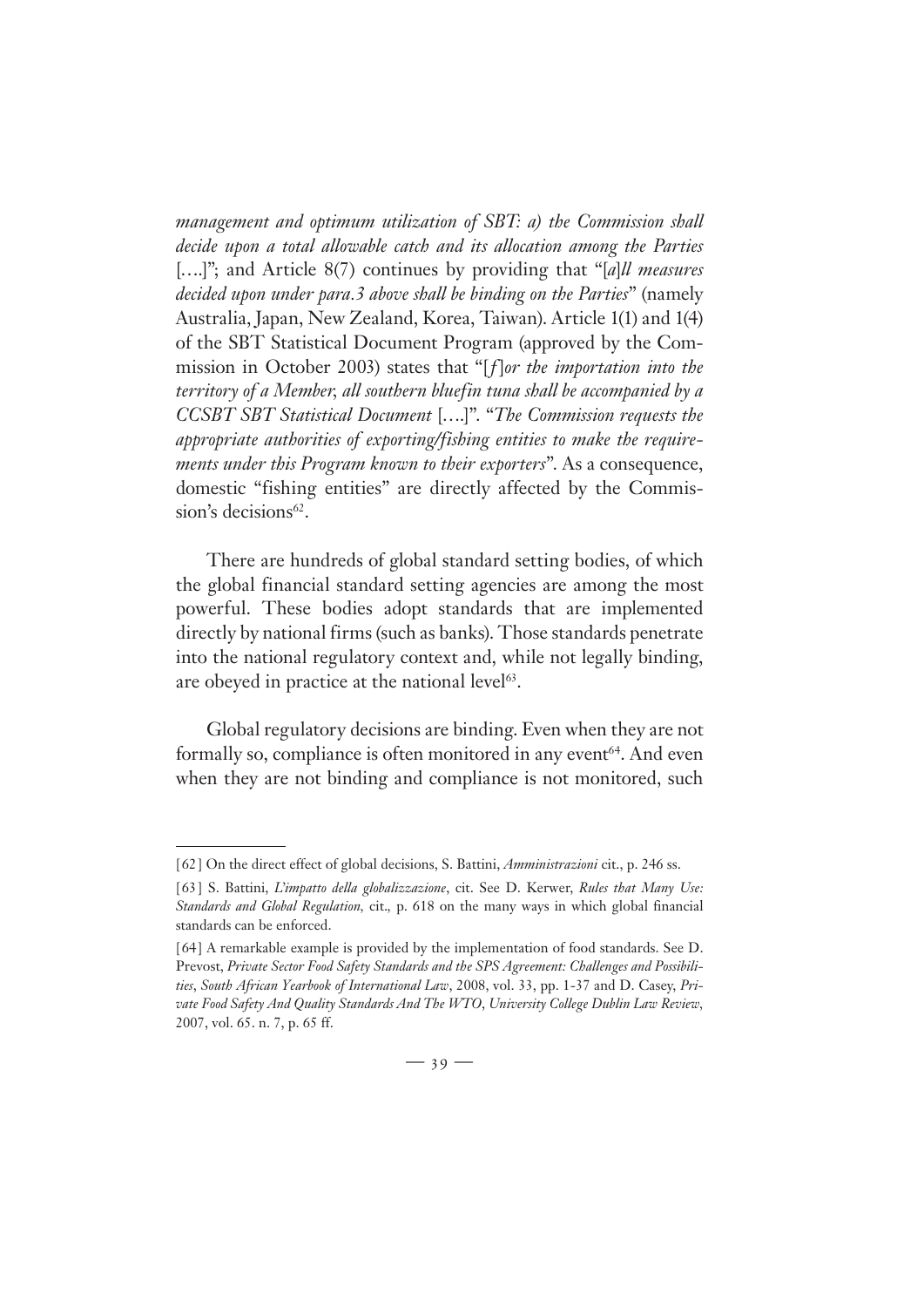decisions are often obeyed nevertheless ("*Even if it is non binding, what does it matter, if it is obeyed?*"65).

Global regulation can affect non-members. Again, the CCSBT provides a good example of the manner in which non-members of the Convention may be affected by the decisions taken by the Commission. The Action Plan of the CCSBT (21-23 March 2000) has established the following rules: Article 1 : "[t]*he Commission requests non-Members catching SBT to cooperate fully with the Commission in implementing the measures applicable to Members for conservation, management and optimum utilization of SBT* [….]". Article 3: "[t]*he Chair of the Commission shall request those non-Members identified pursuant to para.2 to rectify their fishing activities so as not to diminish the effectiveness of the conservation and management measures* [….]". Article 5: "[t]*he Commission will review* [….] *actions taken by those non-Members to which requests have been made pursuant to para. 3 and para. 4 and identify those non-Members which have not rectified their fishing activities*". Article 6: "[t]*he Commission may decide to impose trade-restrictive measures consistent with Members' international obligations on SBT products, in any form, from the non-Members identified pursuant para. 5*".

As the global polity is not subject to a systemic body of rules (i.e., there is no unitary global legal order) conflicts and reactions are governed by procedural rules. The result is a mixture of market forces and planning. Two good examples are the anti-dumping duties and the retaliatory measures in the WTO system. In terms of the former, it is provided that "*in order to offset or prevent dumping, a contracting party may levy on any dumped product an anti-dumping duty not greater in amount than the margin of dumping in respect of such products*". As for the latter, Article 22 of the Understanding on Rules and Procedures governing the Settlement of Disputes (DSU) pro-

<sup>[ 65 ]</sup> D. Zaring, *Informal Procedure, Hard and Soft, in International Administration*, IILJ Working Paper 2004/6, Global Administrative Law Series, NYU Law School, p. 38.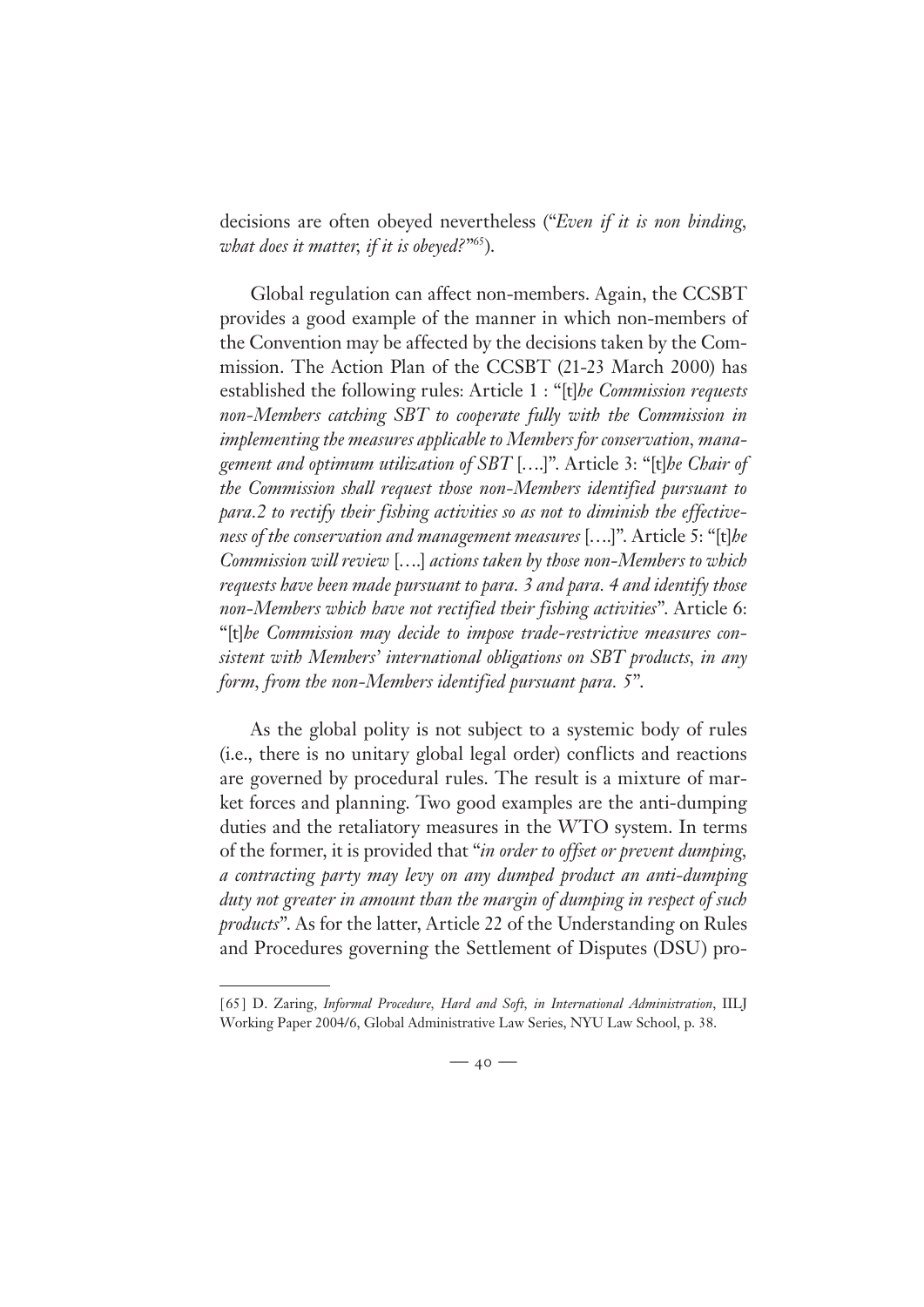vides that, in the event that the recommendations and rulings of the Dispute Settlement Body (DSB) are not implemented within a reasonable period of time, decisions regarding compensation and suspension of concessions or other obligations can be adopted. Notice that in the first case a national government reacts to a decision by a foreign company, while in the second case it is the decision of a foreign government that provokes the reaction.

Neither the anti-dumping and the retaliatory measures can be established without judicial authorisation or control. Private parties and States act as enforcers of judicial decisions. As global courts cannot enforce their decisions "from above", implementation is ensured through the reaction of the injured party, which can either obtain compensation or retaliate<sup>66</sup>.

What helps the global polity to function, given such a confused picture, is the lack of a fixed role for global actors. This lack acts as a catalyst for their power-maximizing behaviour because it adds incentives to their action as power-seekers.

### VI. THE PUBLIC-PRIVATE DIVIDE

"*Standardisation is being privatised throughout the developed world to facilitate the harmonisation of technical specifications"*. At the same

<sup>[66]</sup> This method of enforcing the decisions of global courts is provided by Article 22 of the WTO DSU and by the North American Free Trade Agreement (NAFTA) establishing the Commission for Labour Cooperation. In this last case, Article 41 provides that, where a party fails to pay a "monetary enforcement assessment", determined because of a "persistent pattern of failure" to enforce labour standards, the complaining party may suspend the application of NAFTA benefits "in an amount no greater than that sufficient to collect the monetary enforcement assessment" and an Arbitral Panel determines if the suspension is "manifestly excessive".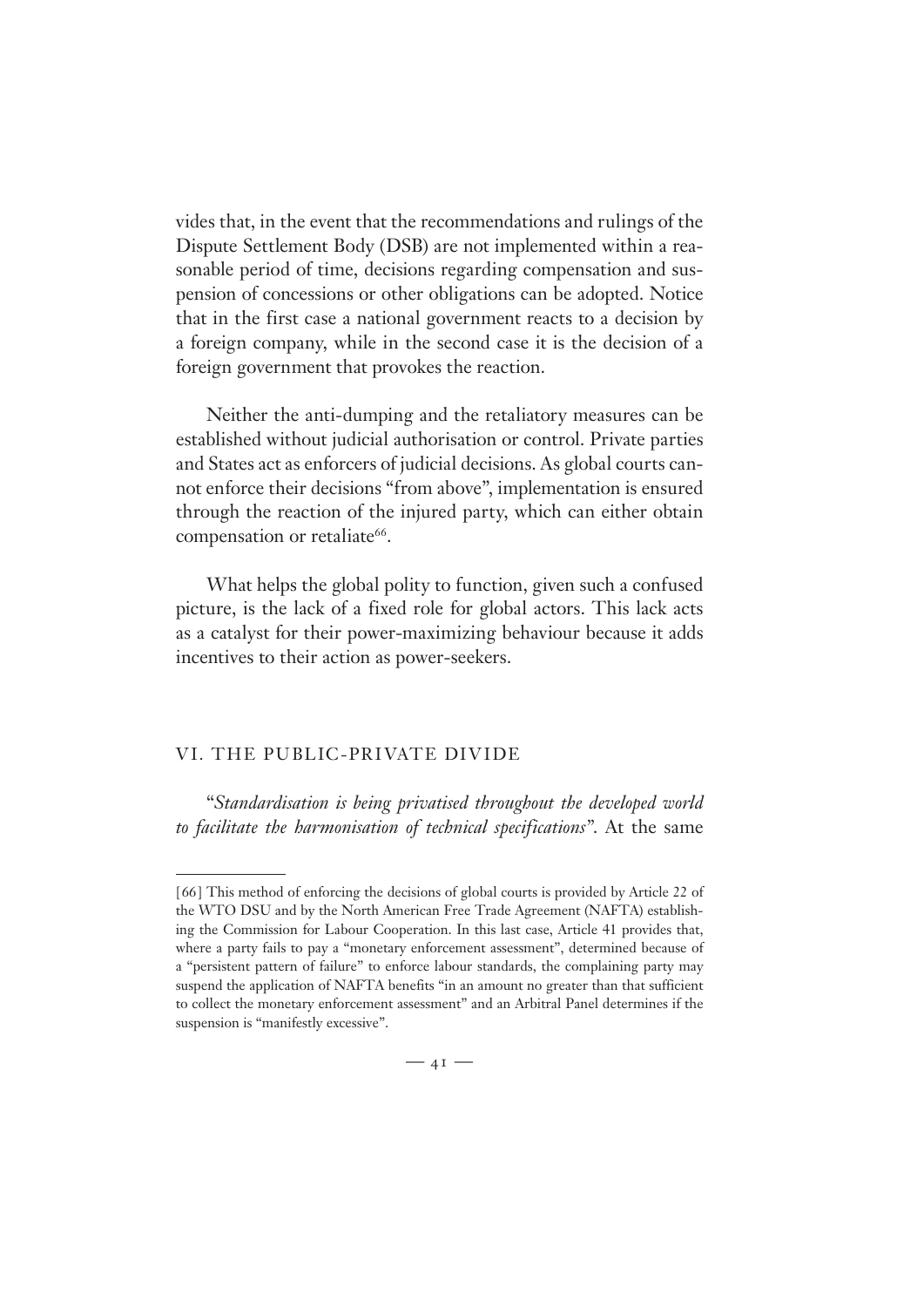time, "[*n*]*ational standards bodies themselves* [….] *are rapidly losing power in the emerging system of private 'supranationalism'"*. The result is "*the emergence of a relatively autonomous system of law making beyond the State*", the "*Constitution of private governance"*. In this Constitution, "*the public/private distinction ceases to make sense*"67.

How and why does globalization influence the national publicprivate divide? Public law is – by definition – particular to each individual State. Each State shapes its own regulatory regimes. Therefore, public law is different from one country to another.

Global regulators must balance deference to this diversity with a certain degree of uniformity. To this end, they have recourse to private law and market-conform rules that have some features common to the different national legal orders.

Private law and market-conform rules are therefore instrumental to uniformity; they thrive at the global level, and are imposed on national regulators: the granting of special or privileged status is forbidden, subsidies are prohibited, and government procurement must follow competitive tendering.

"The use of private law instruments by national administrative bodies, *and the integration of private actors in national regulatory processes, are among the characteristics of the 'new public management' in national administration that have been transposed in international organizations as techniques and to some extent as ideologies*"68. Public-private partnerships are important in the global governance of areas such as public health, nuclear safety, environmental protection, the inter-

<sup>[ 67 ]</sup> H. Schepel, *The Constitution of Private Governance. Product Standards in the Regulation of Integrating Markets*, Hart, Oxford, 2005, pp. 405 and 414.

<sup>[ 68 ]</sup> B. Kingsbury and L. Casini, *Global Administrative Law Dimensions of International Organizations Law*, cit. p. 347.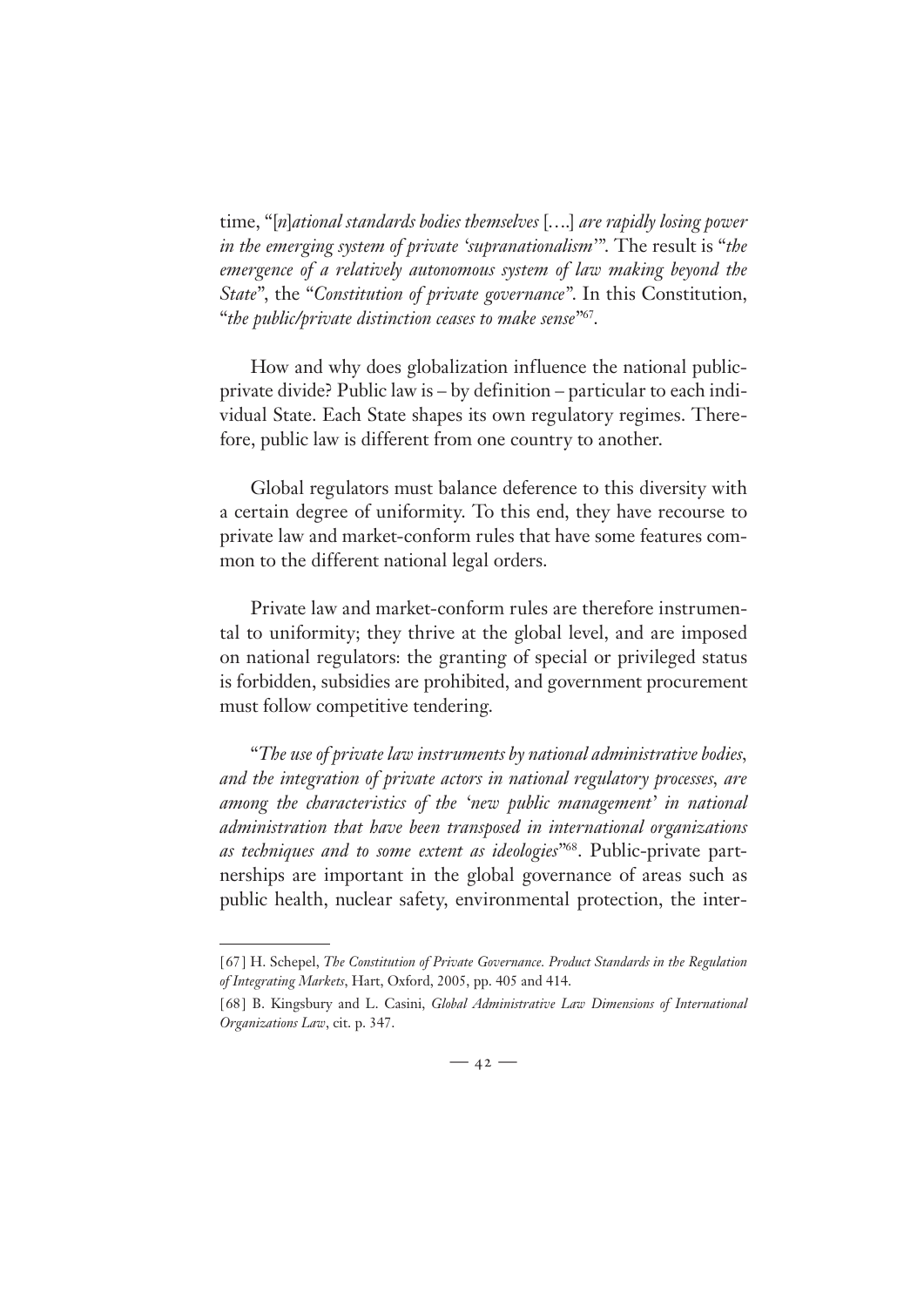net and sports, and raise a variety of issues (should the privileges granted to international organizations be extended to the private bodies involved in the partnerships? If so, how should they be made accountable?).

Global regulatory regimes are, however, replete with quite another kind of rules. A body of public law is developing at the global level<sup>69</sup>: global rules require that public authorities provide information to private parties, impose on them the obligation to hear and the duty to provide reasons, and make access to justice a general obligation.

These requirements are imposed on national governments visà-vis other national governments or private parties; and on global regulators in their relations with private parties. They derive from some core principles of administrative law, common to many national legal orders: transparency, the duty to inform and to hear, and judicial review.

In conclusion, globalization presents a contrasting picture: while promoting private law at the national level, it promotes the development of administrative law both at the national and the global levels. It seems likely that, in the global space, a "mixed" (partly public, partly private) law will emerge.

Moreover, as the mixture of global and national is particularly strong and complex, and there is continuity between the domestic and the global level, the public-private distinction at the higher level interacts with the same distinction at the lower level.

<sup>[ 69 ]</sup> A. von Bogdandy, P. Dann and M. Goldmann, *Developing the Publicness of Public International Law: Towards a Legal Framework for Global Governance Activities* in A. von Bogdandy, R. Wolfrun, J. von Bernstorff, P. Dann, M. Goldmann (eds.), *The Exercise of Public Authority by International Institutions*, cit., p. 3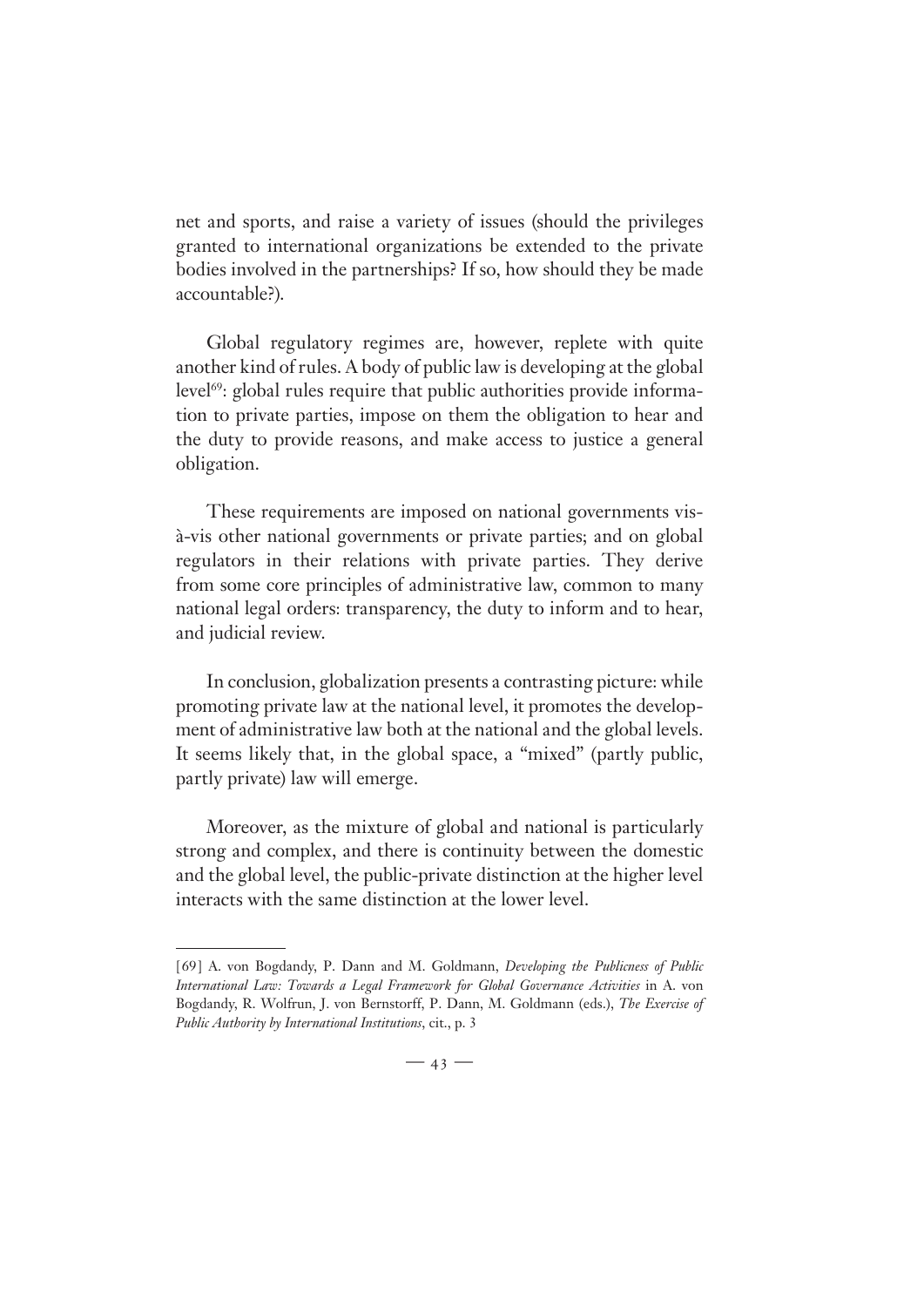As one moves away from the State, up into the global space, the dividing line between public and private becomes progressively less clear. For example, ICANN is a private corporation, but, this notwithstanding, its own by-laws subject it to very strict procedural obligations, similar to those established by the US Administrative Procedure Act for public bodies; one explanation for this is that ICANN performs a public function  $\frac{70}{2}$ .

Another interesting case concerns the implementation of the standards set by the Forest Stewardship Council (FSC)<sup>71</sup>, to which notice and comment procedures and obligations to consult with stakeholders are applied on the basis of the "Code of Good Practice for Setting Social and Environmental Standards", elaborated by ISEAL72.

Due process guarantees and procedural obligations are also applied in relation to the implementation of the International Air Transport Association (IATA) standards. Article 6 of the IATA Bylaws establishes the right to be heard and the right to initiate arbitration proceedings $73$ .

<sup>[ 70 ]</sup> ICANN is a nonprofit public-benefit corporation established under Californian Law. While the core functions of the organization are included in a "hard law" instrument, as they have been set in through a Memorandum of Understanding with the US Department of Commerce, by-laws are an example of soft law, as they are modified and updated by the organization itself. The most recent version of the by-laws was adopted on January  $25<sup>th</sup>$ , 2011 (see *http://www.icann.org/en/general/bylaws.htm*).

<sup>[ 71 ]</sup> Established in 1993, the FSC develops international standards for responsible forest management, including guidelines for certification of forest management: see FSC Bylaws, 2009, art. 5.

<sup>[ 72 ]</sup> ISEAL is an umbrella organization which encompasses a number of certification bodies, including the FSC. The latest version of the Code (2010) is available at http:// www.isealalliance.org/resources/p005-iseal-code-good-practice-setting-social-andenvironmental-standards-v50).

<sup>[ 73 ]</sup> This article states that "(…) a Member (…) may seek arbitration under IATA Arbitration Rules. Invocation of this procedure shall suspend the effective date of the termination,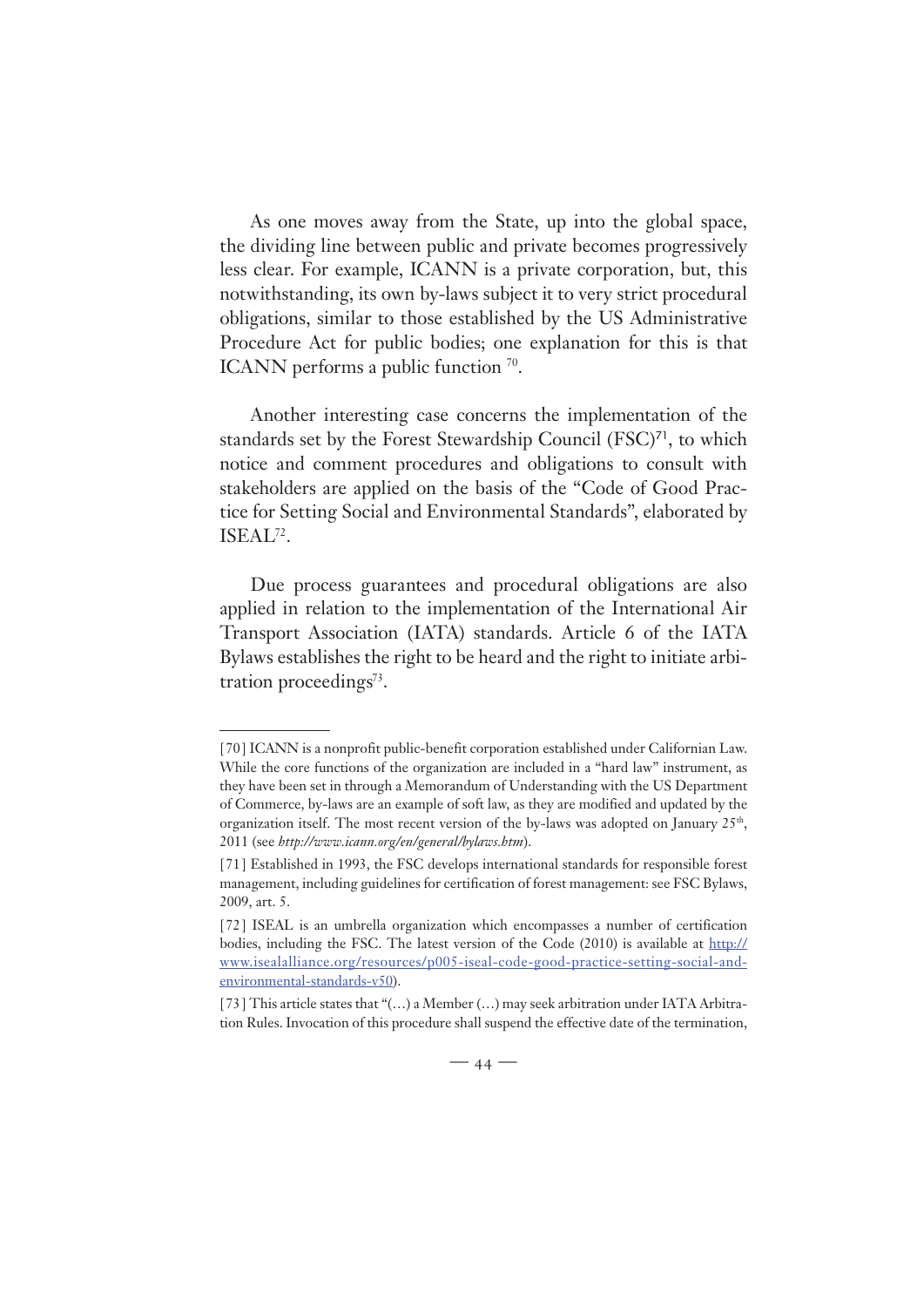Another example is provided by the public procurement regulations for IGOs, which are not less rigid than those binding national governmental bodies. One explanation for this is that national and global regulation have the same purpose: to make the best goods or services available at the lowest price (hence, they impose competitive tendering). The general blurring of the lines between public and private law<sup>74</sup> are indications of the emergence of a new "mixed" or "compound" legal system.

Finally, supranational or global regulations must overcome national diversities. They cannot take into account the highly variable national borderlines between the private and the public area. Therefore, they build new concepts. One example is the notion of "body governed by public law" (EU Directive 2004/18). This new legal concept was introduced out of a desire to keep the European legislation from becoming entangled with the diverse public-private distinctions employed at the national level. For this purpose, it has established one common legal "language" in the field of government contracts. Will this common "language", this new "vocabulary", expand and come to dominate the global space?

pending the results of the arbitration. The decision of the arbitration tribunal shall be final and binding".

<sup>[ 74 ]</sup> P. van Ommeslaghe, *Le droit public existe-t-il?*, in *Le droit public survivra-t-il à sa contractualisation?*, Bruxelles, Bruylant, 2006, pp. 15-66, and M. Fromont, *L'evolution du droit des contrats de l'administration. Differences théoriques et convergences de fait*, in R. Noguellou, U. Stelkens (eds.), *Droit comparé des Contrats Publics - Comparative Law on Public Contracts*, Bruxelles, Bruylant, 2010, p. 263.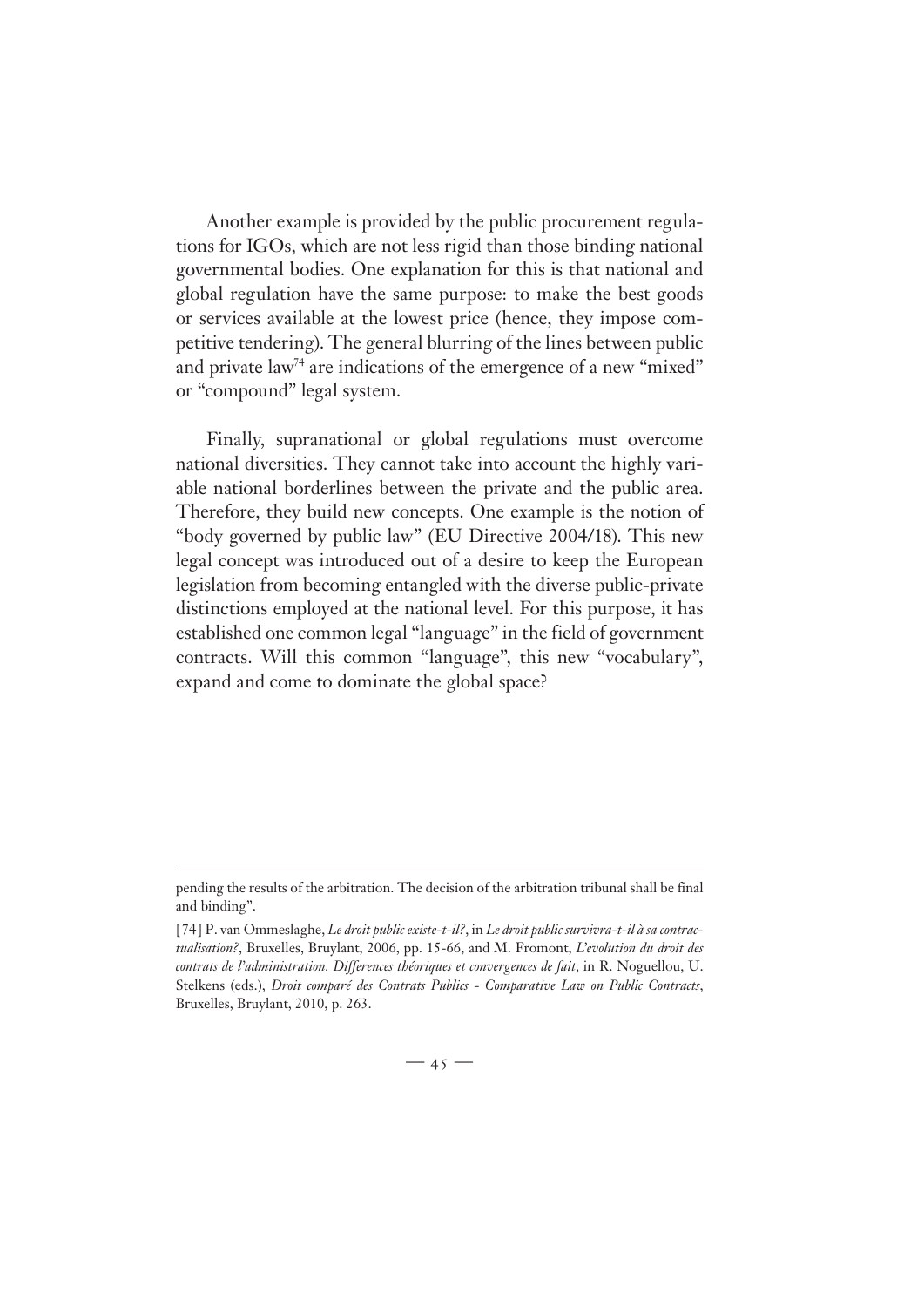#### VII. A GLOBAL DUE PROCESS OF LAW

To understand the role of law in the global arena, we must first rid ourselves of the idea that the global polity is merely a negotiated order, not subject to law: "*we are in a supra-state, acephalous world where, leaving self-help and ultimately warfare on one side, the institutional shapes found will be the product of, and depend for their effectiveness upon, negotiated understanding*"; "*we should be very cautious in representing what are essentially negotiated orders at regional and global level as legal orders while they remain significantly different from those at the level of the state.*[….] *As radically different modes of ordering and decision are represented together as 'legal', law loses analytic purchase*"75.

According to another sceptical view, the flaws of global legalism stem from the fact that in the global space there is legislation without legislators, enforcement without enforcers, adjudication without courts<sup>76</sup>.

The global polity is not in such a primitive stage of development: on the contrary, we can find there binding rules addressed to private parties<sup>77</sup>; an institutional setting with specialized bodies, and well-established links among them; a set and many sub-sets of legal and physical persons, subject to the rules and to orders stemming from global organizations; and, of course, a wide range of rights and obligations.

<sup>[ 75 ]</sup> S. Roberts, *After Government? On Representing Law Without the State*, in *The Modern Law Review*, 2005, vol. 68, n.1, pp.18 and 23.

<sup>[ 76 ]</sup> E. Posner, *The Perils of Global Legalism*, Chicago, The University of Chicago Press, 2009.

<sup>[77]</sup> A significant example of a binding enforcement mechanism is provided by the application of the IATA standards. In case of non-compliance with the standards by carriers, they can be blacklisted and banned by national or supranational bodies and suspended by IATA.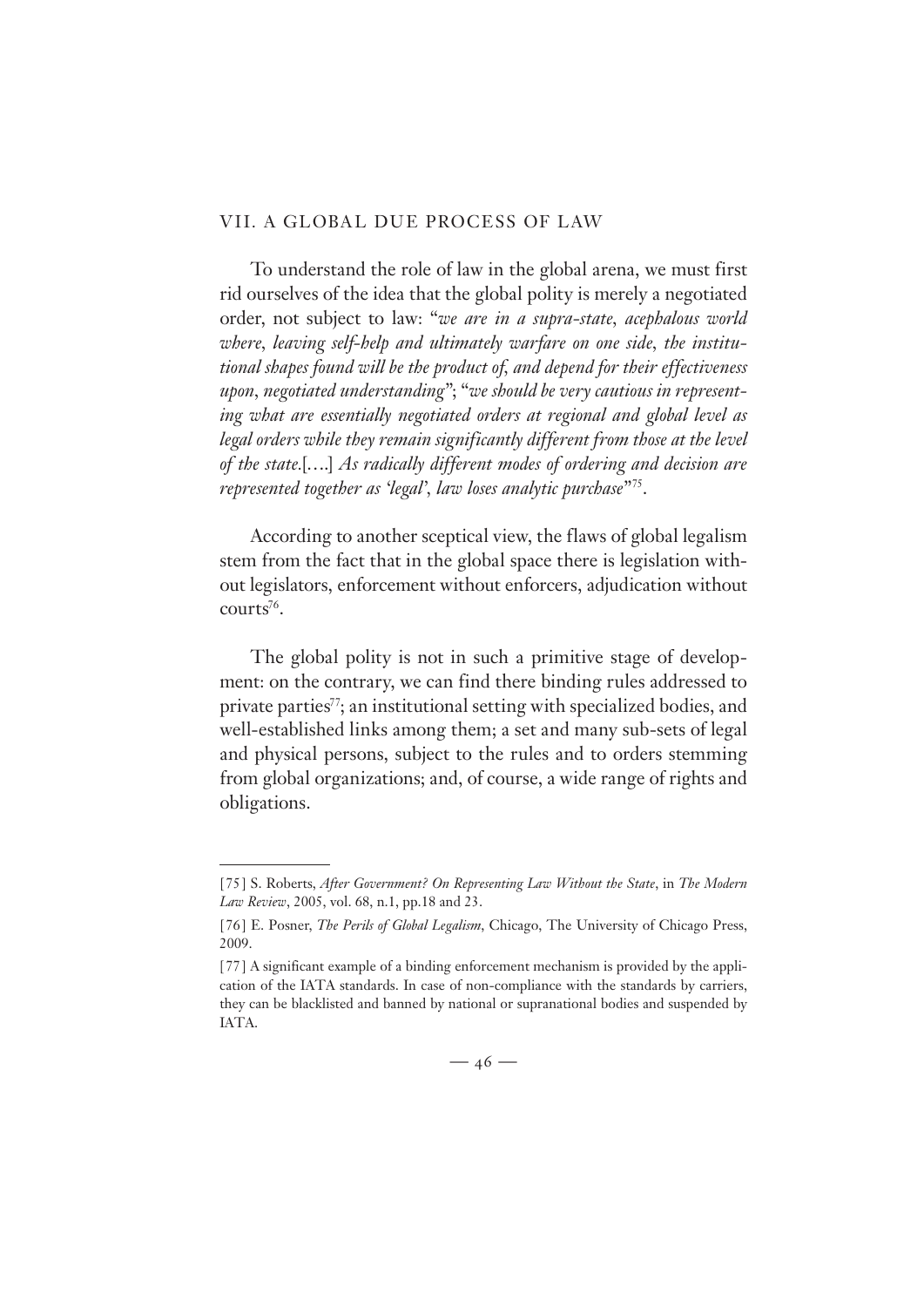If there is a global polity, what is the role of law in the global arena? And what is the role of the rule of law<sup>78</sup>?

The WTO Appellate Body, in a famous case, reaffirmed the relevance of the rule of law in the global context: "[….] *Article X.3 of the GATT 1994 establishes certain minimum standards of transparency and procedural fairness in the administration of trade regulation which are not met here. The non transparent and ex parte nature of the internal governmental procedures* [….] *as well as the fact that countries whose applications are denied do not receive formal legal procedure for review, or appeal from, a denial of application, are all contrary to the spirit, if not the letter, of Article X.3 of the GATT 1994*"79.

In this case, the rule of law (transparency, the right to a hearing and judicial review) was recognized by a global court, but applied to "internal governmental procedures". What about the global procedures themselves? Are global institutions required to abide by the rule of law, and thus to provide transparency, the right to a hearing and judicial review of their own decisions<sup>80</sup>?

As more and more national powers are transferred from domestic agencies to global authorities, can those authorities avoid grant-

<sup>[ 78 ]</sup> On the rule of law in the global space, S. Cassese, *Global Standards for National Administrative Procedures*, and D. Dyzenhaus, *The Rule of (Administrative) Law in International Law*, both in *Law and Contemporary Problems*, 2005, vol. 68, Summer-Autumn, n. 34, pp. 109 and 127; S. Cassese, *The Globalization of Law*, in *Journal of international law and politics*, 2005, vol. 37, Summer, n. 4, p. 973; S. Chesterman, *An International Rule of Law?*, in *American Journal of Comparative Law*, 2008, vol. 56, pp. 331-361 and S. Cassese, *Is There a Global Administrative Law?*, in A. von Bogdandy, R. Wolfrun, J. von Bernstorff, P. Dann, M. Goldmann (eds.), *The Exercise of Public Authority by International Institutions* cit., p. 761.

<sup>[79]</sup> WTO AB United States – Import prohibition of certain shrimp and shrimp products, 12 October 1998, WT/DS58/AB/R.

<sup>[ 80 ]</sup> See G. della Cananea, *Procedural Due Process of Law Beyond the State*, in A. von Bogdandy, R. Wolfrun, J. von Bernstorff, P. Dann, M. Goldmann (eds.), *The Exercise of Public Authority by International Institutions*, cit., p. 965.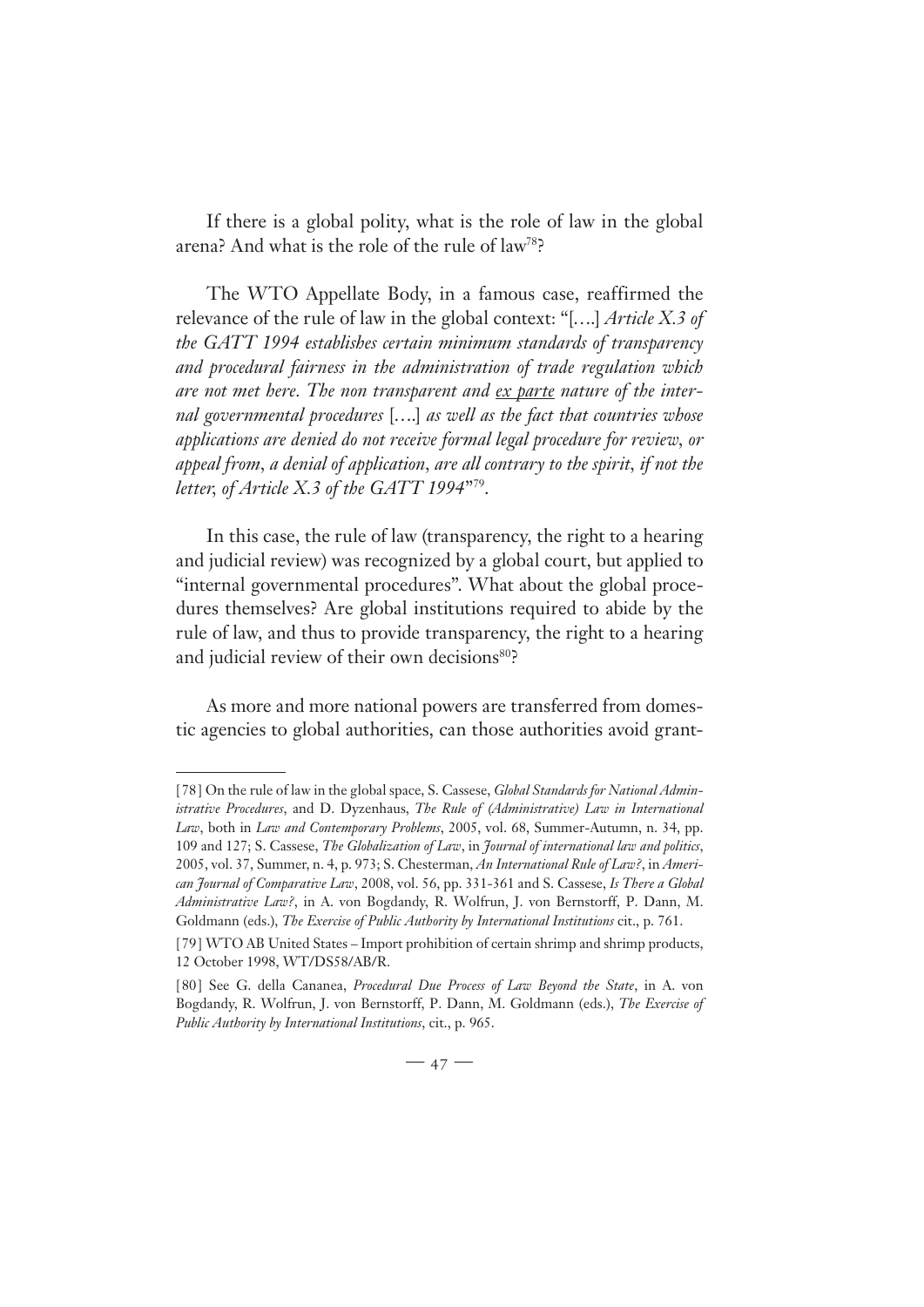ing private individuals the same rights that they otherwise enjoy in their national legal orders (e.g. to transparency and disclosure of information, to consultation, to a hearing, to receive a reasoned decision, and to judicial review) $81$ ?

A second set of problems derives from the particular kind of global juridification in question. "[….] [O]*ne important innovative element of the actual academic discussion about transnational governance is the application of private law categories to some classical domains of public law, to the analysis of legal institutions that claim legitimacy beyond their own will or self-interest – institutions like empires, churches, kingdoms, international organizations or states*". Global law is made up of "*a private law framework of public institutions*"; it is "*the result of spontaneous co-ordination efforts*"82.

The body of law that has developed beyond the States, in the global polity, is not a new natural law, as it is either established by international agreements and global rules, or by global courts. And it is not a new public law, as it is quite separate from the national legal orders, which instead act as drivers of and catalysts for the development of global law, much like the role played by common national constitutional traditions in European law.

One of the most astonishing features of the global polity is the speed with which it has developed principles in order to discipline global administrative proceedings by the rule of law. Principles like the right to a hearing, the duty to provide a reasoned decision and the duty to disclose all relevant information have developed and have been enforced in the global arena in the course of just a few

<sup>[ 81 ]</sup> This point is made by S. Battini, *L'impatto della globalizzazione*, cit.

<sup>[ 82 ]</sup> C. Moellers, *Transnational Governance without a Public Law?,* in C. Joerges, I.-J. Sand and G. Teubner (eds.), *Transnational Governance and Constitutionalism*, Hart, Oxford and Portland Oregon, 2004, pp. 329 and 337.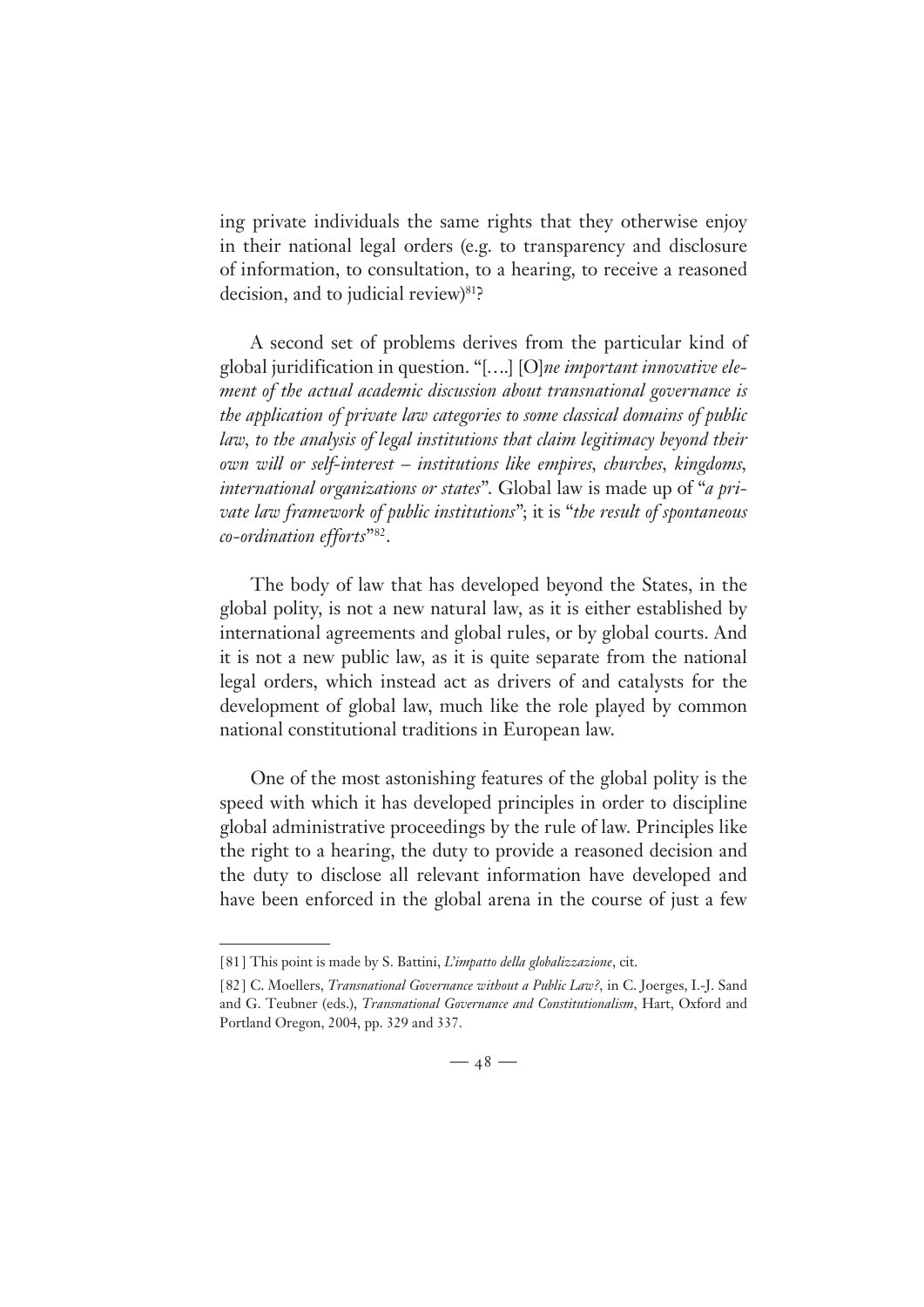years, while their development in domestic legal orders took decades or even centuries, depending on the State in question.

The development of these procedural principles in the global arena has a twofold impact: they apply to global decision-making processes, and they may also affect domestic proceedings<sup>83</sup>.

<sup>[ 83 ]</sup> Basic principles for the global procedures have been established by treaties, statutory instruments, secondary legislation and global courts.

The International Tribunal of the Law of the Sea, in the *Juno Trader* case (n. 13, 18 December 2004) established, at para. 77, that "[t]*he obligation of prompt release of vessels and crews includes elementary considerations of humanity and due process of law. The requirement that the bond or other financial security must be reasonable indicates that a concern for fairness is one of the purposes of this provision"*. Notice that respect for fairness and the due process of law is established by the court as an obligation of the domestic authorities of Guinea-Bissau. These authorities had not only detained the crew, but also failed to inform the ship owner that the bond paid was unreasonable.

Article 34 of the Patent Cooperation Treaty establishes the rights of the applicant to communicate orally and in writing with the International Preliminary Examining Authority, amend the claims, receive a written opinion from the Authority and respond to the written opinion. In this case, procedural rules are imposed on global agencies.

Article 6.2 of the Agreement on Implementation of Article VI of the General Agreement on Tariffs and Trade 1994 (Anti-Dumping Agreement) provides that "[t]*hroughout the anti-dumping investigation all interested parties shall have a full opportunity for the defence of their interests. To this end, the authorities shall, on request, provide opportunities for all interested parties to meet those parties with adverse interests, so that opposing views may be presented and rebuttal arguments offered*". Article 6.4 of the same Agreement provides that "[t]*he authorities shall whenever practicable provide timely opportunities for all interested parties to see all information that is relevant to the presentation of their cases* [….]". In this case, the duty to provide interested parties an opportunity to obtain the relevant information and to be heard is imposed on domestic agencies in order to favour comments from foreign enterprises which have dumped their products.

Article 3.1 of the GATT Safeguard Measures and Article XIX of the GATT establish the duty to provide a reasoned and adequate decision, with explanations, to importers, exporters and other interested parties (including foreign governments). In this case, global law imposes procedural rules on domestic agencies, and grants not only private parties but also foreign governments the right to an explanation.

Article 7 of the Sanitary and Phytosanitary Agreement provides that "[m]*embers shall notify changes in their sanitary and phytosanitary measures and shall provide information on their sanitary or phytosanitary measures in accordance with the provisions of Annex B*". Para. 1 of this Annex provide that "[m]*embers shall ensure that all sanitary and phytosanitary regulations which*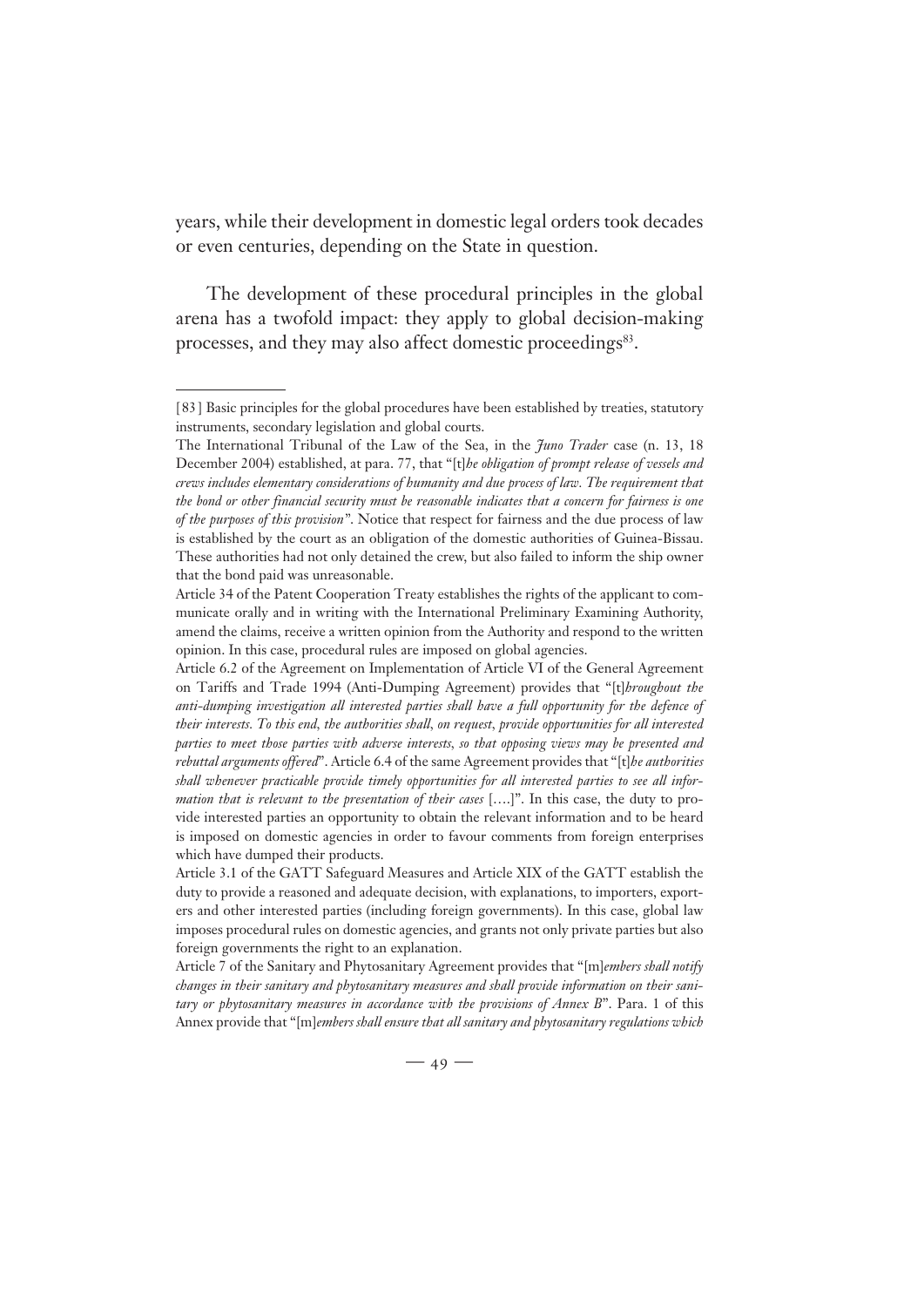Global rules grant participation rights to private parties vis-àvis domestic authorities (thus strengthening the participatory rights already granted in many national legal orders), to national governments vis-à-vis global agencies or other national governments, to global institutions vis-à-vis other global institutions, and to private parties appearing before global institutions. Participation is therefore ensured both vertically (for private parties before national governments and global agencies; and for national governments before global organizations) and horizontally (that is, guaranteed to national governments before other national governments; and to global institutions before other global institutions). Thus participatory rights created at the global level establish links among the different levels of government, and between the different governmental bodies involved and civil society<sup>84</sup>.

These and other similar provisions raise many interesting questions: how does putting domestic agencies and private parties on the same plane change the administrative procedure in question? Do hearings in the global arena play the same role as administrative hearings do in national law? How does the "interest representation model"85 apply to the global legal order? Do particular structures and procedures perform the same function in the global environment as they do in the national context?

*have been adopted are published promptly in such a manner as to enable interested members to become acquainted with them*" (on this provision, see WTO Appellate Body, Japan – Measures affecting agricultural products, 22 February, 1999, WT/DSB76/AB/R). The transparency principle is, in this case, imposed on individual national authorities mainly for the benefit of national authorities in other States.

<sup>[ 84 ]</sup> S. Cassese, *A Global Due Process of Law?*, in G. Anthony-J.-B. Auby-J. Morison-T. Zwart (eds.), *Values in Global Administrative Law*, London, Hart Publishing, 2011, pp. 17-60.

<sup>[ 85 ]</sup> R. B. Stewart, *The Reformation of American Administrative Law*, in *Harvard Law Review*, 1975, vol. 88, p. 1667.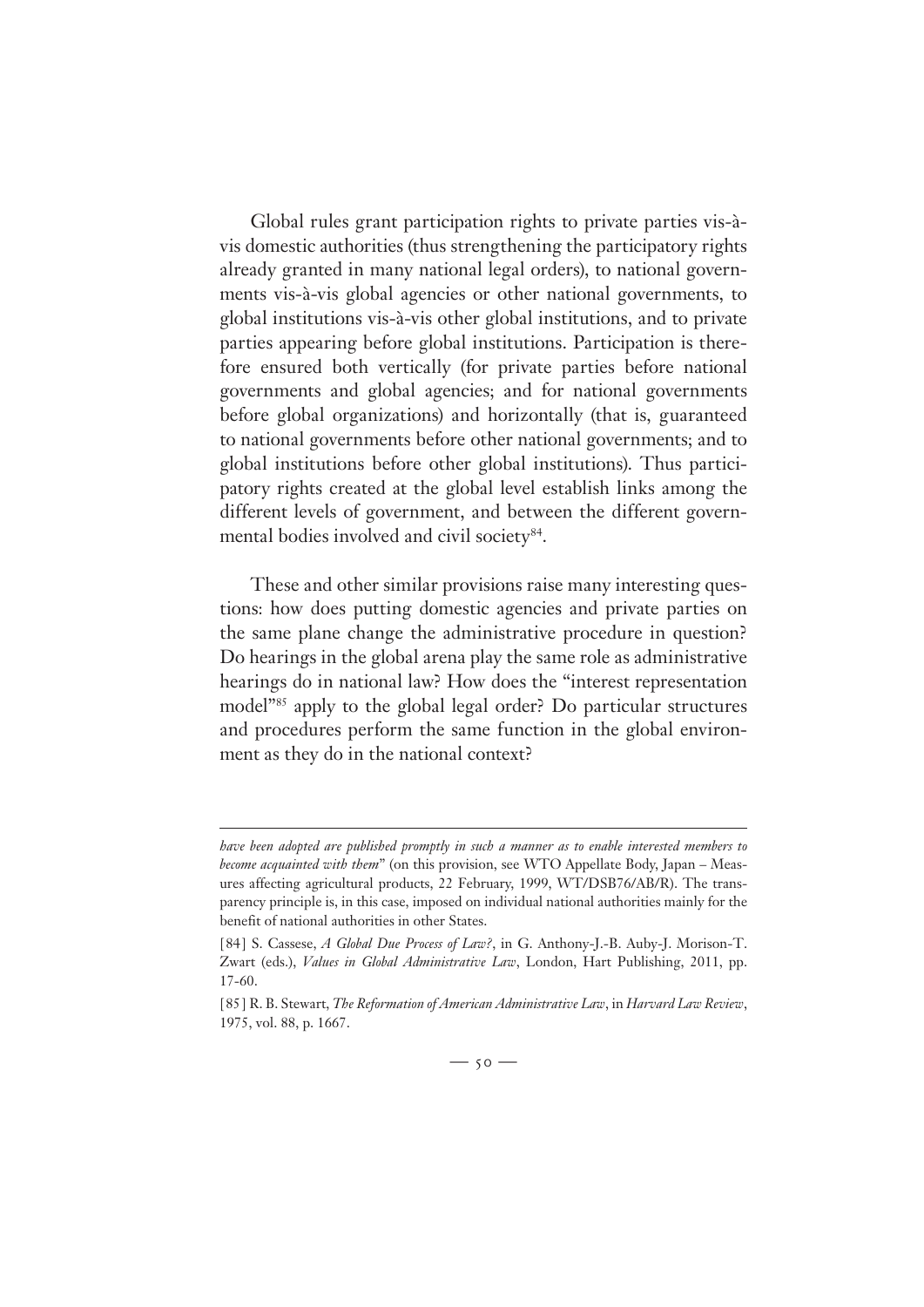To sum up, the global due process of law, compared to its domestic counterpart, appears richer, but less effective. It is richer as far as openness, participation and consultation are concerned; while it is less effective because transparency, reasoned decision-making and judicial review are not always provided for, with the result that the rule of law is not fully developed in the global arena.

A global administrative law has emerged within the global space: "[….] *comprising the mechanisms, principles, practices, and supporting social understandings that promote or otherwise affect the accountability of global administrative bodies, in particular by ensuring they meet adequate standards of transparency, participation, reasoned decision, and legality, and by providing effective review of the rules and decisions they make*"86.

### VIII. JUDICIAL GLOBALIZATION

Another aspect of the juridification of the global polity is the development of dispute settlement<sup>87</sup>. Joseph H. H. Weiler has sum-

<sup>[ 86 ]</sup> B. Kingsbury, N. Krisch, R. Stewart, *The Emergence,* cit., p. 17. The word "global" was used for the first time in "The Economist" in 1959. "Globalization" was registered for the first time in 1961 in the Webster's New International Dictionary. This word has been widely used since the mid-1980s. In 2001, H. James published a book entitled *The End of Globalization – Lessons from the Great Depression* (Harvard University Press).

<sup>[87]</sup> The judicialization of the global polity has attracted much criticism. It has, for example, been pointed out that "[*i*]n *less than a decade, an unprecedented concept has emerged to submit international politics to judicial procedures. It has spread with extraordinary speed and has not been subjected to systematic debate, partly because of the intimidating passion of its advocates. To be sure, viola tions of human rights, war crimes, genocide, and torture have so disgraced the modern age and in such a variety of places that the effort to interpose legal norms to prevent or punish such outrages does credit to its advocates. The danger is that it is being pushed to extremes*  which risk substituting the tyranny of judges for that of governments; historically, the dictatorship *of the virtuous has often led to inquisitions and even witch hunts".* The International Criminal Court*, "in its present form of assigning the ultimate dilemmas of international politics to unelected jurists - and to an international judiciary at that - it represents such a fundamental change*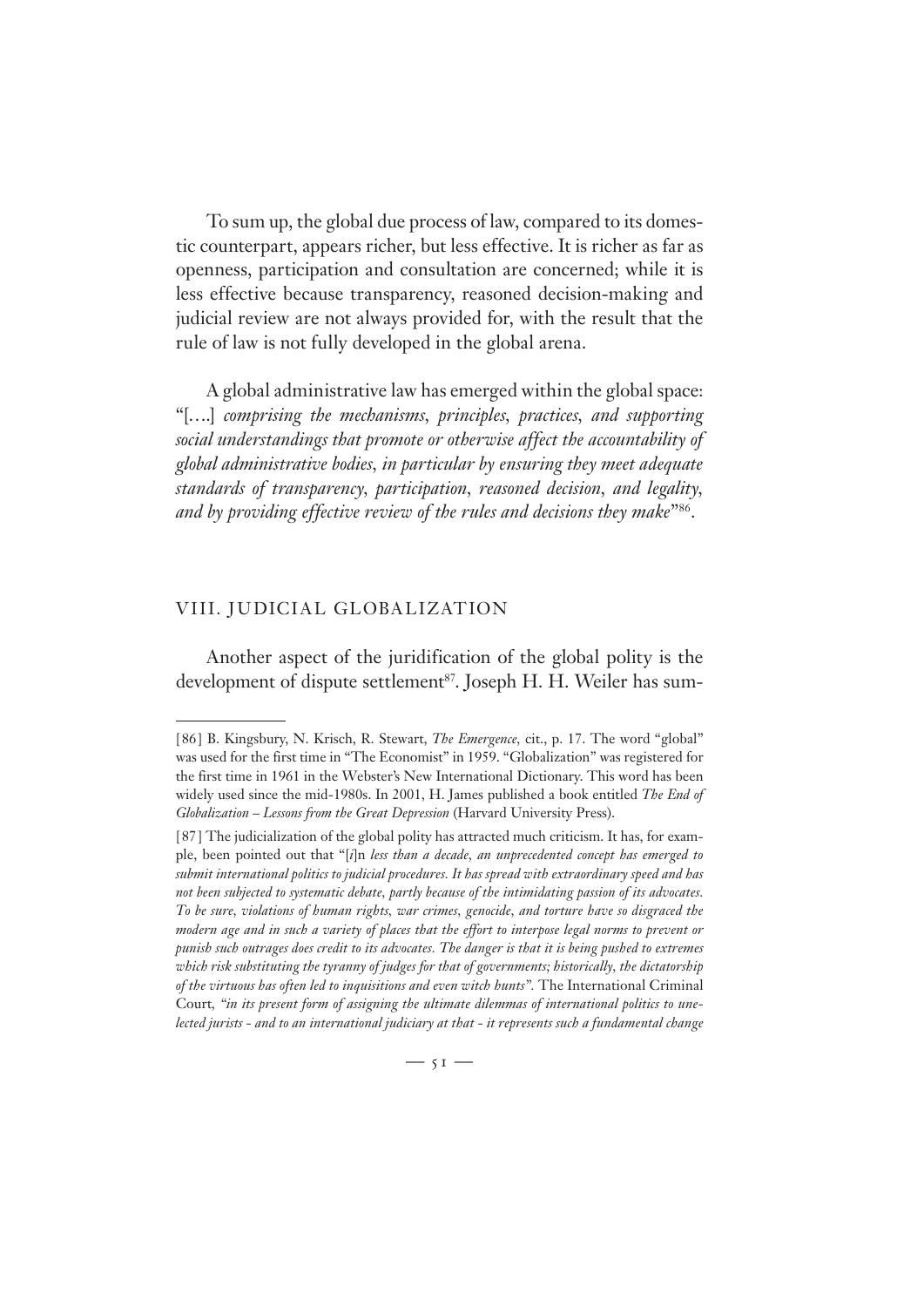marised this development in the following way: "[….] *one sees an initial stratum of horizontal, dyadic, self-help through mechanisms of counter-measures, reprisals and the like. This is still an important feature of enforcement of international legal obligation. Then, through the century, we see a consistent thickening of a triadic stratum – through the mechanisms with which we are all familiar – arbitration, courts and panels and the like. The thickening consisted not only in the emergence of new area subject to third party dispute settlement but in the removal of optionality, in the addition of sanctions and in the general process of 'juridification'. Dispute settlement, the hallmark of diplomacy, has been replaced, increasingly, by legal process especially in the legislative and regulatory dimensions of international law making. And there is, here too, a third stratum of* 

Another very critical perspective on judicialization is offered by Eric Posner: "*[….] I contrast two views of adjudication. One sees international tribunals as practical devices for helping states to resolve limited disputes when the States are otherwise inclined to settle them. The courts help resolve bargaining failures between states by providing (within limits) information in (within limits*) an impartial fashion. On this view, courts are agents of states, and they are subject to the *control of states. It follows that states will submit to the jurisdiction of tribunals where doing so serves their interest, and will withdraw or reduce cooperation if and when tribunals disappoint their expectations. The second view is that of the global legalist: international courts advance international justice. They are impartial and independent, and they do justice in the face of the efforts of states to exercise power for gain; and they are indispensable for necessary form of international cooperation. I will explain how this tension has helped shape international courts and thinking about those courts, and argue that only the first view makes sense of recent history*" (Eric A. Posner, *The Perils of Global Legalism,* cit., p. 207).

*in American constitutional practice that a full national debate and full participation of Congress are imperative. Such a momentous revolution should not come about by tacit acquiescence in the decision of the House of Lords or by dealing with the ICC issue with a strategy of improving specific clauses rather than as a fundamental issue of principle*" (H. Kissinger, *Does America Need a Foreign Policy?,* Simon & Schuster, New York 2001, pp. 273 and 279).

<sup>&</sup>quot;*For the global legalist, the ideal dispute resolution mechanism for international law violations is the international tribunal, but in practice, the most exciting international litigation is taking place in American domestic courts. This paradox reflects the basic tensions of global legalism: law without government exists at the international level, law normally requires courts to interpret and enforce it, effective courts cannot exist without supporting government institutions, no such institutions exist at the international level. In the absence of effective international courts, the next best thing is the domestic court, which can at least apply the law and enforce it - and maybe advance it*" (Eric A. Posner, *The Perils of Global Legalism,* cit., p. 207).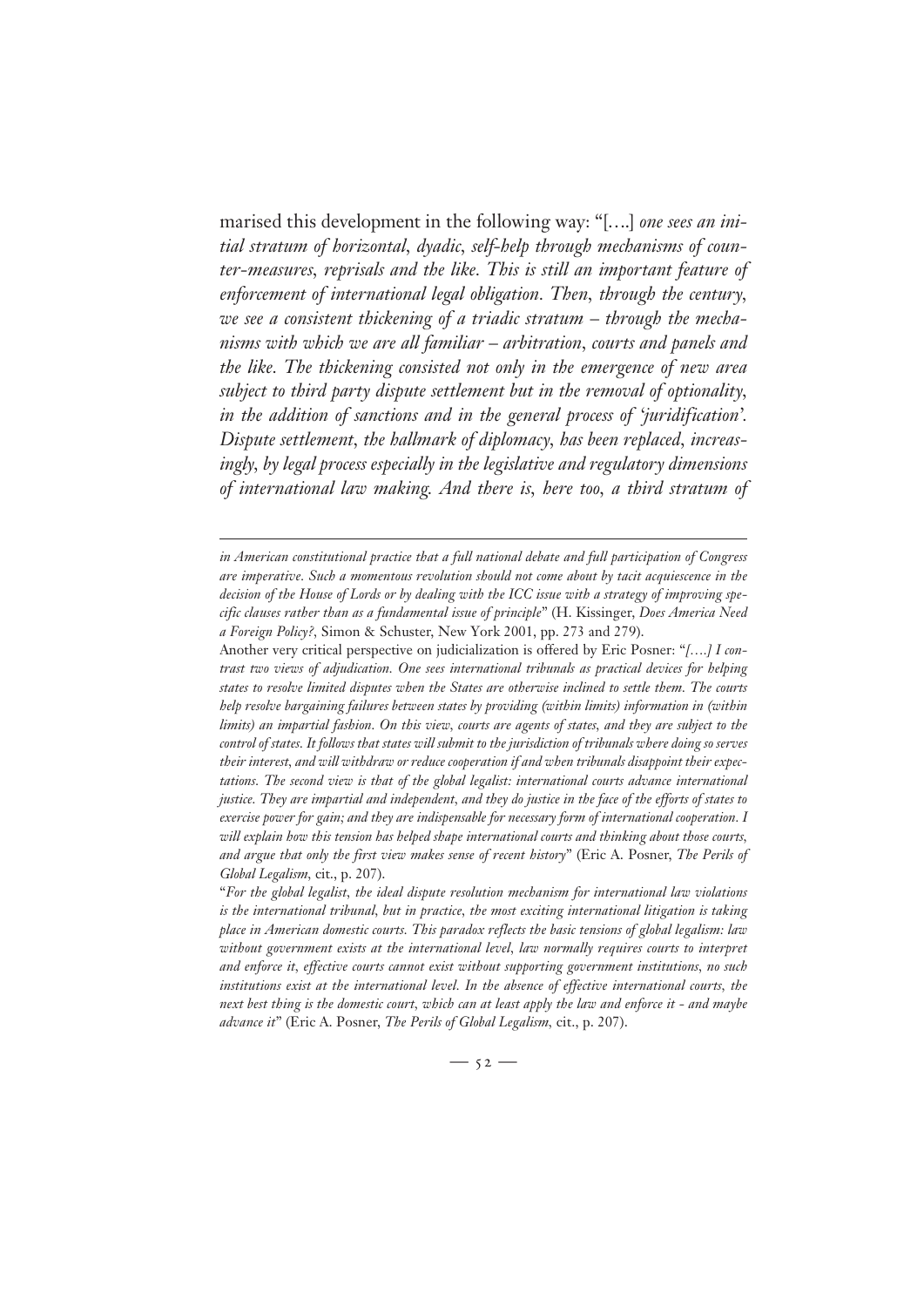*dispute settlement which may be called constitutional, and consists in the increasing willingness, within certain areas of domestic courts, to apply and uphold rights and duties emanating from international obligations*"88.

In previous times, it was generally agreed that "*law without adjudication is* [….] *the normal situation in international affairs*";89 and, according to Article 33.1 of the Charter of the United Nations, parties can choose any means they wish for the peaceful settlement of disputes. Only in the 1990s did compulsory means of quasi-judicial dispute settlement develop, whereby the complaining party can bring the case before an impartial body and the other party cannot avoid a third party decision; but "*in international law, every tribunal is a self contained system (unless otherwise provided)*"90.

Since the 1990s, the number of international courts and tribunals has grown rapidly<sup>91</sup>. Not long prior to this, there were only six operative international courts. In the last fifteen years of the last

<sup>[ 88 ]</sup> J. H. H. Weiler, *The Geology, cit.*, pp. 550-551. See also J. H. H. Weiler, *The Rule of Lawyers and the Ethos of Diplomats: Reflections on the International and External Legitimacy of WTO Dispute Settlement*, in *Journal of World Trade*, 2001, vol. 35, p. 191 ff; P. Schiff Berman, *The Globalization of Jurisdiction*, in *University of Pennsylvania Law Review*, 2002, vol. 151, n. 2, December, p. 311; R. Teitel and R. Howse, *Cross-Judging: Tribunalization in a Fragmented but Interconnected Global Order*, in *International Law and Politics*, 2009, vol. 41, p. 959 and S. Cassese, *When Legal Orders Collide*, Sevilla, Global Law Press, 2010. See also the symposium on *International Administrative Tribunals in a Changing World*, European Public Law Organization, London, Esperia, 2008.

<sup>[ 89 ]</sup> J. G. Merrills, *International Dispute Settlement*, Cambridge, Cambridge University Press, 2005, IV ed., reprinted 2007, p. 237.

<sup>[ 90 ]</sup> Appeals Chamber of the International Tribunal for the Former Yugoslavia, decision on jurisdiction, 2 October 1995 in *Rivista di diritto internazionale*, 1995, p. 1016, para. 11.

<sup>[ 91 ]</sup> For more details, see R. Mackenzie, C. Romano, Y. Shany, P. Sands, *The Manual on International Courts and Tribunals*, Oxford, Oxford University Press, 2010.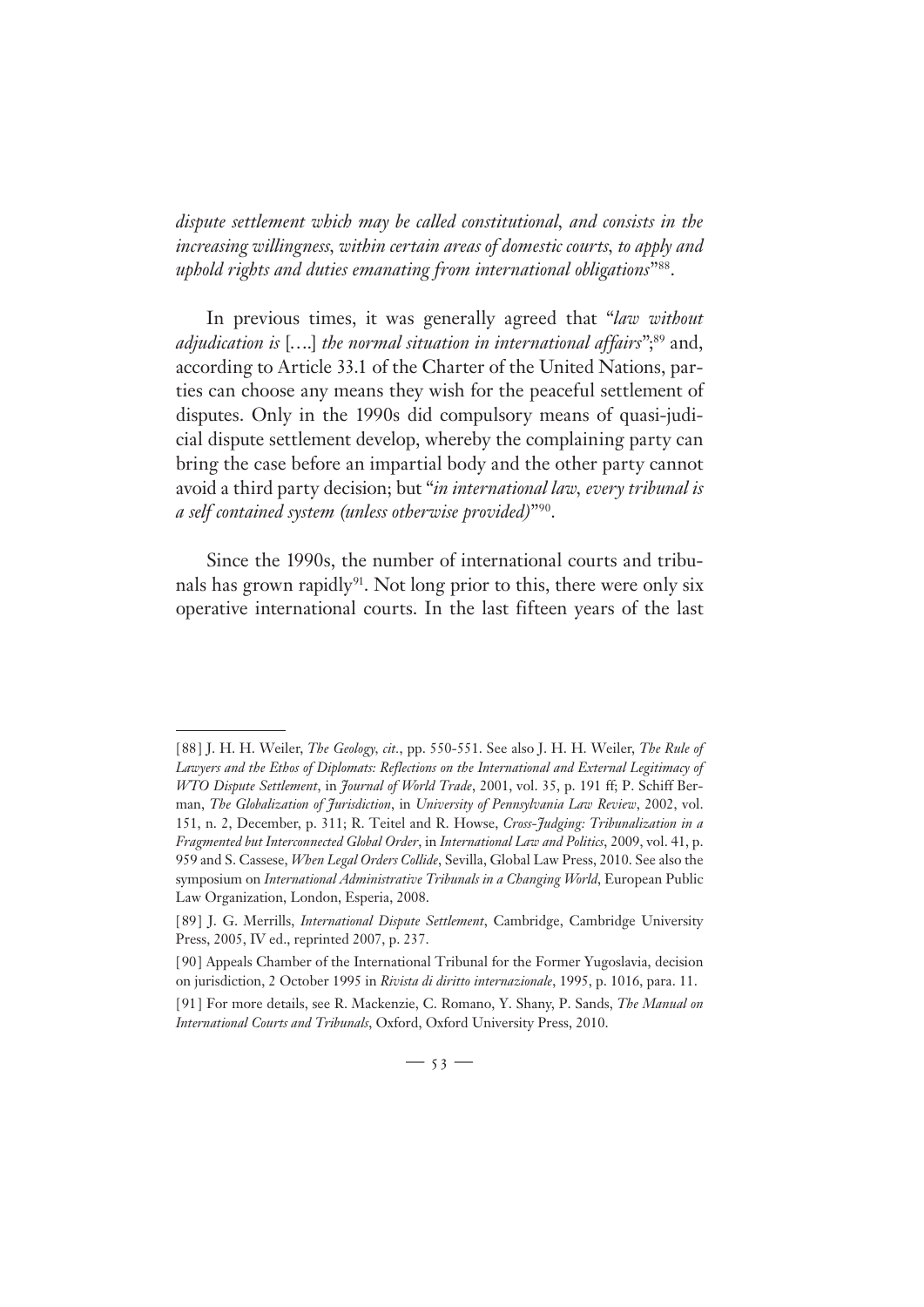century, fifteen new permanent adjudicative mechanisms and eight quasi-judicial procedures were introduced<sup>92</sup>.

The global polity is not only becoming increasingly court-centred ("[t]*he global law system finds its networking centres in global remedies, at the national, supranational and international level*")<sup>93</sup>; its legal system is also – to a dangerous degree – drawing inspiration from American adversarial legalism; a mixture of "[….] *adjudicatory systems [that] give lawyers for the competing parties a very large and creative role in gathering evidence, formulating legal arguments, and influencing decisions – and hence foster an especially entrepreneurial and aggressive legal profession; a politically selected, somewhat unpredictable, and uniquely powerful judiciary; a fragmented governmental and court system* [….]". But "[….] *adversarial legalism is Janus-faced. It makes American government more responsive to individualized claims of justice and to the arguments of the politically less powerful, but it is also* [….] *a peculiarly cumbersome, erratic, costly, and often ineffective method of policy implementation and dispute resolution*"94.

<sup>[ 92 ]</sup> Y. Shany, *The Competing Jurisdictions of International Courts and Tribunals,* Oxford Univ. Press, 2003, pp. 3, 5, 7-8 and, more recently, *Regulating Jurisdictional Relations between National and International Courts*, Oxford, Oxford University Press, 2007.

<sup>[ 93 ]</sup> A. Fischer-Lescano, *Die Emergenz der Globalverfassung*, in *Zeitschrift für ausländisches öffentliches Recht und Völkerrecht*, 2003, vol. 63, p. 717 ss.

<sup>[ 94 ]</sup> R. A. Kagan, *Adversarial Legalism: The American Way of Law*, Harvard Univ. Press, 2003, p. IX and 164.

One of the most important global dispute settlement bodies is that of the WTO. Its development has been summarised by Alec Stone Sweet in the following manner: "[*w*]*hen GATT (1948) entered into force and was institutionalized as an organization, "anti-legalism" reigned* [….]. *Diplomats excluded lawyers from GATT organs and opposed litigating violations of the Treaty. In the 1950s, triadic dispute resolution emerged in the form of the Panel System. Panels, composed of 3-5 members, usually GATT diplomats, acquired authority through the consent of two disputing States. In the 1970s and 1980s, the system underwent a process of judicialization. States began aggressively litigating disputes; panels began treating the treaty as enforceable law, and their interpretation of that law as authoritative; and jurists and trade specialists replaced diplomats on panels. The process generated the conditions necessary for the emergence of the compulsory system of*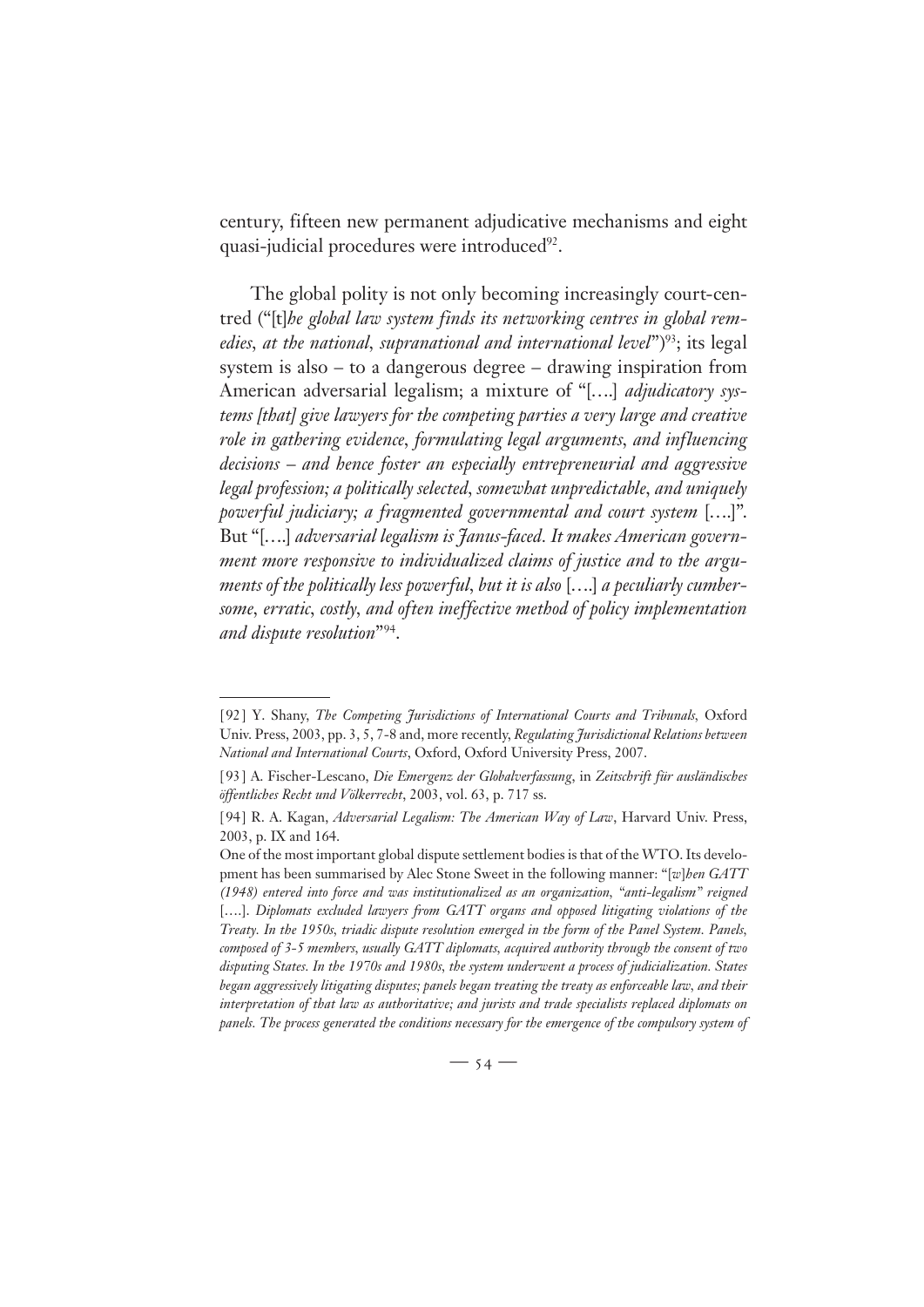Who are the parties that can appear before global courts? The answer is far from uniform. Domestic authorities may appear before the International Tribunal of the Law of the Sea. Private parties and the World Bank appear before the World Bank Inspection Panel. Both private parties and domestic authorities may appear before the Article 1904 NAFTA Binational Panel. Only private parties can appear before the Administrative Panel of the World Intellectual Property Organization (WIPO) Arbitration and Mediation Centre, but the decision has an impact on decisions taken by the relevant national registrars. The contracting State and nationals of another contracting State can appear before the International Centre for Settlement of Investment Disputes (ICSID) Arbitral Tribunals.

In the global legal space disputes are multi-polar, not bi-polar. The global space provides for judicial review of national decisions,

*adjudication now in place in the WTO*" (A. Stone Sweet, *Judicialization and the Construction of Governance*, in *Comparative Political Studies*, 1999, vol. 32, April, n. 2, pp. 164-165).

Four further examples of courts or quasi-judicial bodies can be offered here. Firstly, the World Bank Inspection Panel, which protects the rights of interested parties that have been or are likely to be affected as a result of a failure of the Bank to follow its operational policies and procedures. This body is a cross between an administrative tribunal (in the British meaning of the term) and a court. Its task is to review a decision, or set of decisions, taken by an international organization.

Secondly, Article 1904 NAFTA Binational Panels, which have jurisdiction to review decisions taken by domestic agencies. It decides disputes in accordance with domestic law, not international trade rules. It is an international court for the judicial review of domestic agencies.

Thirdly, the Administrative Panels of the WIPO Arbitration and Mediation Centre for Uniform Domain Name Dispute Resolution, which have power to review the decisions of national authorities (registrars), despite the fact that parties to the dispute are only private individuals.

Fourthly, ICSID Arbitral Tribunals, which are empowered, under the ICSID Convention, to decide "*any legal dispute arising directly out of an investment*" (Article 25). The parties must consent to the arbitration, and the award is binding on them (Articles 53 and 27). The Tribunal decides disputes in accordance with such rules of law as may be agreed by the parties; in their absence, it decides according to the law of the contracting State party to the dispute and such rules of international law as may be applicable (Article 42).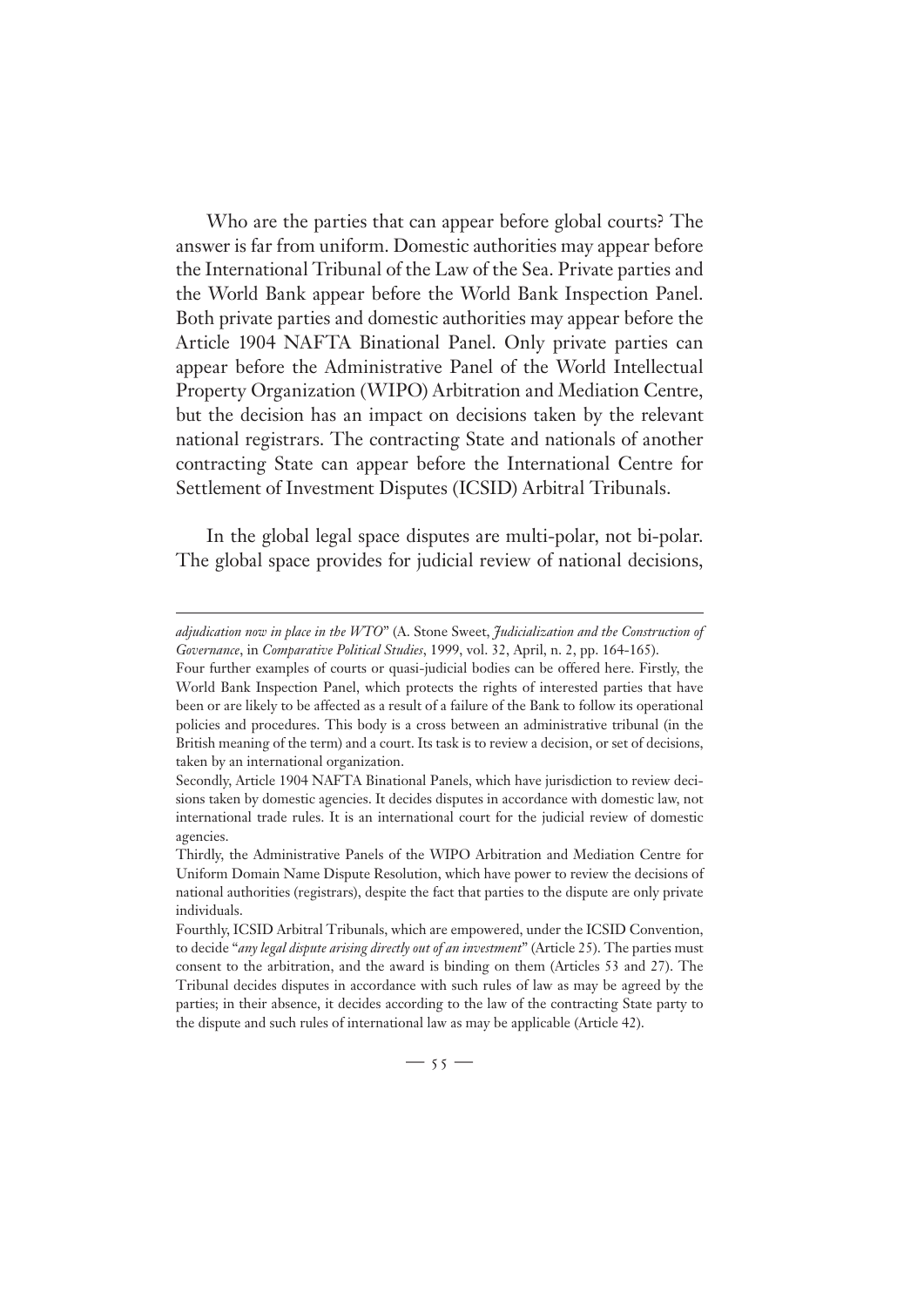even as national courts review global decisions. Regional courts re cognize global law as a higher law; links among different regulatory regimes are established by their respective courts.

The decisions of global courts can have direct effect, penetrating into domestic law and lifting the veil of national law<sup>95</sup>.

The process of judicialization should not be over-emphasized, because there is a strong continuity between traditional diplomatic negotiation and the new forms of judicial dispute settlement<sup>96</sup>.

Moreover, there is a division of labour: national governments retain their power to resolve highly political disputes through negotiation, or other political or military means, while global courts are entitled to solve disputes (which amount to a small proportion in some regulatory regimes – such as that governing the law of the sea – , but to a larger one in other regulatory regimes – such as world trade) in which only "low politics" are implicated. Courts thus

<sup>[ 95 ]</sup> Consider, as an example, the decision of the International Tribunal for the Law of the Sea in the *Juno Trader* case, 18 December 2004, para. 80: "[….] *the tribunal finds that the respondent has not complied with Article 73, para. 2 of the Convention, that the Application is well founded, and that, consequently, Guinea-Bissau must release promptly the Juno trader including its cargo and its crew, in accordance with para. 104*".

<sup>[ 96 ]</sup> Consider, in this regard, Arbitral Tribunal – Annex VII of the United Nations Convention on the Law of the Sea-UNCLOS, Award on Jurisdiction and Admissibility, 4 August 2000 and the "effort to cooperate" (para. 78). This decision emphasizes the role of negotiation, mediation and consensual procedures. Article XIII of the International Plant Protection Convention provides for the settlement of disputes, consultation and the establishment of committees of experts. It then states: "*the contracting parties agree that the recommendations of such a committee, while not binding in character, will become the basis for renewed consideration by the contracting parties concerned of the matter out of which the disagreement arose*". There is, therefore, no sharp distinction between dispute resolution and negotiation.

See also the European Court of Justice (ECJ) decision in the *Van Parys* case (ECJ, C-377/02), which privileged reciprocity and negotiation; the Court held that adjudication may play a role only upon condition of reciprocity.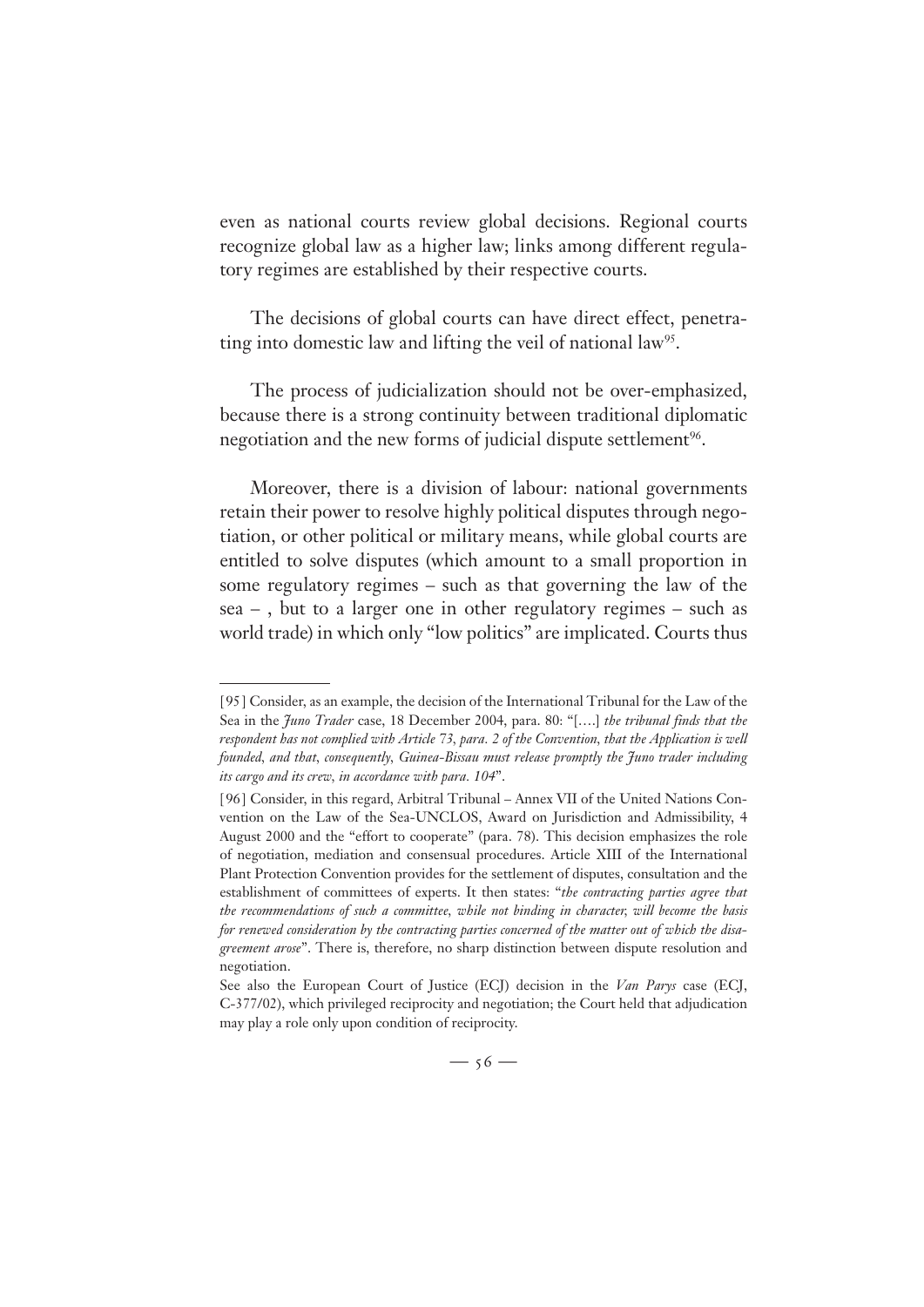establish secondary circuits, by which they extend the rule of law in the global arena<sup>97</sup>.

Judicial globalisation raises three important questions. Firstly, global courts exercise public authority through judicial law-making98, but their power can neither be justified on the traditional basis of State consent, nor by functionalist narrative. In democratic contexts, judicial law-making is embedded in a political system in which a democratic legislature has the central place in creating the norms: there is no equivalent in the global space. Therefore, global courts are not *indirectly* legitimated in this manner because there is very little parliamentary participation in the selection of global judges. This argument, however, underestimates the existence of a large amount of global legislation (treaties, "constitutions", regulations, by-laws, "policies"). On every topic, there are rules; some "soft", others "hard"99. This legislation establishes the framework in which global courts operate. Therefore, courts do not act in a vacuum. We might also add to this the fact that legislation at the national level can have an important impact on the global level, setting limits and establishing barriers.

<sup>[ 97 ]</sup> Compare this to the progress of national administrative law courts, once confined to low politics (in which "actes de gouvernment" were not subject to judicial review).

<sup>[ 98 ]</sup> J.L. Goldstein e R.H. Steinberg, *Regulatory Shift: The Rise of Judicial Liberalization at the WTO*, in W. Mattli e N. Woods (eds.), *The Politics of Global Regulation*, Princeton, Princeton University Press, 2009, p. 211.

<sup>[ 99 ]</sup> According to José E. Alvarez, "[t]he picture that emerges is of many International Organizations organs, not just a select few, acting as law-makers in some sense, even though few of them are given explicit authority to legislate or to recommend, and even though much of their work product does not fit easily into the classic sources of international obligation [….]. In many, perhaps most ways, IO do not *subdue* governments as much as *assist* them. Yet IOs are regarded, simultaneously, as the servants, agents, or instruments of governments *and* as a challenge to their authority" (*International Organizations as Lawmakers*, Oxford, Oxford Univ. Press, 2005, p. 262).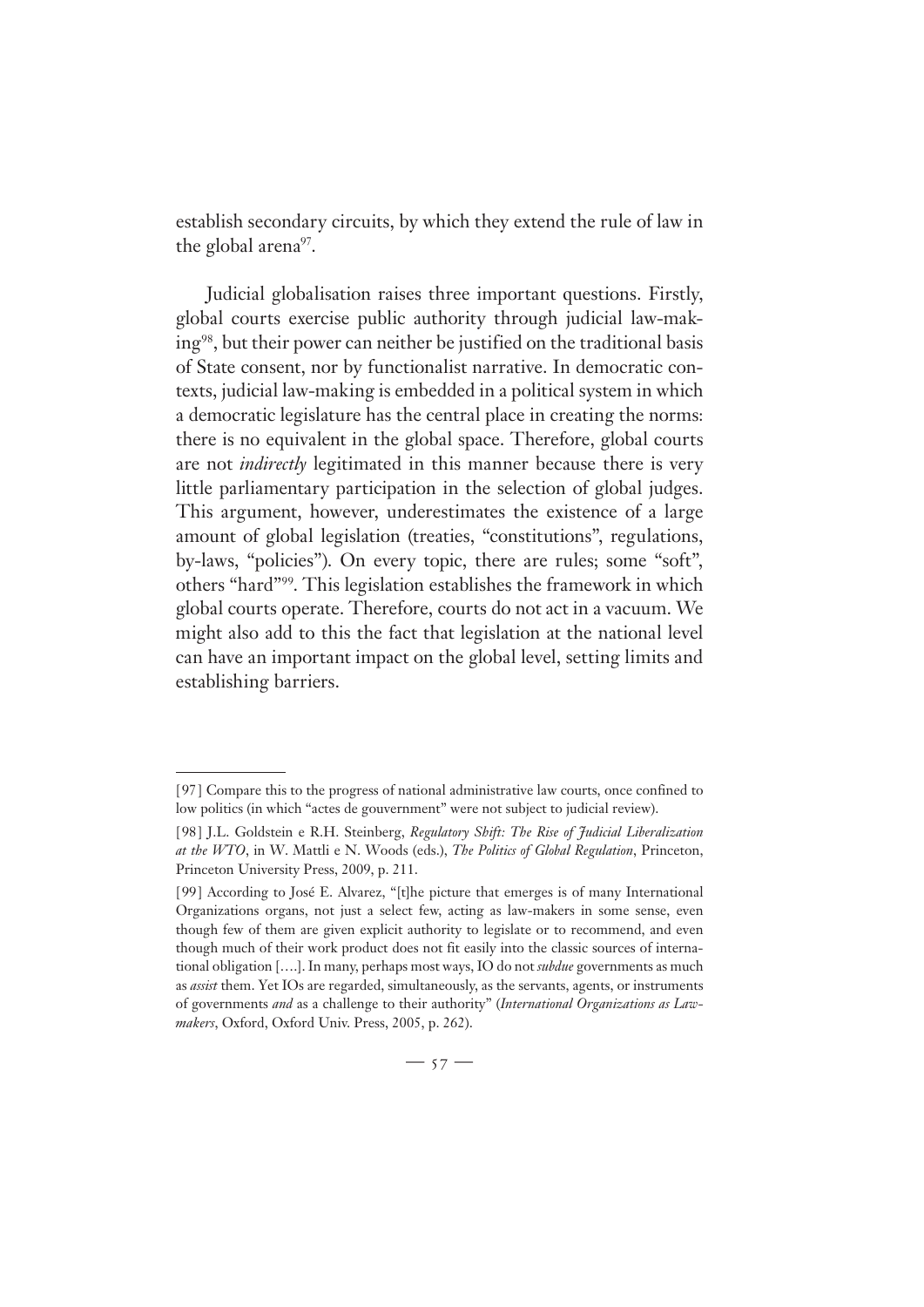Secondly, how can jurisdictional competition be mitigated? Through forum selection or forum shopping? Or with parallel proceedings? Or through successive proceedings?100.

Thirdly, how do global courts interact with domestic judiciaries? Is the relation between global and domestic courts complementary, competitive, or hierarchical? (National courts apply avoidance techniques or follow strategies of judicial deference when international organizations appear before them<sup>101</sup>).

### IX. DEMOCRACY AND GLOBALIZATION

The global polity's relationship with democracy raises two important issues: first, there is the problem of the democratic legitimacy of the global polity itself; second, there is the question of whether the global polity may serve as a vehicle for the democratization of domestic governments.

In terms of the first issue, has the global polity established direct links with national civil societies? Is the global legal order democratic and accountable? Which "demos" lends legitimacy to the global institutions? And to whom are these institutions accountable?

<sup>[ 100 ]</sup> This problem is addressed by Y. Shany, *The Competing Jurisdictions,* cit., p. 19 ff.

<sup>[ 101 ]</sup> A. Reinisch, *International Organizations Before National Courts*, Cambridge University Press, 2000, p. 35 ss. See also E. Benvenisti and G. W. Downs, *National Courts, Domestic Democracy, and the Evolution of International Law*, in *European Journal of International Law*, 2009, vol. 20, n. 1, p. 59 ff., followed by N. Lavranos, *National Courts, Domestic Democracy, and the Evolution of International Law: A Reply to Eyal Benvenisti and George Downs* and T. Ginsburg, *National Courts, Domestic Democracy, and the Evolution of International Law: A Reply to Eyal Benvenisti and George Downs*, in *European Journal of International Law*, 2010, vol. 20, n. 4, pp. 97 and 104.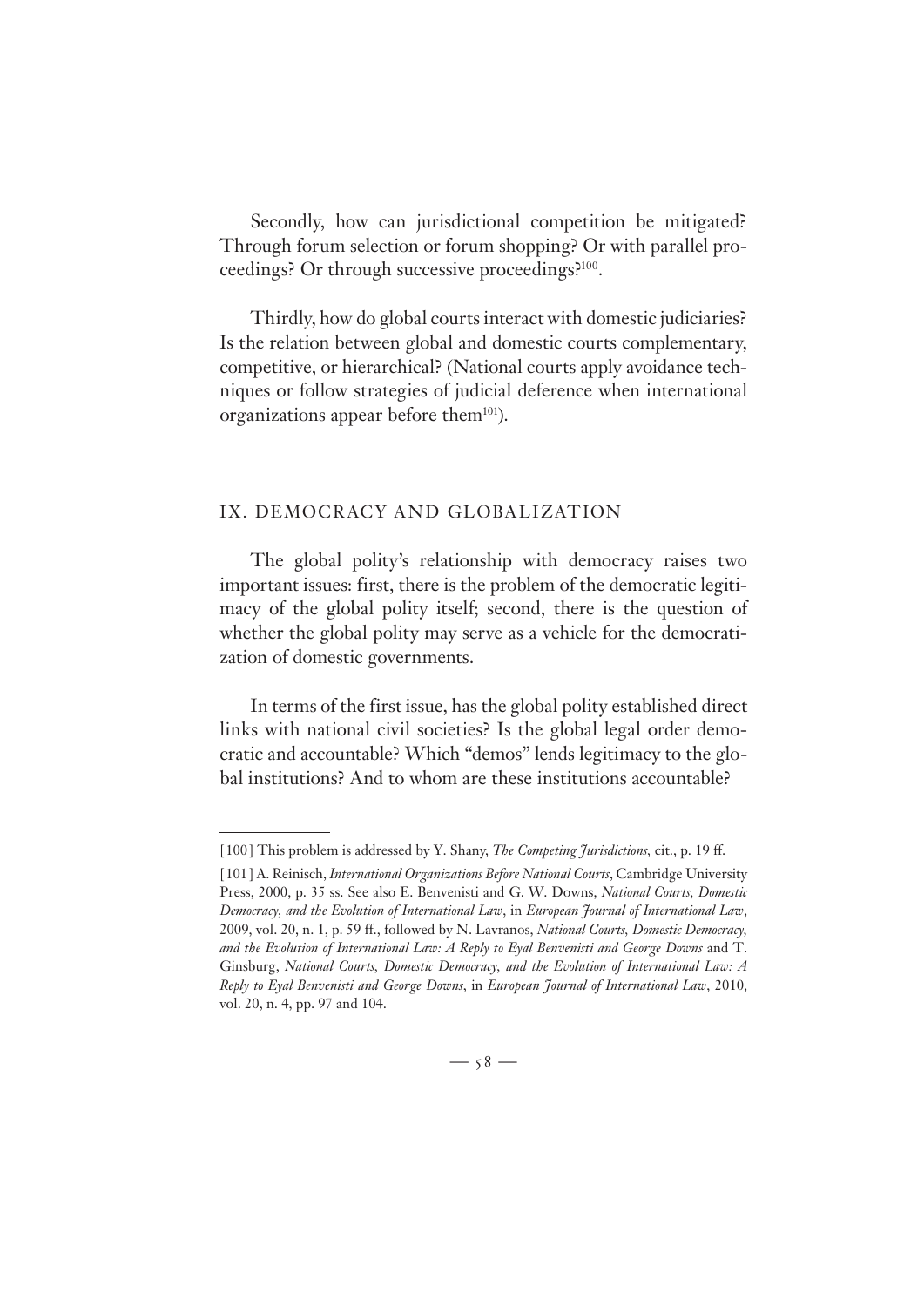In cases like the *Southern Bluefin Tuna*102, *Tokios Tokelès v. Ukraine*103 and *Kadi*<sup>104</sup> or in the example of the Patent Cooperation Treaty<sup>105</sup>, direct links were established between global bodies and civil society. The SBT Commission, for example, issued orders to national fishing vessels. And, under the Patent Cooperation Treaty, a national can directly petition an international body for an international preliminary examination on the patentability of an invention. These links are, however, limited; therefore, global regulatory regimes are not, as a whole, democratic.

One of the most powerful global institutions, the WTO, has three problems in this regard: "*1. a lack of transparency in the* [….] *process; 2. barriers to the participation of interested groups* [….]*; 3. the absence of politicians with ties both to the organization and to constituencies*"106.

To study this first set of questions, we must take three features of "cosmopolitan democracy" into consideration<sup>107</sup>. Unlike States,

[ 107 ] There is a rich literature on cosmopolitan democracy. See J. Delbrück., *Exercising public authority beyond the State: transnational democracy and/or alternative legitimation strategies?*, in *Indiana Journal of Global Legal Studies*, 2003, vol. 10, p. 29; D. Archibugi, *La demo-*

<sup>[ 102 ]</sup> Australia and New Zealand v. Japan, Award on Jurisdiction and Admissibility August 4, 2000, rendered by the Arbitral Tribunal constituted under Annex VII of the United Nations Convention on the Law of the Sea.

<sup>[103]</sup> International Centre for Settlement of Investment Disputes (ICSID), Tokios Tokelės v. Ukraine, ARB/02/18 (26 July 2007).

<sup>[ 104]</sup> European Court of Justice, General Court, Seventh Chamber, T-85/09 (30 September 2010).

<sup>[105]</sup> Patent Cooperation Treaty done at Washington on June 19, 1970, amended on September 28, 1979, modified on February 3, 1984, and on October 3, 2001 (as in force from April 1, 2002), artt. 31-42.

<sup>[ 106 ]</sup> R. O. Keohane and J. S. Nye jr., *Between Centralization and Fragmentation: the Club Model of Multilateral Cooperation and Problems of Democratic Legitimacy*, Working Paper of the Kennedy School of Government, 2001, p. 20 and R. B. Stewart, *The World Trade Organization: Multiple Dimensions of Global Administrative Law*, in C. Joerges and E.-U. Petersmann (eds.), *Constitutionalism, Multilevel Trade Governance and Social Regulation*, 2nd ed., Oxford and Portland Oregon, Hart Publishing, 2011.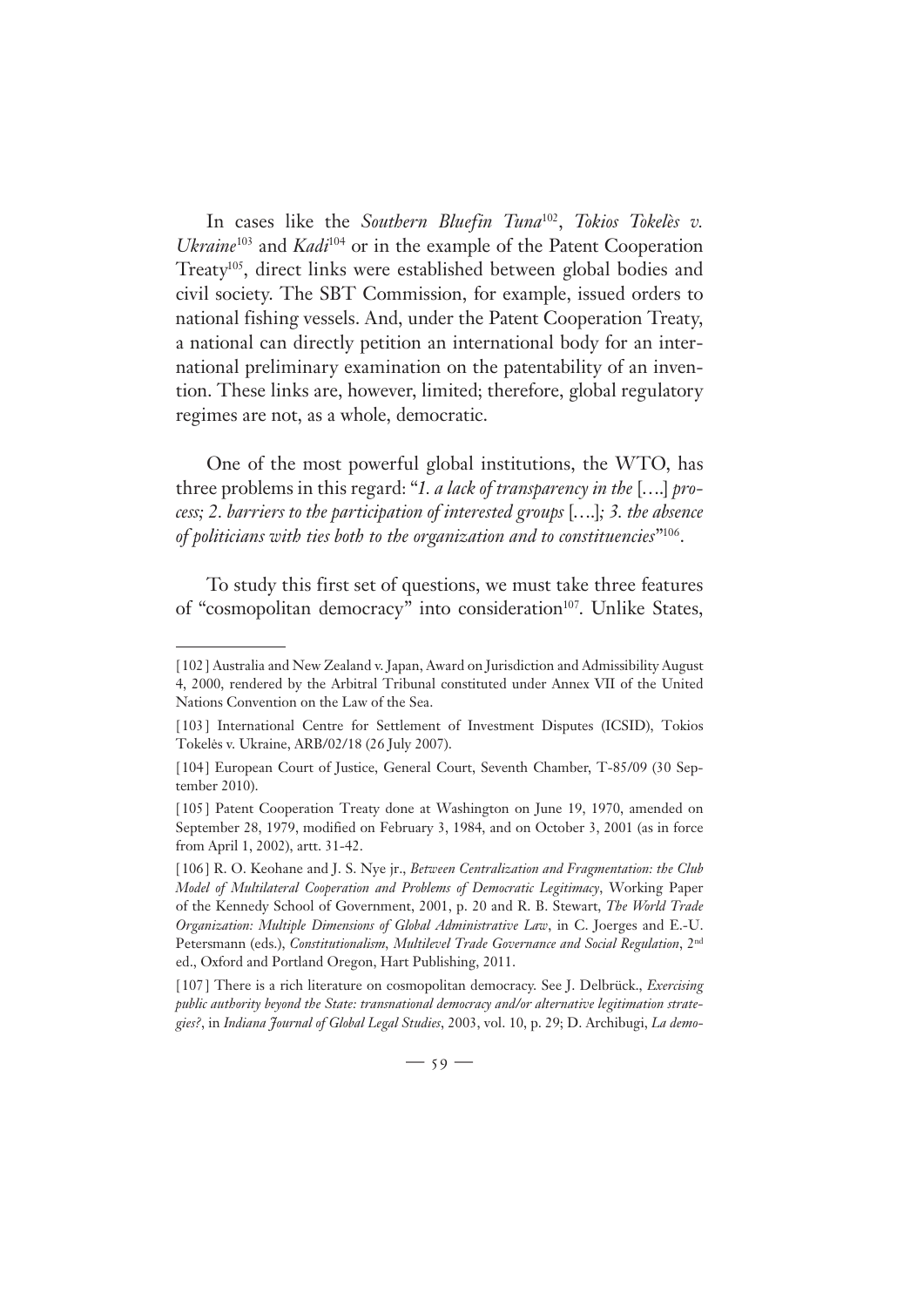the global polity is not rooted in an authoritarian legacy, which influences the quality of the democratic process<sup>108</sup>, and it has only a limited police power. In the global space, the characteristic feature of the nation State – a strong executive – is missing.

The entire history of the State has been characterized by the preexistence of autocracies, ruled by kings or emperors. They were able to impose unitary and uniform rules. First liberalism had to fight kings and emperors for recognition of liberties (habeas corpus) and judicial powers. Then democracy had to struggle for the affirmation of popular participation and constitutions.

The picture at the global level is quite the opposite. There is no strong executive power (as this would undermine national governments), a large body of legislation (but without any truly legislative chambers), many trans-bureaucratic committees (where national civil servants meet and prepare global decisions) and a growing number of courts. There is no unitary and uniform rule, but on the contrary a series of legal orders, fragmented, self-contained, that make the global space a compound or composite system. In this quite different context, we cannot simply apply the same paradigms developed in the national setting. Democracy in the context of the nation-State cannot be equal to democracy at the cosmopolitan level.

*crazia cosmopolitica: una prospettiva partecipante*, in *Rivista italiana di scienza politica*, 2005, a. XXXV, agosto, n. 2, p. 261; B. O. Bryde, *International Democratic Constitutionalism*, in R. St. John Macdonald and D. M. Johnston (eds.), *Towards World Constitutionalism*, Leiden, Martinus Nijhoff, 2005, p. 103 ss.; D. Archibugi, *Cittadini del mondo. Verso una democrazia cosmopolitica*, Milano, Il Saggiatore, 2009; *Democrazia globale. Principi, istituzioni e lotte per la nuova inclusione politica*, Milano, Vita e Pensiero, 2010 (with a proposal for world federalism) and P. Nanz, *Democratic Legitimacy in Transnational Trade Governance: A View from Political Theory*, in C. Joerges and E.-U. Petersmann (eds.), *Constitutionalism, Multilevel Trade Governance and Social Regulation,* cit., p. 59.

<sup>[ 108 ]</sup> On the role of the States'authoritarian legacy, L. Morlino, *Spiegare la qualità democratica: quanto sono rilevanti le tradizioni autoritarie?*, in *Rivista italiana di scienza politica*, 2005, a. XXXV, agosto, n. 2, p. 191.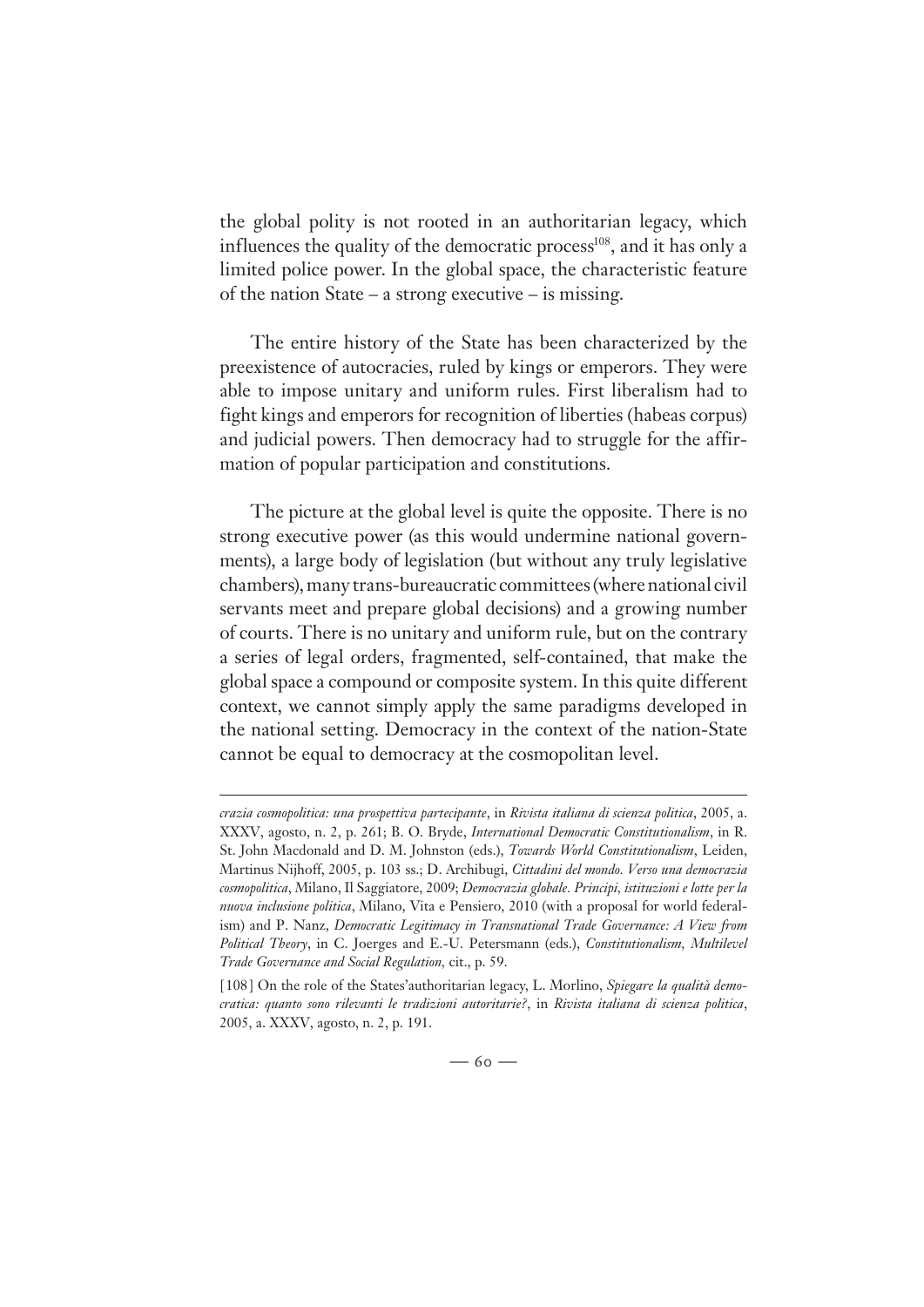Moreover, the fragmentation of global regulatory regimes avoids the concentration of power at the global level. Dispersed powers are easier to check and keep under control. Overlapping public authorities can check each other. In many respects, this design (or at least this result of concurring and opposing forces) fulfils the same function as democracy: keeping public power under control. As the division of powers inside the State functions to check and balance powers, so the fragmentation of global regulatory regimes – though inefficient – can act as a mechanism of control<sup>109</sup>.

Finally, the global polity has made use of a vast array of accountability mechanisms that were introduced and tested only relatively recently within the national context<sup>110</sup>. As there are no periodical elections at the global level, and there is no room for representative democracy, deliberative democracy and procedural accountabi-

<sup>[ 109 ]</sup> A different point of view is presented by E. Benvenisti and G. W. Downs: "[p]owerful states labor to maintain and even actively promote fragmentation because it enables them to preserve their dominance in an era in which hierarchy is increasingly viewed as illegitimate, and to opportunistically break the rules without seriously jeopardizing the system they have created." *The Empire's New Clothes. Political Economy and the Fragmentation of International Law*, in "Stanford Law Review", 2007 – 2008, vol. 60, pp. 595 – 631.

<sup>[ 110 ]</sup> L. A. Dickinson, *Government for Hire: Privatizing Foreign Affairs and the Problem of Accountability under International Law,* in *William and Mary Law Review,* 2005, vol. 47, p. 135; R. W. Grant and R. O. Keohane, *Accountability and Abuses of Power in World Politics*, in *American Political Science Review*, 2005, vol. 99, n. 1, February, pp. 29-43; R. O. Keohane, *Accountability in World Politics*, in *Scandinavian Political Studies*, 2006, vol. 29, n. 2, p. 75 ss.; M. S. Barr and G. P. Miller, *Global Administrative Law: The View from Basel*, T. Macdonald and K. Macdonald, *Non-Electoral Accountability in Global Politics: Strengthening Democratic Control within the Global Garment Industry*, N. Krisch, *The Pluralism of Global Administrative Law*, all three in *European Journal of International Law*, 2006, vol. 17, n. 1, pp. 15, 89, and 247; J. Black, *Constructing and Contesting Legitimacy and Accountability in Polycentric Regulatory Regimes*, in *Regulation & Governance*, 2008, vol. 2, p. 137; B. Kingsbury and R. B. Stewart, *Legitimacy and Accountability in Global Regulatory Governance: The Emerging Global Administrative Law and the Design and Operation of Administrative Tribunals of International Organizations*, in Spyridon Flogaitis (ed.), *International Administrative Tribunals in a Changing World*, London, Esperia, 2009.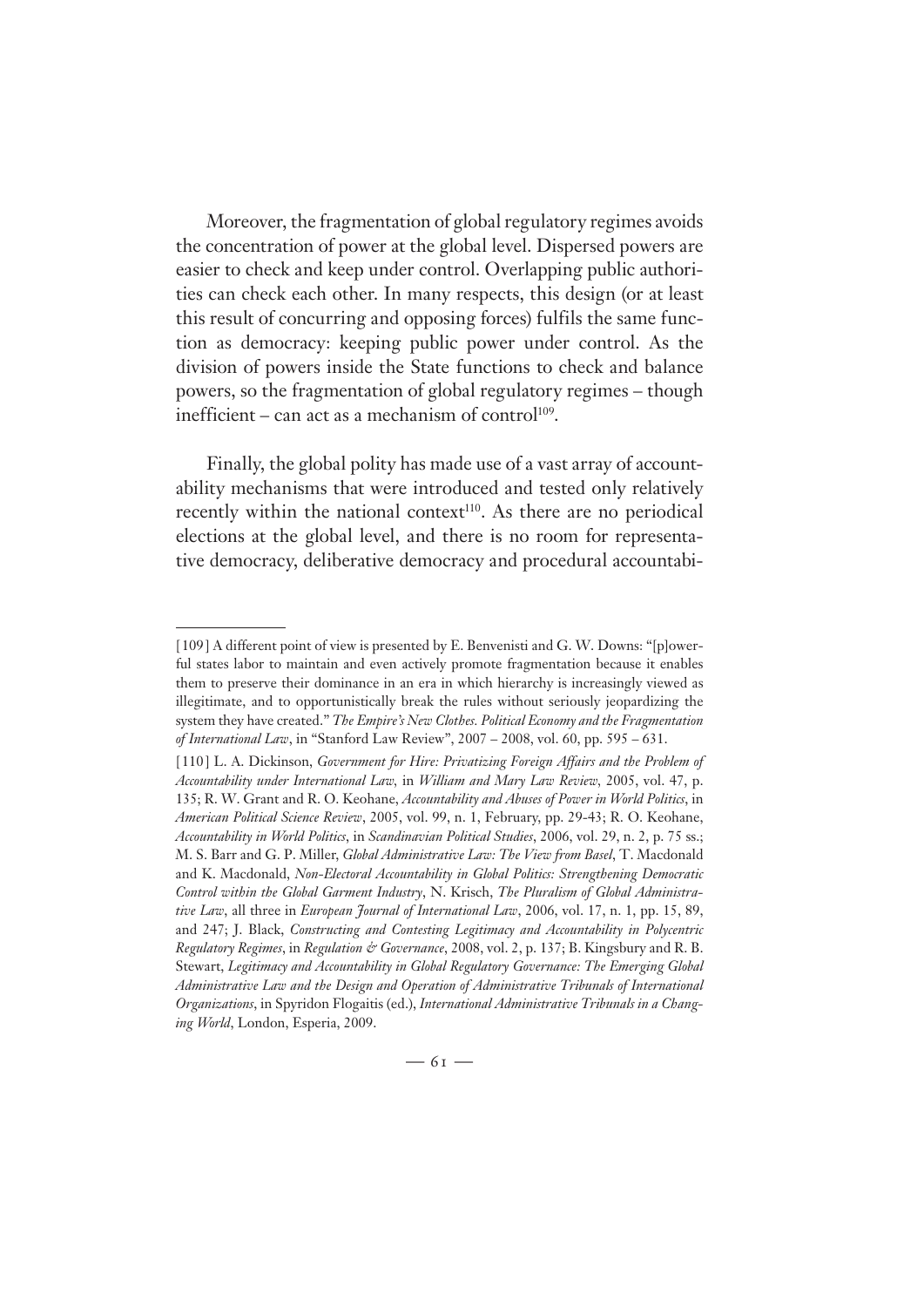lity play a dominant role in making global bodies responsible with respect to global society<sup>111</sup>.

In terms of the second issue, globalization can favour the spread of democracy by facilitating the transplant or development of democratic institutions in countries where such institutions are weak or non-existent. This raises further, related questions: "[i]*s military occupation likely to be the midwife of democracy? Can democracy be imposed by force from the outside? This is the assumption driving America's intervention in Iraq and posited a potential new pillar of ambition for U.S. foreign policy elsewhere*"112. Multilateral institutions can actually enhance democracy<sup>113</sup>, contrary to the traditional view that democracy is dependent upon political sovereignty, and that sovereignty is undermined by participation in multilateral institutions<sup>114</sup>.

According to Keohane et al., "*as international bodies come into interaction with national centers of power, they can check abuses by those national centers […] and force them into a better level of democratic performance. Example. The European Convention on Human Rights provides for individual petitions and compulsory jurisdiction by the European Court of Human Rights. The two features give rise to a potentially expansive process of transnational dispute resolution*"115.

<sup>[ 111 ]</sup> K. Raustiala, *The "Participatory Revolution" in International Environmental Law*, in *Harvard Environmental Law Review*, 1997, vol. 21, p. 537.

<sup>[ 112 ]</sup> E. Bellin, *The Iraqi Intervention and Democracy in Comparative Historical Perspective*, in *Political Science Quarterly*, 2004-2005, vol. 119, Winter, n. 4, p. 595. See also F. Andreatta, *Democrazia e politica internazionale: pace separata e democratizzazione del sistema internazionale,* in *Rivista italiana di scienza politica*, 2005, a. XXXV, agosto, n. 2, p. 213.

<sup>[ 113 ]</sup> R. O. Keohane, S. Macedo, A. Moravcsik, *Democracy-Enhancing Multilateralism*, in *International Organization*, 2009, n. 63, pp. 1-31*.*

<sup>[ 114 ]</sup> J. A. Rabkin, *Law without Nations? Why Constitutional Government Requires Sovereign States*, Princeton Univ. Press, 2007, p. 266.

<sup>[ 115 ]</sup> Keohane et al., p. 27.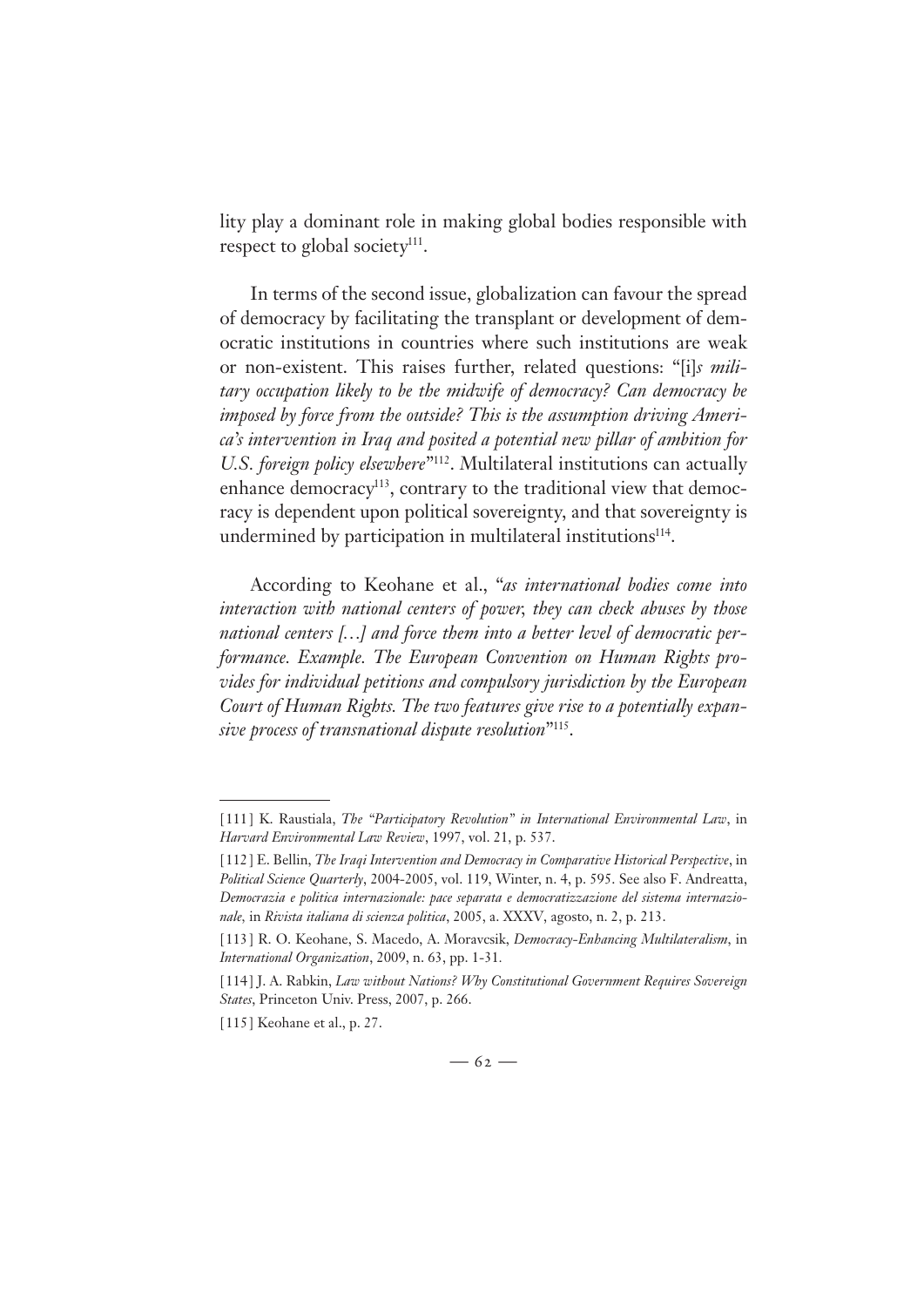# X. GLOBAL GOVERNANCE OR A GLOBAL COMPOUND CONSTITUTION?

Might one conclude that, while there is well-developed administration, governed by a well-developed set of administrative laws, in the global polity, there is no constitutional law because constitutionalization applies only to national legal systems? Might there be a "non-State – or global – constitutionalization"?116

A process of constitutionalization is already underway at the global level through the strengthening of an international civil society, the creation of a global public sphere, the growing number of transnational networks and the proliferation of global courts<sup>117</sup>.

But there is no government in this global constitution: in the global polity "[….] *centralized authority is conspicuously absent* [….] *even though it is equally obvious that a modicum of order, of routinized arrange-*

<sup>[ 116 ]</sup> See C. Joerges, I.-J. Sand and G. Teubner (eds.), *Transnational Governance and Costitutionalism*, Oxford, Hart, 2004; R. St. John Macdonald and D.M. Johnston (eds.), *Towards World Constitutionalism*, Leiden, Martinus Nijhoff, 2005; M. Poiares Maduro, *From Constitutions to Constitutionalism: A Constitutional Approach for Global Governance*, in *Global Governance and the Quest for Justice*, vol. I, International and Regional Organisations, Douglas Lewis (ed.), February 2006, p. 227; E. de Wet., *The International Constitutional Order*, in *International & Comparative Law Quarterly*, 2006, vol. 55, part 1, January, p. 51; N. Fraser, *Scales of Justice. Reimagining Political Space in a Globalizing World*, Cambridge, Polity Press, 2008; N. Krisch, *Global Administrative Law and the Constitutional Ambition*, LSE Law Society and Economy Working Papers, n. 10/2009 and J. L. Dunoff and J. P. Trachtman (eds.), *Ruling the World? Constitutionalism, International Law and Global Governance*, New York, Cambridge University Press, 2009 (especially M. Kumm, *The Cosmopolitan Turn in Constitutionalism: On the Relationship between Constitutionalism in and beyond the State*, p. 258).

<sup>[117]</sup> Some of these questions are addressed, with reference to the WTO, by D. Z. Cass, *The Constitutionalization of the World Trade Organization – Legitimacy, Democracy, and Community in the International Trading System,* Oxford, Oxford Univ. Press, 2005, pp. 25-26, 48-52, and 242-243.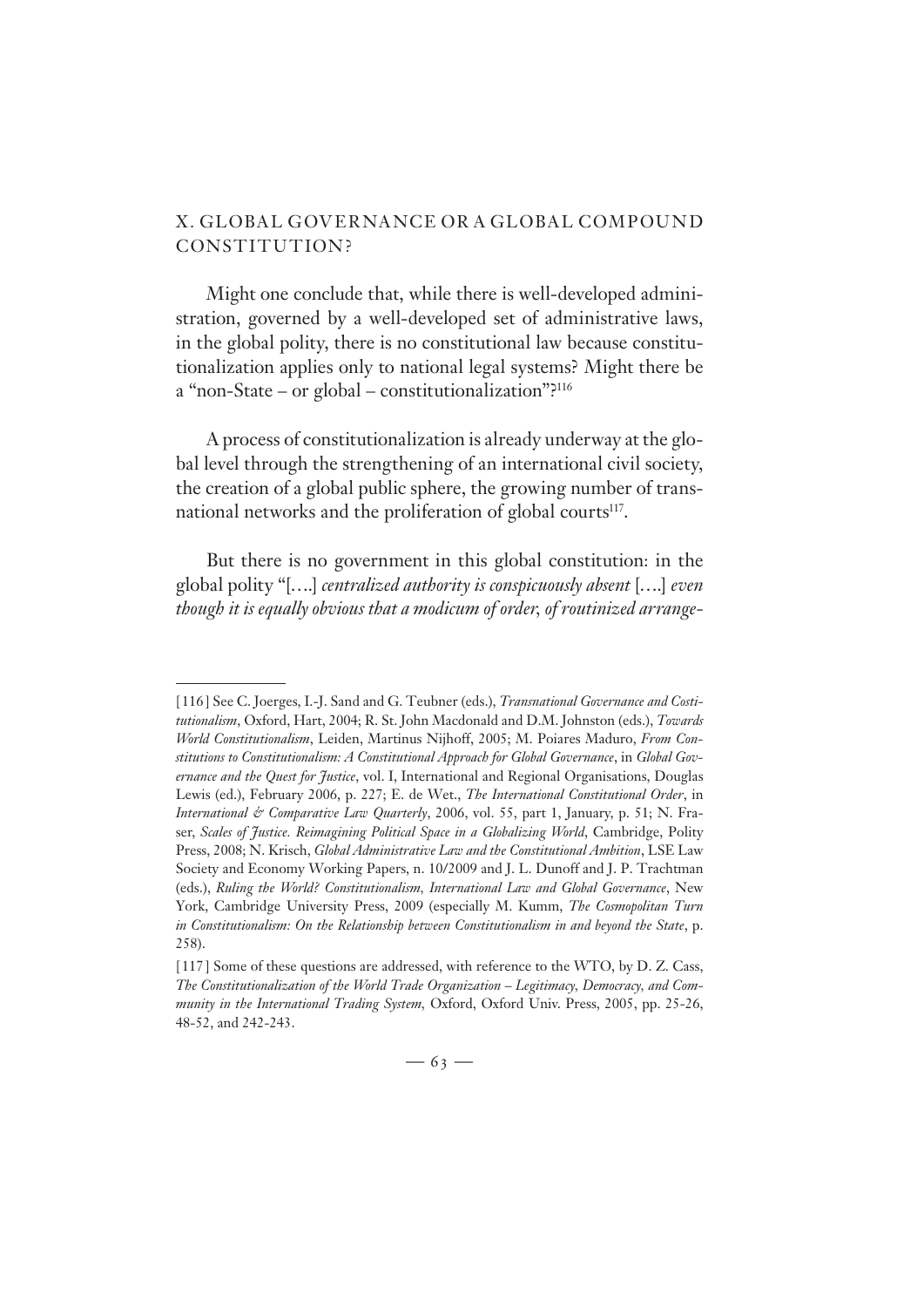*ment, is normally present in the conduct of global life*"118. Global law is mostly administrative law, not constitutional law.

The following three questions remain crucial in terms of understanding the global polity: is it made up of the three powers (legislative, executive and judiciary) that characterize governance at the State level? Who profits from the global polity? Is the global polity "a machine that runs of itself"?

In what follows, I offer a tentative answer to these questions.

The three powers, or branches of government, can be observed to an extent within global governance, but there is more continuity between them rather than a true separation of powers. Also, the executive branch is less developed here than in domestic legal orders, as the global polity is reliant to a great degree upon national implementation (indirect rule).

As for legislative power (often referred to as non-contractual law-making, or non-conventional law-making, or non-treaty lawmaking), "[*i*]*international treaty law forms only the top level of the differentiated international normative order. Underneath the primary level, there is a secondary normative level. The rules appertaining to that secondary level are non-conventional for they are not set through the traditional treaty formation processes. Rather such rules involve actors that have been imbued with public authority under an empowering treaty. In developing the secondary regulatory function, international law addresses just the States, their several organs, and international organizations. But it reaches into the private sector professional associations, major groups of civil society,* 

<sup>[ 118 ]</sup> J. N. Rosenau and O. Czempiel (eds.), *Governance without Government*, cit. On the basic concept of governance and modes of governance, see also O. Treib, H. Baehr and G. Falkner, *Modes of Governance: Towards a Conceptual Clarification*, in *Journal of European Public Policy*, 2007, vol. 14, n. 1, pp. 1-20.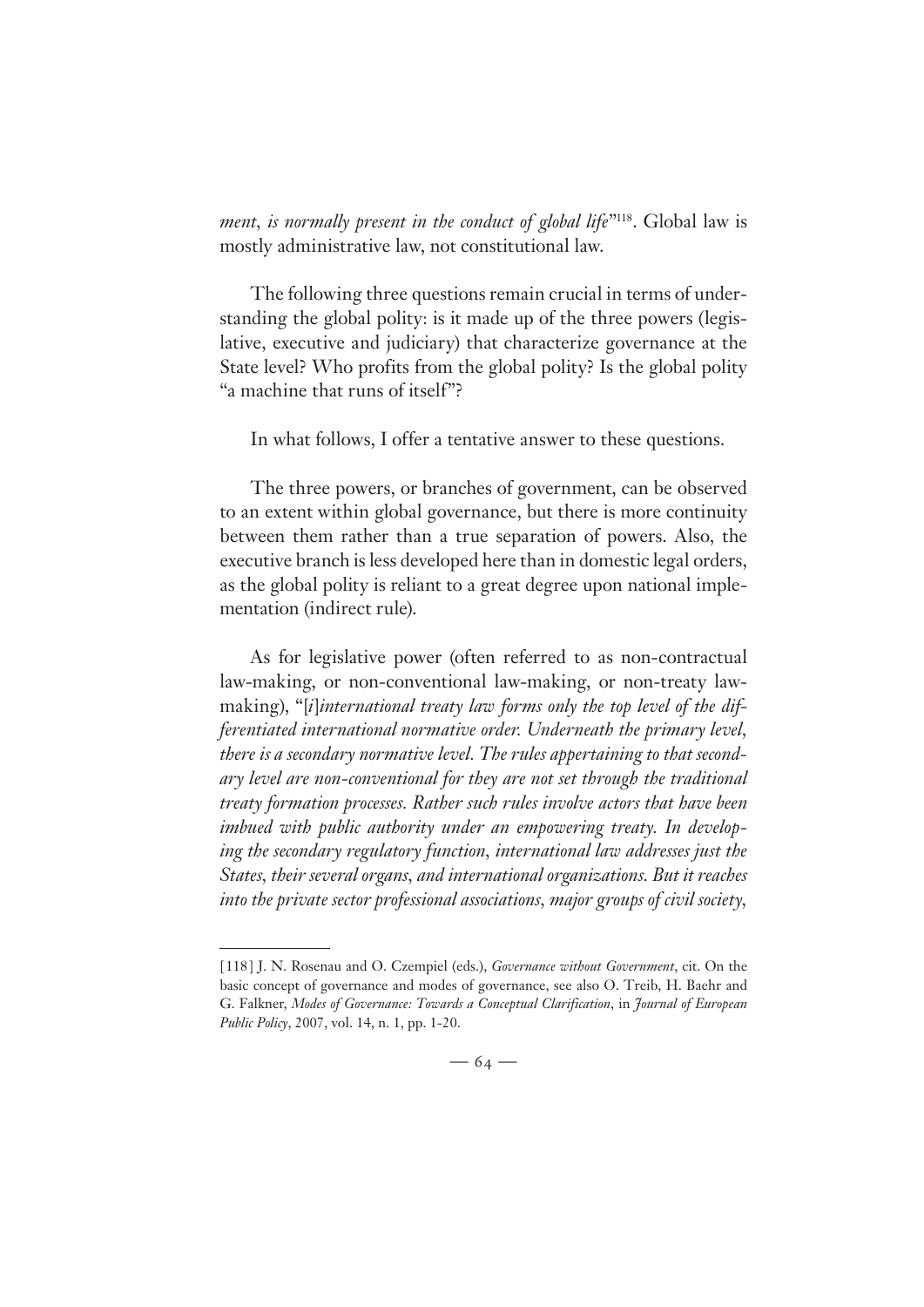*epistemic communities, NGOs, and individuals*<sup>"119</sup>. In the global polity there are various kinds of global administrative bodies that are by no means limited to performing "managerial" tasks, but rather, exercise significant law-making and policy-making powers.

At the global level there are also executive agencies, such as the United Nations Compensation Commission for Iraq, the Iraq-Kuwait Boundary Demarcation Commission, the Global Environmental Facility, and the Prototype Carbon Fund120. These bodies carry out managerial tasks.

As for the judicial branch, "[….] *a growing number of courts and tribunals has emerged together with the increased number and importance of compulsory jurisdiction clauses, and* [….] *States are becoming accustomed to resort to courts and tribunals and to devise strategies in framing the issues they are confronted with so that they can be submitted to different adjudicating bodies* [….]". "*International adjudicating bodies, while keen on the separate and independent status States have bestowed upon them, are very much aware of each other's presence and activity. Not only do they rely on each other's case-law much more than they dissent from it, but they are ready to engage in constructive dialogue that, through cross-fertilization of their views, may bring about progress in the law*"121.

Secondly, who profits from the global polity? Does the global legal polity provide additional guarantees for private parties or does

<sup>[ 119 ]</sup> V. Roeben, *Proliferation of Actors*, in R. Wolfrum and V. Roeben (eds.), *Developments,* cit., p. 536.

<sup>[120]</sup> On the first two, E. de Wet, *The Security Council as a Law Maker: The Adoption of (Quasi)-Judicial Decisions*, in R. Wolfrum and V. Roeben (eds.), *Developments,* cit., p. 211 ss.; on the remaining agencies, E. Hey, *Exercising Delegated Public Powers – Multilateral Environmental Agreements and Multilateral Funds*, *ibidem,* p. 443 ss.

<sup>[ 121 ]</sup> T. Treves, *Judicial Lawmaking in an Era of "Proliferation" of International Courts and Tribunals: Development or Fragmentation of International Law?*, in R. Wolfrum and V. Roeben (eds.), *Developments,* cit., p. 619.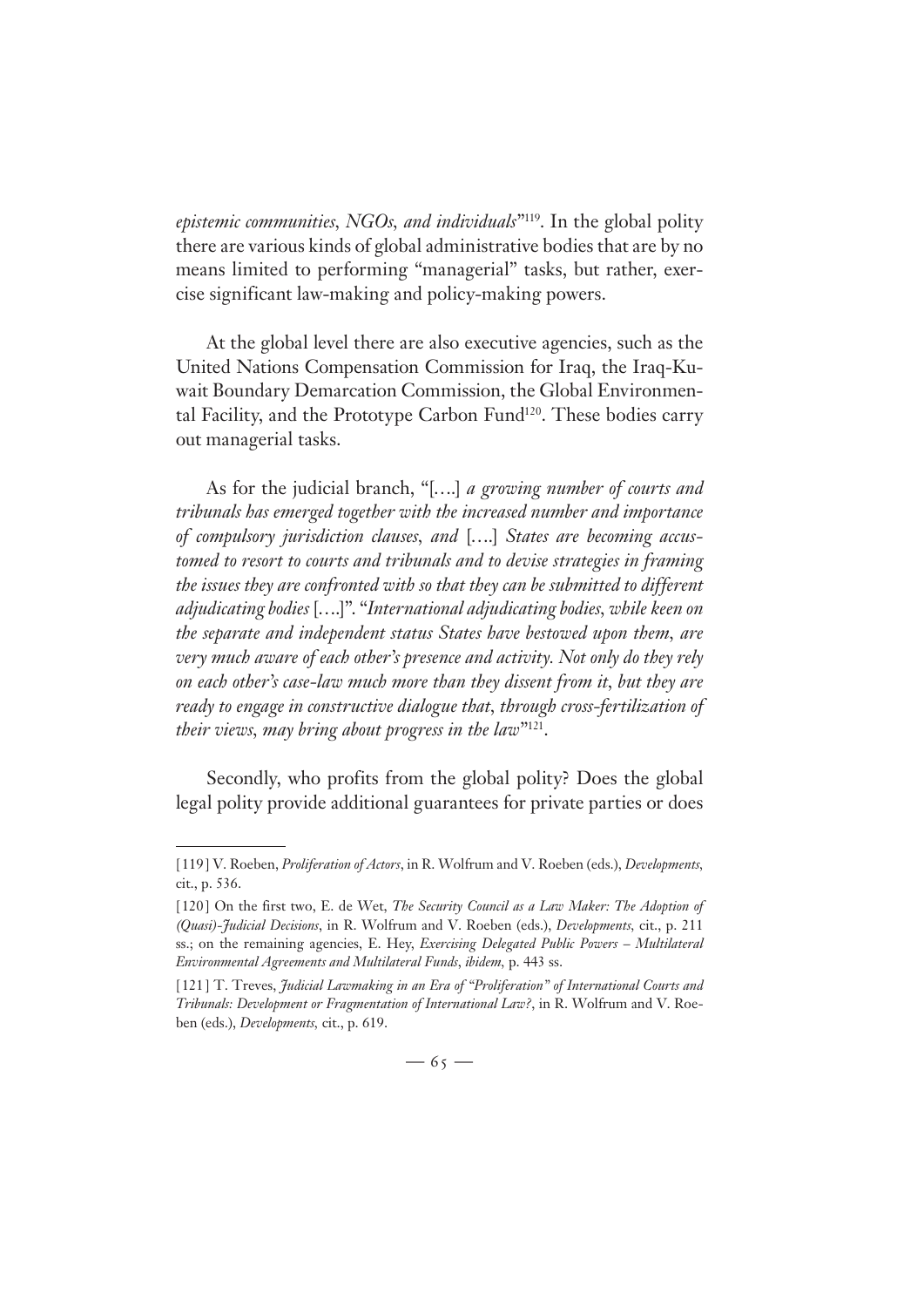it provide an additional shelter for developed States at the expense of the "pariah States"122? Does it increase the impact of American legal imperialism in the World, by facilitating the export of American  $law<sup>123</sup>$ ?

Legal globalization, like globalization itself (for example, the French denounce globalization, but their companies embrace it<sup>124</sup>), is full of ambiguities. For example, ICANN has global control of the Domain Name System, but it is an American corporation, incorporated in California, under the control of the Department of Commerce.

"[T]*he rules which were intended to constrain others became constraining for their creators*"125. "*International rules promoting opportunities for American companies abroad are now being used to challenge American pollution and health standards*".126 The United States, if it wants to protect its investments abroad, has to accept that its domestic decisions are subject to those of global courts. Likewise, if it wants the environment and endangered species to be protected in the world, it must accept that global courts have the power to evaluate its own domestic policies. The strength of global law lies in the fact that the selective application of rules is difficult, as it runs against the principle of reciprocity. Global law is a two way street *par excellence.* The United States Supreme Court should not impose "*foreign moods,* 

<sup>[ 122 ]</sup> P. Minnerop, *Paria – Staaten im Völkerrecht?*, Berlin, Springer, 2004.

<sup>[ 123 ]</sup> See N. Krisch, *Imperial International Law*, Global Law Working Paper 01/04, NYU Hauser Global Law School Program.

<sup>[ 124 ]</sup> *Demon Monde*, in *The Economist*, July 2, 2005, p. 32.

<sup>[ 125 ]</sup> P. Sands, *Lawless World*, *America and the Making and Breaking of Global Rules*, London, Allen Lane, 2005.

<sup>[ 126 ]</sup> P. Sands, *Lawless World,* cit., p. 140.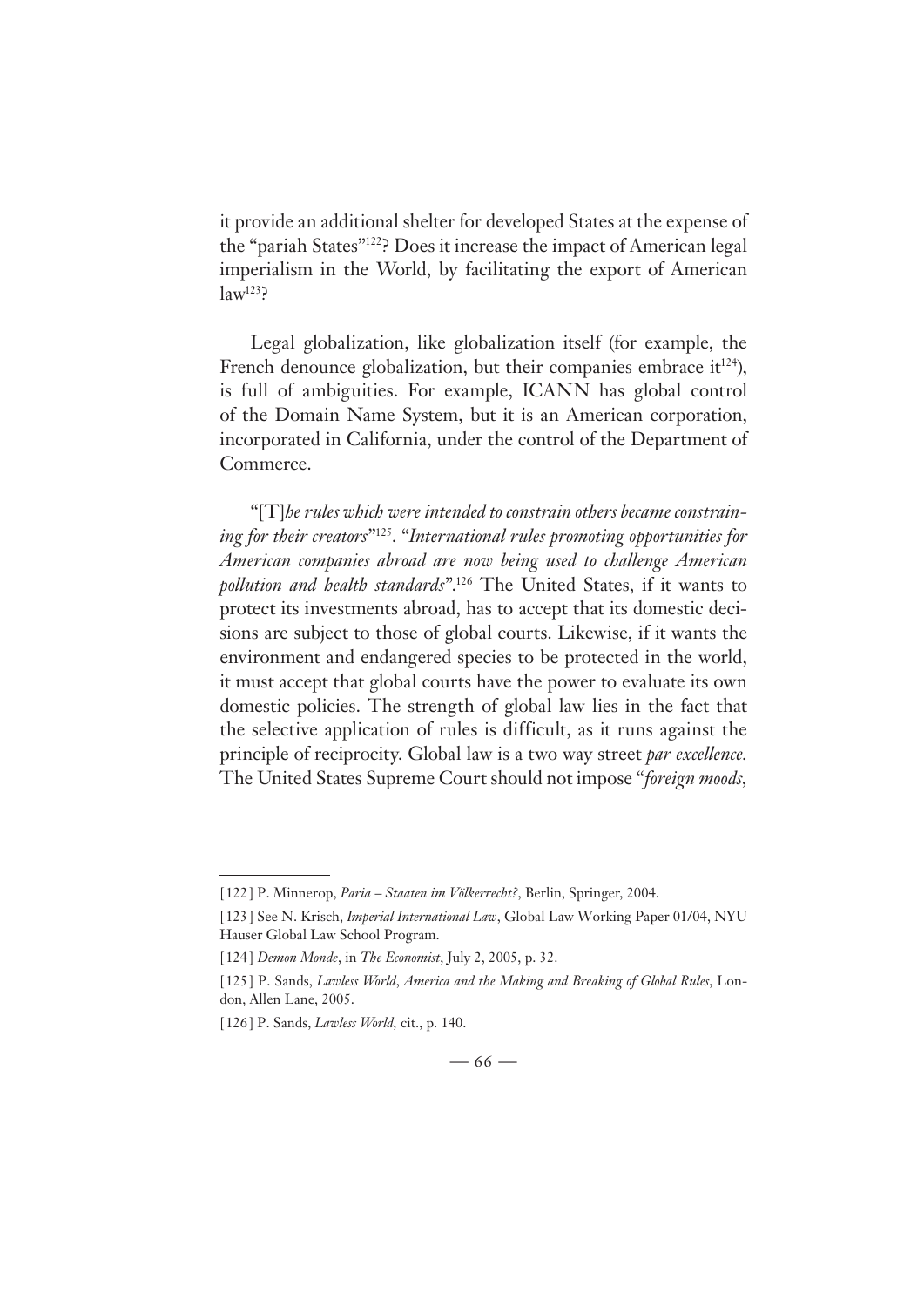*fads or fashions*", according to Justice Scalia; "*yet Americans are happy to impose their own "fads and fashions" on others*"127.

And the final question: is the global polity a "machine that runs of itself"?

Let us consider the machinery of the global polity as a whole. As there is no unitary global order, but rather many regulatory regimes, there is more flexibility in the global space than in national polities. This flexibility allows for new associations and alliances (trade and labour, environment and human rights).

Many procedures of IGOs are open to and can be activated by interested citizens, creating direct vertical links – unmediated by the institutions or agencies of the State – between the organization in question and civil society. In such cases, intervention is triggered by concerned citizens themselves, in what is often referred to as a "fire alarm" procedure (which can be more efficient, and less costly, than the more traditional "police patrol" method, in which intervention comes as a result of oversight by public bodies themselves): consider, for example, the request by Mumbai shop-owners made directly to the World Bank that they be consulted, both by the Bank

<sup>[ 127 ]</sup> *The insidious wiles of foreign influence*, in *The Economist*, June 11, 2005, p. 41. On the role of American legal culture and tradition in the process of globalization, U. Mattei, *Miraggi transatlantici, fonti e modelli nel diritto privato dell'Europa colonizzata,* in *Quaderni fiorentini*, 2002, vol. 31, t. I, p. 407.

<sup>&</sup>quot;[O]*n the one hand, dominant actors engage with international law, use it for their purposes and reshape it so as to better reflect their factual superiority. Yet insofar as international law doesn't bow to their demands – as it defends equality against hierarchy and stability against flexible change – powerful states withdraw: they try to limit the reach and impact of international legal rules on them and turn to the sphere of politics in order to achieve their goals. However, the simplicity of this picture, and in particular the dichotomy between international law and politics that it suggests, is misleading. Withdrawal from international law doesn't necessarily result in a rejection of law in favour of politics; instead it frequently leads to a substitution of domestic law for international law*" (N. Krisch, *Imperial International Law*, cit., p. 53).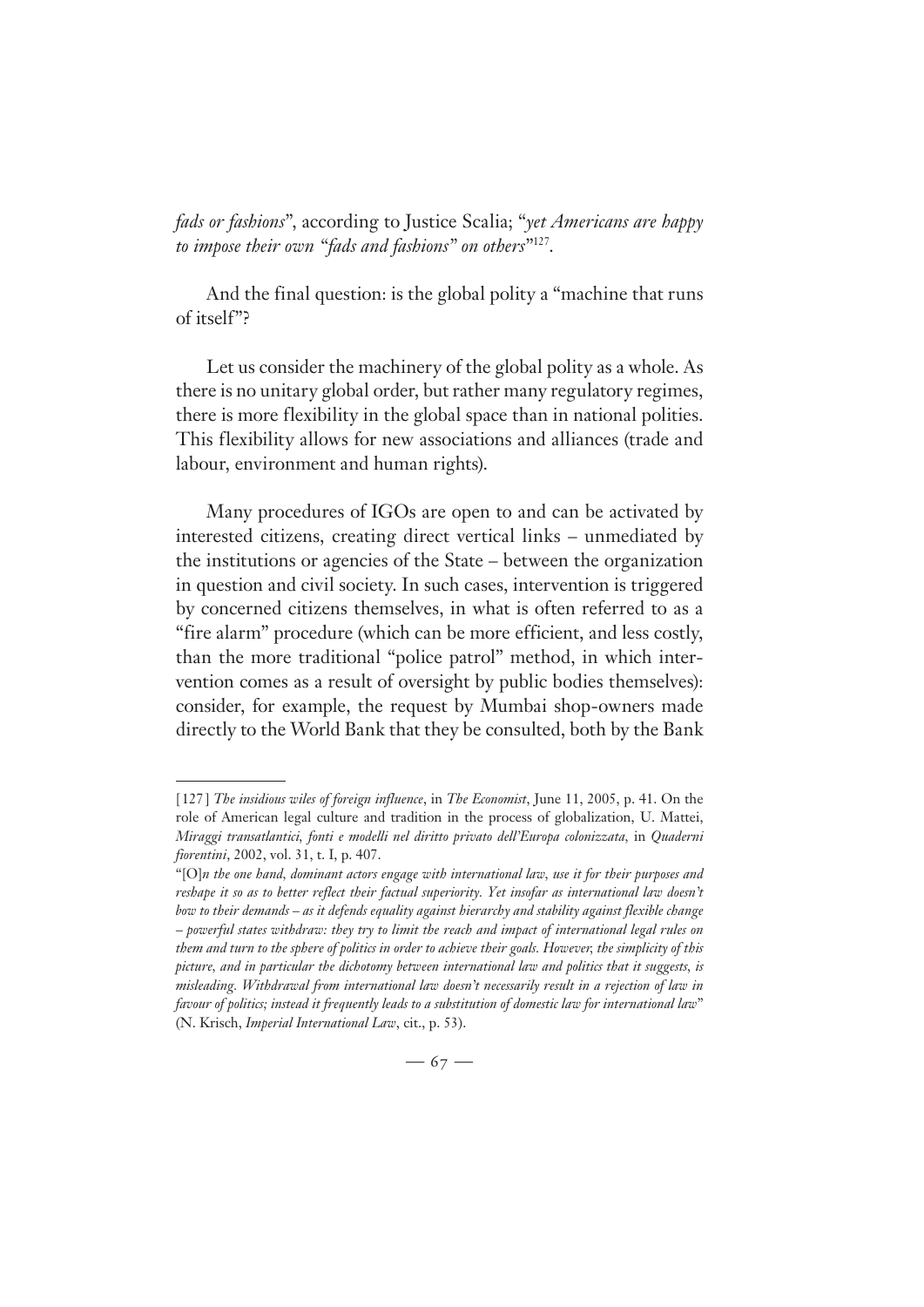and by local authorities, in relation to an urban transport project being co-funded in Mumbai<sup>128</sup>; and the successful attempt made by environmental associations to trigger UNECE intervention in order to compel national government bodies to provide access to relevant information<sup>129</sup>. The global polity is not only run in a topdown manner, but allows for voluntary cooperation from the bottom. This cooperation is strengthened by associations with parallel regulatory regimes: for instance, environment and human rights in the *Kazatomprom* case.<sup>130</sup>

This multiplicity of rules, regimes and fora presents additional opportunities to private parties and to public actors, to the extent that they have the capacity to profit from this highly unstructured polity.

While domestic rules are imposed on civil societies insofar as they are decisions of authorities exercising legitimate power (civil societies accept such decisions because the power-holders are legitimized through recurring elections), global rules are implemented by a mechanism capable of breaking down the unity of the State (and therefore the paradigm of "the State-as-a-unit"), which thus advances the process globalization. National governments and civil societies accept the progress of globalization because it disaggregates the once unitary national interest and provides advantages to some constituencies, one step at a time. For example, while European textile producers were against free trade with China, European supply

<sup>[ 128 ]</sup> World Bank, The Inspection Panel, *Investigation Report*, India: Mumbai Urban Transport Project (IBRD Loan no. 4665-IN; IDA Credit no. 3662-IN), Report no. 34725, December 21, 2005 (siteresources.worldbank.org/EXTINSPECTIONPANEL/ Resources/INDIAManagementResponse.pdf).

<sup>[ 129 ]</sup> Compliance Committee, *Decision II/5° Compliance by Kazakhstan with its obligations under the Aarhus Convention* (http://www.unece.org/env/documents/2005/pp/ece/ece. mp.pp.2005.2.add.7.e.pdf).

<sup>[130]</sup> See footnote n. 103.